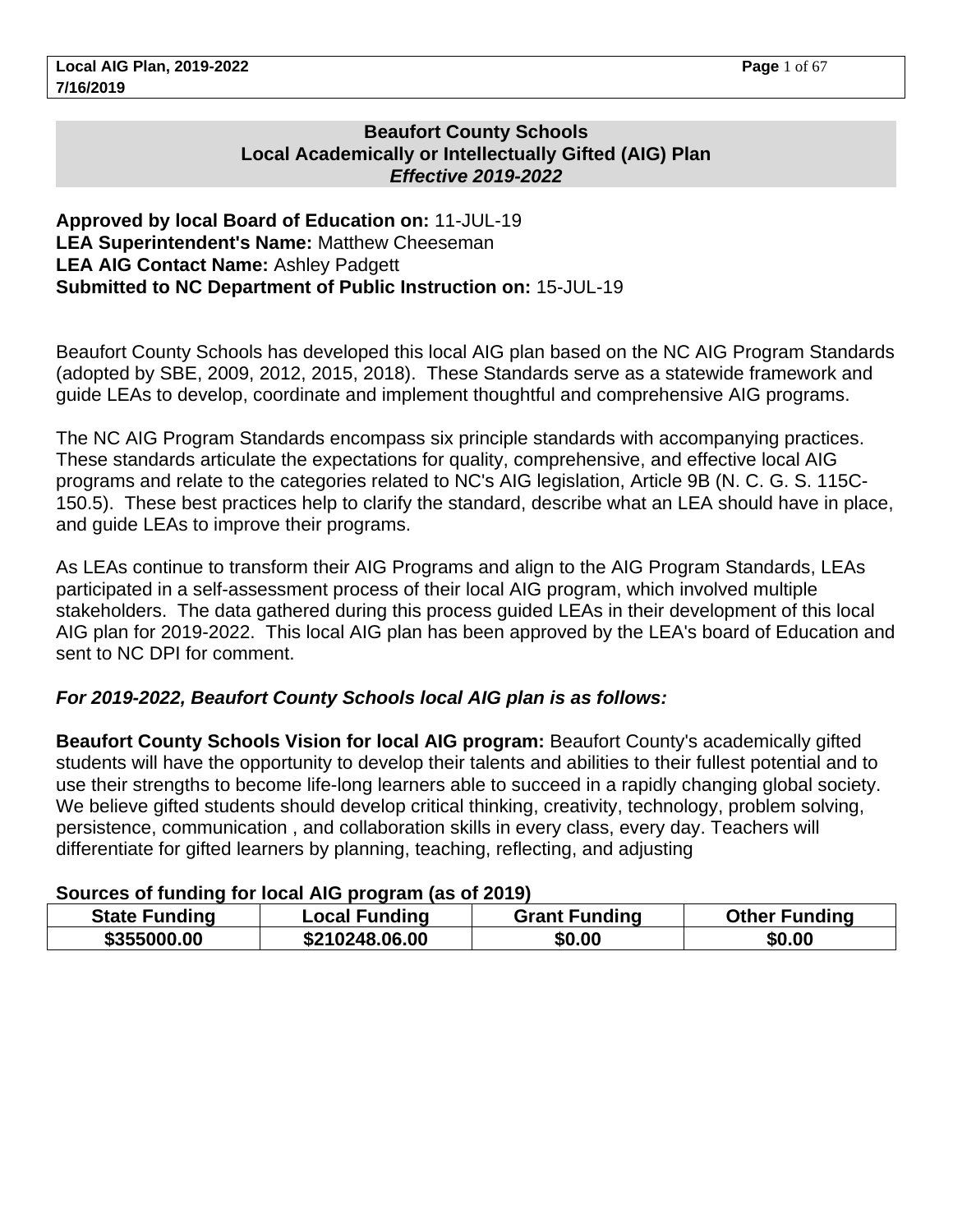# **Table of Contents**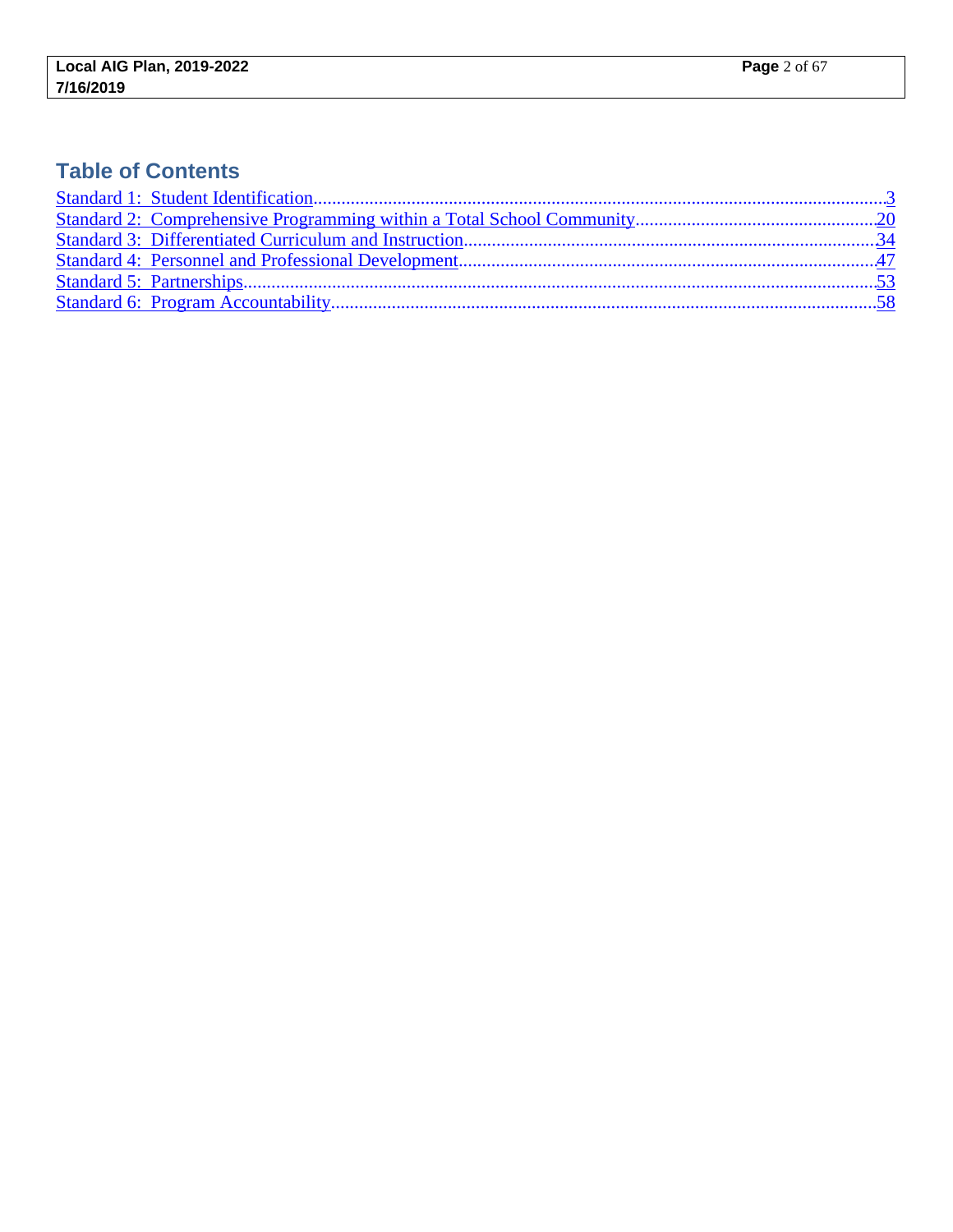# <span id="page-2-0"></span>**Standard 1: Student Identification**

The LEA's student identification procedures for AIG are clear, equitable, and comprehensive and lead towards appropriate educational services.

# **Practice A**

Develops screening and referral processes that lead to AIG identification at all grade levels.

**District Response:** Beaufort County Schools AIG coordinator with the instructional services team collects data yearly to screen students for AIG services and to place students on watch lists. AIG school specialist/designee and school data teams look at data during the school year to monitor effectiveness of core instruction and AIG programs.

In k-3 teachers use a BCS universal screener in math and ELA three times a year, 2 times for kindergarten to identify student strengths and areas of need. mClass data and teacher district BCS Gifted Assessment Form are also considered. This data is disseminated at the school level for consideration for enrichment or mid year identification for the AIG program. Data is shared by the AIG specialist/designee with the school data team and county AIG coordinator if further screening is needed. Parents are notified by using the BCS AIG screening form. This data is shared no more than 20 school days after the end of the screening process with data team and AIG coordinator in a secure data folder as evidenced by time stamps and emails.

Beaufort County Schools AIG coordinator with the instructional services team collects data yearly to screen students for AIG services and to place students on watch lists. This is collected and organized no more than 20 days after the end of the school year and shared with the school AIG specialist or designee in a secure data folder. The AIG specialist shares screening data with the school data team, school teachers, and AIG parents within the first 10 days of school. This is evidenced by time stamps, sign in sheets, and/or agendas.

In grade 3 the OSLAT 8 is given to all students. This assessment can be given annually by parent and teacher request.

4-8 universal screener is given 3 times a year in reading and math. Parents/families and or parents may also complete the BCS Gifted Assessment Form. BCS designee may also give personalized assessment in area of academic strength if other assessments do not show clear criteria. 3-8 EOG scores and are evaluated yearly.

9-12 EOC, AP, and NCFE assessments are evaluated yearly. ACT and SAT tests may be included in identification process. BCS designee may also give personalized assessment in area of academic strength if other assessments do not show clear criteria.

This data is grades 3-8 is disseminated at the school level for consideration for enrichment or mid year identification for the AIG program. Data is shared by the AIG specialist/designee with the school data team and county AIG coordinator if further screening is needed. Parents are notified by using the BCS AIG screening form. This data is shared no more than 20 school days after the end of the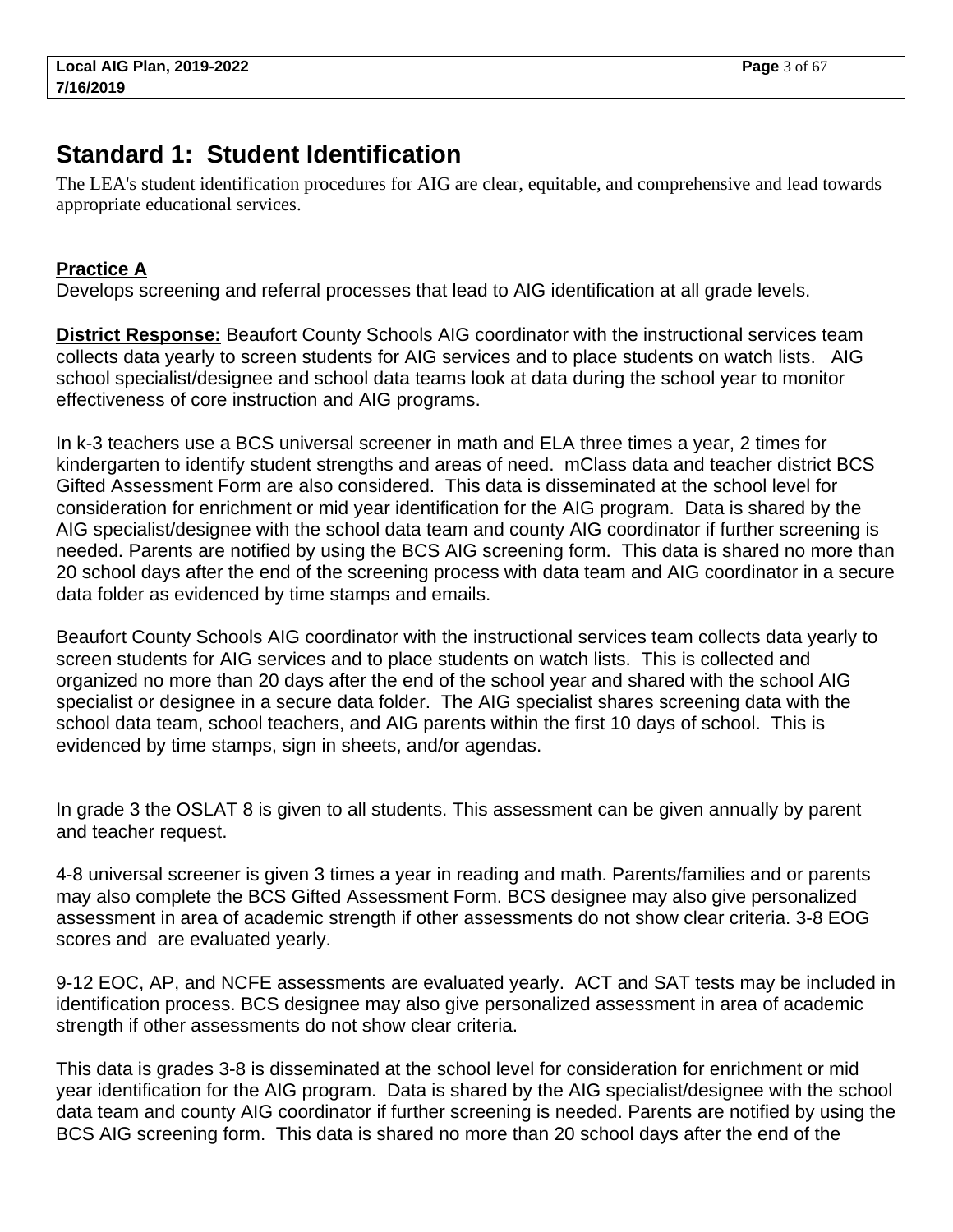screening process with data team and AIG coordinator in a secure data folder as evidenced by time stamps and emails.

Beaufort County Schools AIG coordinator with the instructional services team collects data yearly to screen students for AIG services and to place students on watch lists. This is collected and organized no more than 20 days after the end of the school year and shared with the school AIG specialist or designee in a secure data folder. The AIG specialist shares screening data with the school data team, school teachers, and AIG parents within the first 10 days of school. This is evidenced my time stamps, sign in sheets, and/or agendas

9-12 EOC, AP, and NCFE assessments are evaluated yearly. ACT and SAT tests may be included in identification process. BCS designee may also give personalized assessment in area of academic strength if other assessments do not show clear criteria.

Students are identified, identification enhanced, and watched yearly. Form for Referral to AIG Program (Also see Appendix)

Please complete the following information about the student being considered for Academically or Intellectually Gifted services. Referral Date\_\_\_\_\_\_\_\_\_\_\_\_\_\_\_\_\_\_\_\_\_\_\_\_\_

| Parent/Guardian Name and Address Telephone Number ____________________                      |  |     |
|---------------------------------------------------------------------------------------------|--|-----|
| Please list strengths that you have observed in this student.                               |  |     |
| Please list below weaknesses that are descriptive of this student's academic performance or |  |     |
| behavior.                                                                                   |  |     |
| <b>Person Referring Student</b>                                                             |  |     |
| Title/Relation to Student                                                                   |  |     |
| ?                                                                                           |  |     |
|                                                                                             |  | Sex |
|                                                                                             |  |     |
| Parent/Guardian Name and Address                                                            |  |     |
| Telephone Number _____________________                                                      |  |     |
| Note: Highlight qualifying scores                                                           |  |     |
|                                                                                             |  |     |
| The multiple indicators listed below are considered in determining differentiated services. |  |     |
| Group Aptitude:                                                                             |  |     |
| Rescreen Aptitude:                                                                          |  |     |
| Individual Aptitude:                                                                        |  |     |
| Test ___________________                                                                    |  |     |
| (If Applicable)                                                                             |  |     |
| (If Applicable)                                                                             |  |     |
|                                                                                             |  |     |
| Test ____________________                                                                   |  |     |
| Test_____________________                                                                   |  |     |
| Date ____________________                                                                   |  |     |
|                                                                                             |  |     |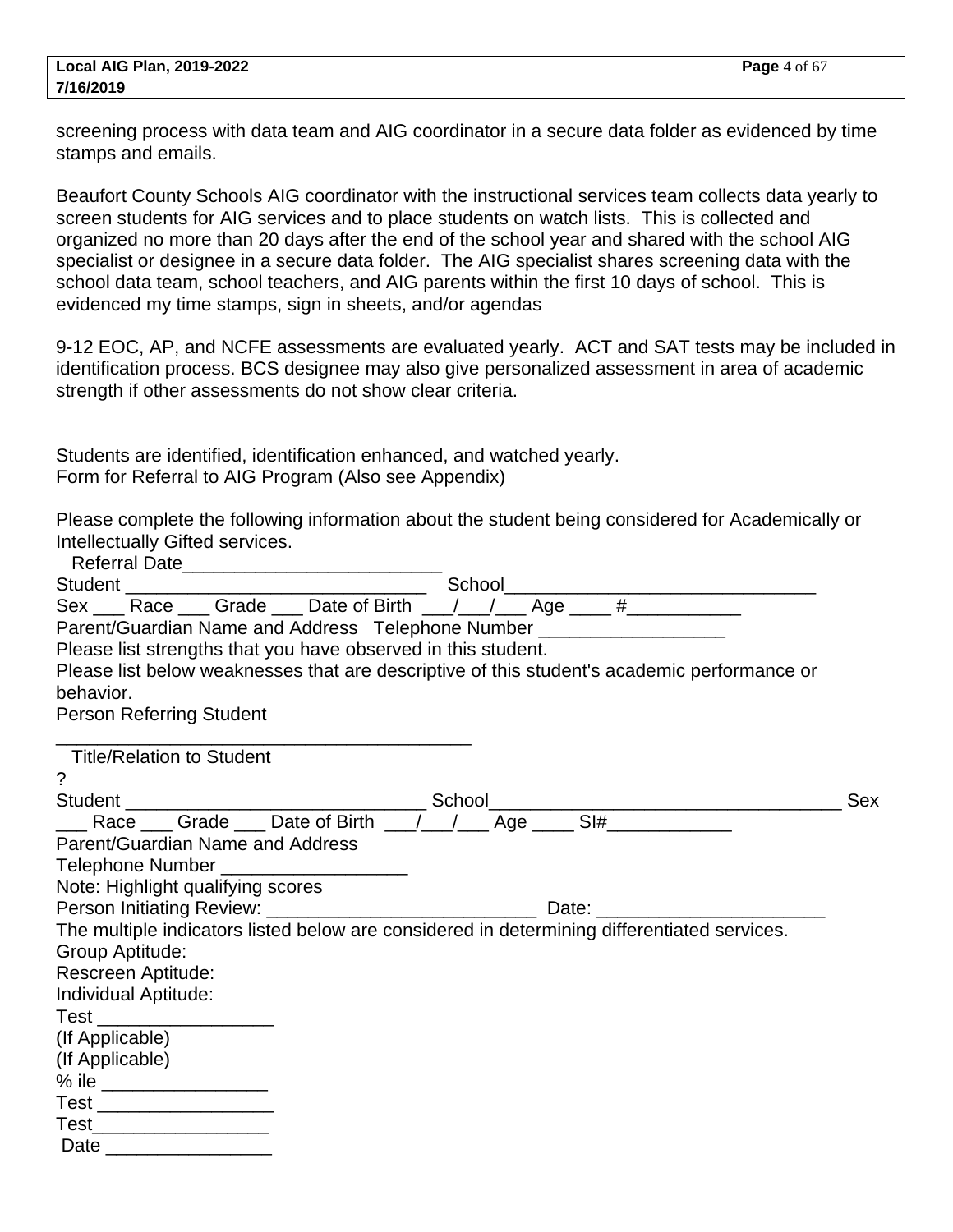|           | Local AIG Plan, 2019-2022 |
|-----------|---------------------------|
| 7/16/2019 |                           |

| $%$ ile                                                                                                    |  | Date_________________ |  |                                                                                                                                                                                                                                                                                                                     |
|------------------------------------------------------------------------------------------------------------|--|-----------------------|--|---------------------------------------------------------------------------------------------------------------------------------------------------------------------------------------------------------------------------------------------------------------------------------------------------------------------|
|                                                                                                            |  |                       |  | Achievement: Math Reading Test _______________ Test ____________% ile ___________ % ile                                                                                                                                                                                                                             |
|                                                                                                            |  |                       |  |                                                                                                                                                                                                                                                                                                                     |
|                                                                                                            |  |                       |  | % ile                                                                                                                                                                                                                                                                                                               |
| Grade<br>Grades (Final Average)<br><b>Achievement Percentiles</b><br><b>Annual Review</b>                  |  |                       |  |                                                                                                                                                                                                                                                                                                                     |
| M<br>R.<br>Sci<br>SS<br>Math<br>Reading<br>IQ<br>AAA<br>Date/Signatures of AIG Teacher and Parent<br>$k-2$ |  |                       |  |                                                                                                                                                                                                                                                                                                                     |
| Grade 3                                                                                                    |  |                       |  |                                                                                                                                                                                                                                                                                                                     |
| Grade 4                                                                                                    |  |                       |  |                                                                                                                                                                                                                                                                                                                     |
| Grade 5                                                                                                    |  |                       |  |                                                                                                                                                                                                                                                                                                                     |
| Grade 6                                                                                                    |  |                       |  |                                                                                                                                                                                                                                                                                                                     |
| Grade 7                                                                                                    |  |                       |  |                                                                                                                                                                                                                                                                                                                     |
| Grade 8                                                                                                    |  |                       |  |                                                                                                                                                                                                                                                                                                                     |
| Grads 9-12                                                                                                 |  |                       |  |                                                                                                                                                                                                                                                                                                                     |
| Parent / Guardian Notice and Consent for Evaluation (Also see Appendix)                                    |  |                       |  |                                                                                                                                                                                                                                                                                                                     |
|                                                                                                            |  |                       |  |                                                                                                                                                                                                                                                                                                                     |
|                                                                                                            |  |                       |  |                                                                                                                                                                                                                                                                                                                     |
|                                                                                                            |  |                       |  |                                                                                                                                                                                                                                                                                                                     |
| differentiated service through the AIG Program for advanced learners.                                      |  |                       |  | School personnel have recognized a need for gathering more information on your child in the areas of<br>intellectual aptitude, achievement and scholastic performance to determine his/her need for additional<br>A summary of these evaluations will be shared with you. If you have any questions, please contact |
|                                                                                                            |  |                       |  |                                                                                                                                                                                                                                                                                                                     |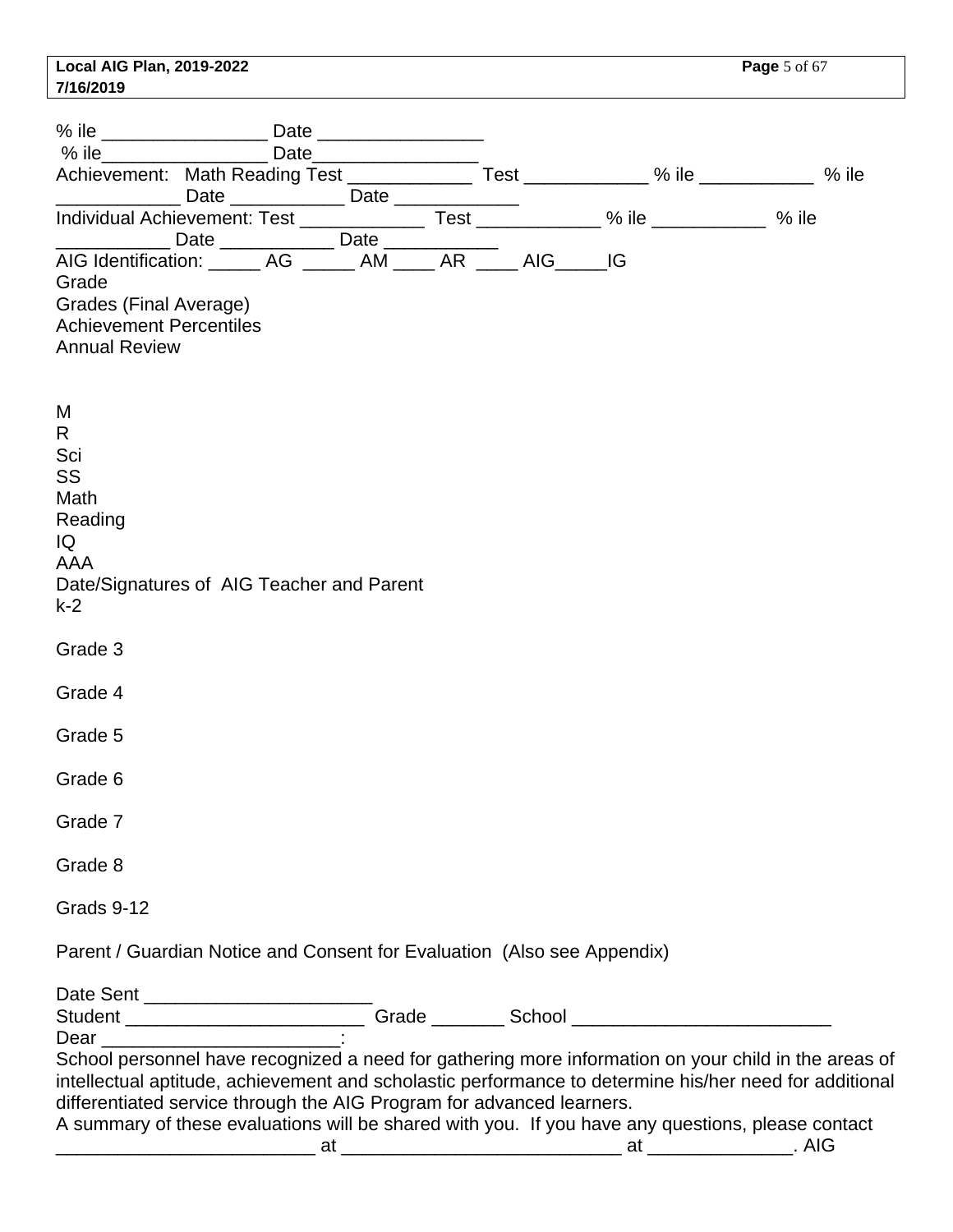| Teacher School Phone #                                                                                                                                                                                                                                                                                                                                                                                                                            |
|---------------------------------------------------------------------------------------------------------------------------------------------------------------------------------------------------------------------------------------------------------------------------------------------------------------------------------------------------------------------------------------------------------------------------------------------------|
| <b>Parental Consent</b><br>Please sign A or B and return to the AIG Teacher.<br>A. YES. I give my permission for my child to receive evaluation services. (Name) (Date)<br>(Relationship)<br>B. NO. I do not give permission for my child to receive evaluation services.<br>(Name) (Date) (Relationship)                                                                                                                                         |
|                                                                                                                                                                                                                                                                                                                                                                                                                                                   |
| (Student)                                                                                                                                                                                                                                                                                                                                                                                                                                         |
| The screening and evaluation of your child is complete. The attached Differentiated Education Plan<br>(DEP) was developed for the ____________________ academic year based on his/her current needs for<br>differentiation. Differentiated services are recommended in the AIG Program at the following level:<br>Check all Service Modes that apply: _____ Service in Reading only ____ Service in Math only ____<br>Service in Reading AND Math |
| If you have any questions, please contact __________________________(AIG Teacher)                                                                                                                                                                                                                                                                                                                                                                 |
|                                                                                                                                                                                                                                                                                                                                                                                                                                                   |
| Please indicate your choice with a check:                                                                                                                                                                                                                                                                                                                                                                                                         |
| I agree for my child to receive the services indicated above in the AIG Program.                                                                                                                                                                                                                                                                                                                                                                  |

## **Practice B**

Establishes a process and criteria for AIG student identification at all grade levels that provides multiple opportunities to reveal a student's aptitude, achievement, or potential to achieve. The criteria may include both qualitative and quantitative data in order to develop a comprehensive learner profile.

**District Response:** Each student in Beaufort County Schools is reviewed yearly for AIG identification and services.

Intellectually Gifted (IG) : Students possessing notably higher abilities than their same age peers, demonstrated by scoring 96% or higher in at least one area on an IQ or cognitive skills test

Academically and Intellectually Gifted: (AI): Students who have demonstrated high intellectual capacity and academic achievement (AIG). These students demonstrate cognitive processing and reasoning abilities in scholarly areas of study outside of the regular academic programming. These students perform exceptionally high on aptitude and achievement assessments. Student is both IG and AG.

Academically Gifted (AG): Students who have demonstrated high academic performance in a specific academic field within the regular academic programming. Students can be identified in reading (AG-R) or math (AG-M), or both reading and math (AG). These students perform highly on aptitude and achievement assessments.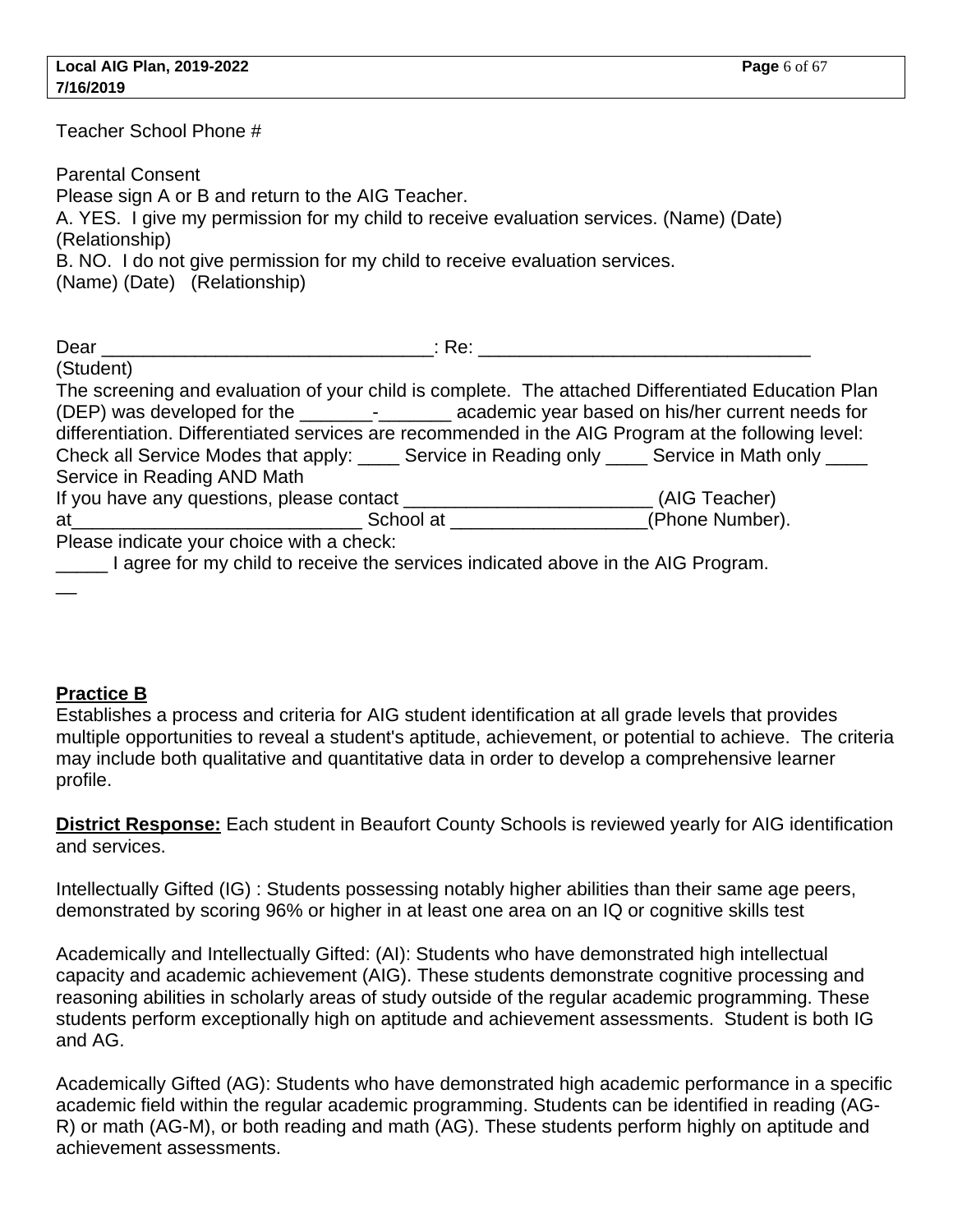Beaufort County Schools AIG Criteria:

K-3

IG

96 Percentile by age/grade on an IQ or Cognitive skills test

AI

Student is both IG and AG

AG

99th percentile or higher in Reading and Math on BCS diagnostic Student receives 2 out of 3

~90 Percentile by age/grade on an IQ or Cognitive skills test

~Three authentic academic artifacts\* that support student's advanced ability/achievement in reading and math.

~Diagnostic assessment that is 2-3 grade levels above student grade

AG Math

99th percentile or higher in Math on Standardized Achievement Test OR

Student receives 2 out of 3

~90 Percentile by age/grade on an IQ or Cognitive skills test

~Three authentic academic artifacts\* that support student's advanced ability/achievement in math

~Diagnostic assessment that is 2-3 grade levels above in math

AG Reading

99th percentile or higher in Reading on Standardized Achievement Test OR

Student receives 2 out of 3

~90 Percentile by age/grade on an IQ or Cognitive skills test

~Three authentic academic artifacts\* that support student's advanced ability/achievement in reading/writing

~Diagnostic assessment that is 2-3 grade levels above in reading

3-8

IG

96 Percentile by age/grade on an IQ or Cognitive skills test

AG

Student receives 2 out of 3

~90 Percentile by age/grade on an IQ or Cognitive skills test

~93 grade in math and ELA at the end of the year or three performance artifacts\* that support student's advanced ability/achievement

~90 percentile on researched based assessments in ELA and math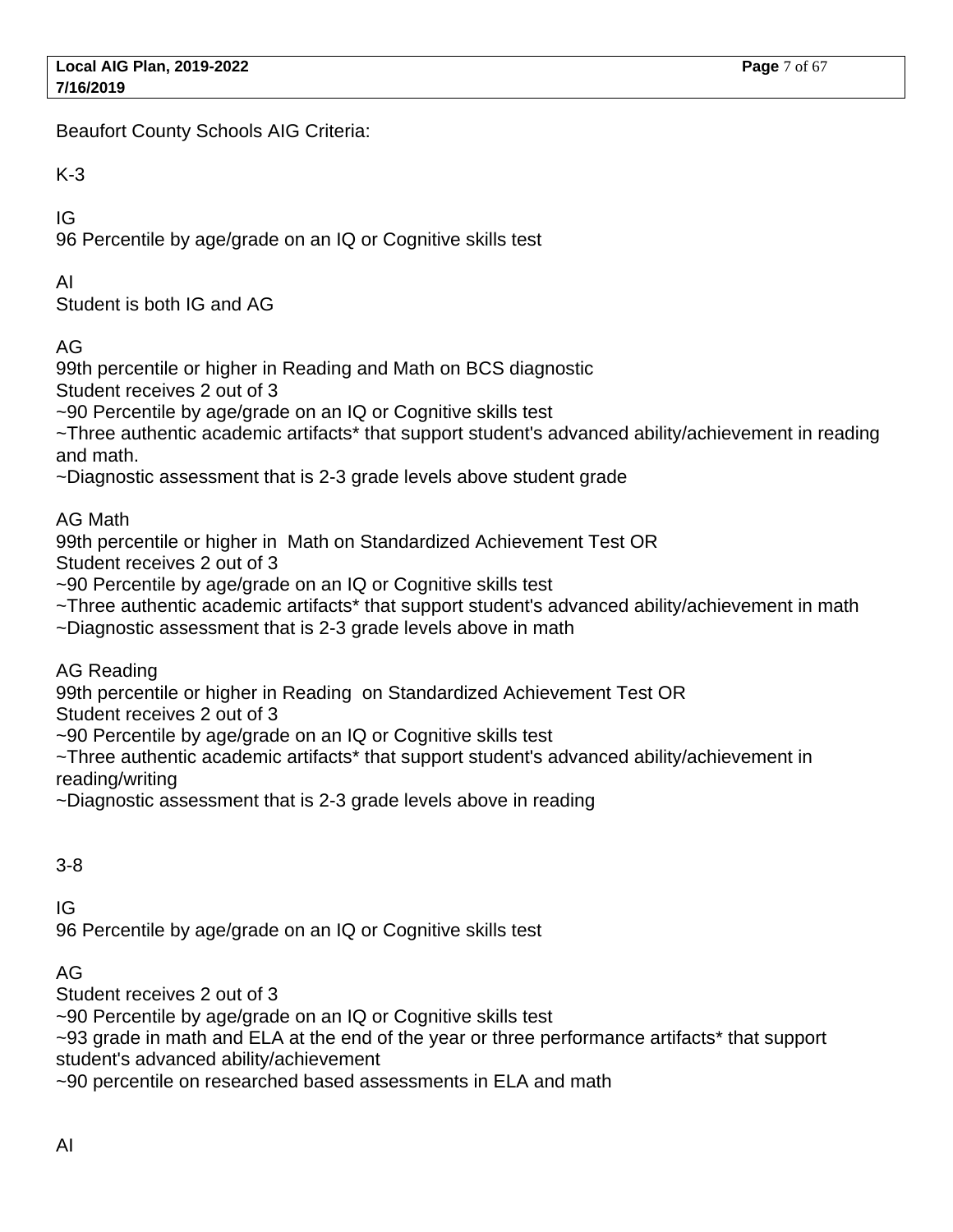Student is both IG and AG

AG Math

Student receive 2 out of 3 ~90 Percentile by age/grade on an IQ or Cognitive skills test in total or nonverbal ~93 grade in math at the end of the year or three authentic academic artifacts\* that support student's advanced ability/achievement in math ~90 percentile on researched based assessment in math

AG Reading

Student receive 2 out of 3

~90 Percentile by age/grade on an IQ or Cognitive skills test in total or verbal

~93 grade in ELA at the end of the year or three authentic academic artifacts\* that support student's advanced ability/achievement in reading and writing

~90 percentile on researched based assessment in ELA

## 9-12

IG

96 Percentile by age/grade on an IQ or Cognitive skills test

AG

Student receives 2 out of 3

~90 Percentile by age/grade on an IQ or Cognitive skills test

~93 grade in math, science, and ELA at the end of the semester or three authentic academic artifacts\* that support student's advanced ability/achievement in reading and math

~90 percentile on researched based assessments in two out of three ELA, science, and math

## AI

Student is both IG and AIG

## AG Math

Student receives 2 out of 3

~90 Percentile by age/grade on an IQ or Cognitive skills test in total or nonverbal

 $\sim$ 93 grade in math at the end of the semester or three authentic academic artifacts\* that support student's advanced ability/achievement in math

~90 percentile on researched based assessments in math

AG Reading Student receives 2 out of 3 ~90 Percentile by age/grade on an IQ or Cognitive skills test in total or verbal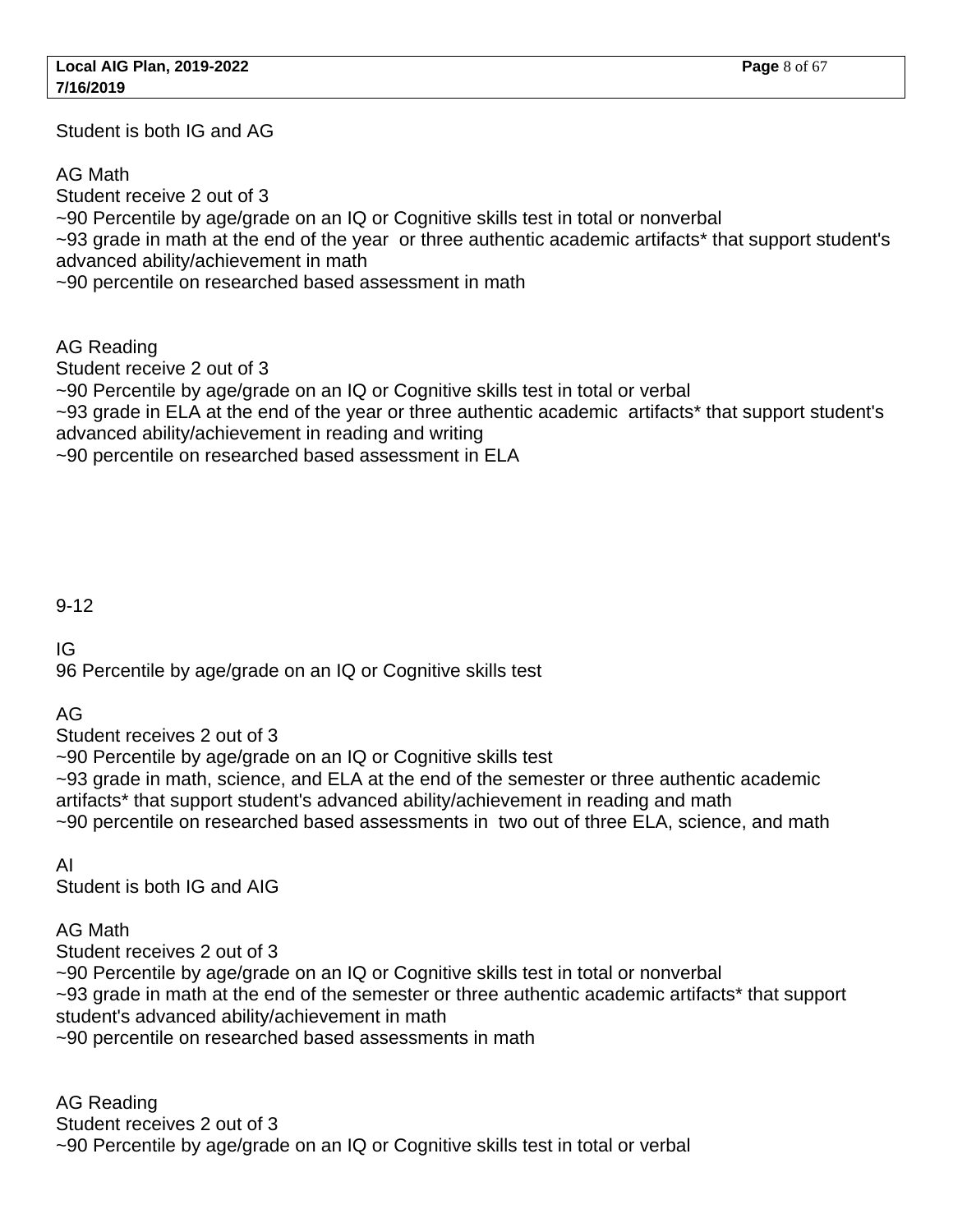~93 grade in ELA at the end of the semester or three authentic academic artifacts\* that support student's advanced ability/achievement

~90 percentile on researched based assessments in ELA

\*Authentic academic artifacts can be both quantitative and qualitative in nature, showing clear supporting evidence for student identification. Artifacts may include, but are not limited to the following: above grade level work products; student writing reflections; outstanding achievement outside of the classroom; ESL progressions; and other standardized assessment measures.

This data is disseminated at the school level for consideration for enrichment or mid year identification for the AIG program.

Beaufort County Schools AIG coordinator with the instructional services team collects data yearly to screen students for AIG services and to place students on watch lists. This is collected and organized no more than 20 days after the end of the school year and shared with the school AIG specialist or designee in a secure data folder. The AIG specialist shares screening data with the school data team, school teachers, and AIG parents within the first 10 days of school. This is evidenced by time stamps, sign in sheets, and/or agendas.

BCS forms are kept and shared with qualification data. This data is also placed in Powerschool by the AIG specialist before the fall and spring headcount.

|                                                                                             |                    |  | <u> 2000 - 2000 - 2000 - 2000 - 2000 - 2000 - 2000 - 2000 - 2000 - 2000 - 2000 - 2000 - 2000 - 2000 - 2000 - 200</u> | <b>Sex</b> |
|---------------------------------------------------------------------------------------------|--------------------|--|----------------------------------------------------------------------------------------------------------------------|------------|
|                                                                                             |                    |  |                                                                                                                      |            |
| Parent/Guardian Name and Address                                                            |                    |  |                                                                                                                      |            |
| Telephone Number _____________________                                                      |                    |  |                                                                                                                      |            |
| Note: Highlight qualifying scores                                                           |                    |  |                                                                                                                      |            |
|                                                                                             |                    |  |                                                                                                                      |            |
| The multiple indicators listed below are considered in determining differentiated services. |                    |  |                                                                                                                      |            |
| Group Aptitude:                                                                             |                    |  |                                                                                                                      |            |
| Rescreen Aptitude:                                                                          |                    |  |                                                                                                                      |            |
| Individual Aptitude:                                                                        |                    |  |                                                                                                                      |            |
| Test ____________________                                                                   |                    |  |                                                                                                                      |            |
| (If Applicable)                                                                             |                    |  |                                                                                                                      |            |
| (If Applicable)                                                                             |                    |  |                                                                                                                      |            |
|                                                                                             |                    |  |                                                                                                                      |            |
| Test ___________________                                                                    |                    |  |                                                                                                                      |            |
| Test_____________________                                                                   |                    |  |                                                                                                                      |            |
| Date __________________                                                                     |                    |  |                                                                                                                      |            |
|                                                                                             |                    |  |                                                                                                                      |            |
|                                                                                             |                    |  |                                                                                                                      |            |
| Achievement: Math Reading Test _______________ Test ____________ % ile __________ % ile     |                    |  |                                                                                                                      |            |
|                                                                                             |                    |  |                                                                                                                      |            |
| Individual Achievement: Test ________________ Test _____________% ile ___________           |                    |  | % ile                                                                                                                |            |
|                                                                                             | Date _____________ |  |                                                                                                                      |            |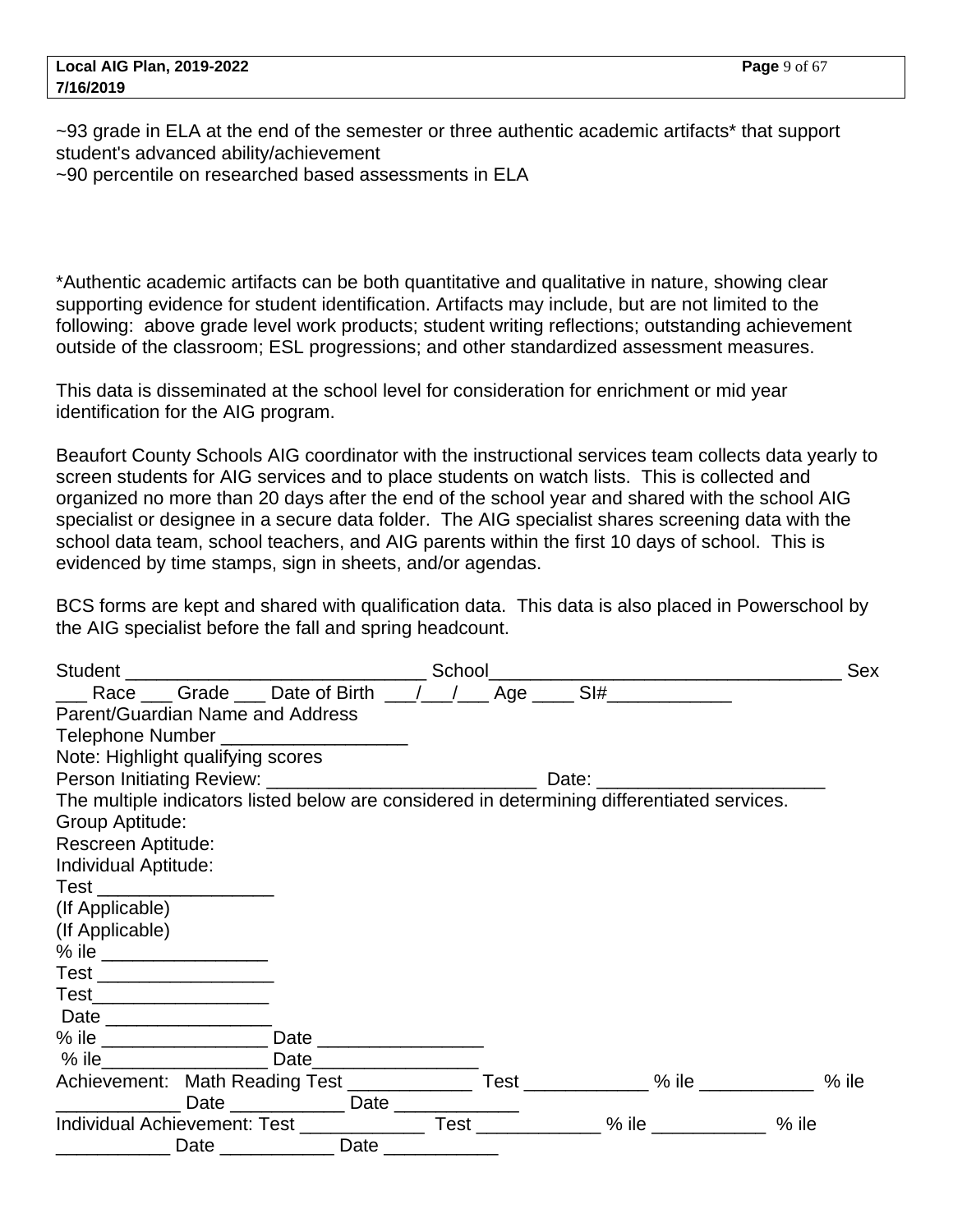| <b>Local AIG Plan, 2019-2022</b><br>7/16/2019                                                                                                                                                                                                                                                                                                                                                                          |  |  | Page 10 of 67 |
|------------------------------------------------------------------------------------------------------------------------------------------------------------------------------------------------------------------------------------------------------------------------------------------------------------------------------------------------------------------------------------------------------------------------|--|--|---------------|
| AIG Identification: _______ AG _______ AM _____ AR _____ AIG _____ IG<br>Grade<br>Grades (Final Average)<br><b>Achievement Percentiles</b><br><b>Annual Review</b>                                                                                                                                                                                                                                                     |  |  |               |
| M<br>R<br>Sci<br>SS<br>Math<br>Reading<br>IQ<br><b>AAA</b><br>Date/Signatures of AIG Teacher and Parent<br>Parent / Guardian Notice and Consent for Evaluation                                                                                                                                                                                                                                                         |  |  |               |
|                                                                                                                                                                                                                                                                                                                                                                                                                        |  |  |               |
|                                                                                                                                                                                                                                                                                                                                                                                                                        |  |  |               |
| School personnel have recognized a need for gathering more information on your child in the areas of<br>intellectual aptitude, achievement and scholastic performance to determine his/her need for additional<br>differentiated service through the AIG Program for advanced learners.<br>A summary of these evaluations will be shared with you. If you have any questions, please contact<br>Teacher School Phone # |  |  |               |
| <b>Parental Consent</b><br>Please sign A or B and return to the AIG Teacher.<br>A. YES. I give my permission for my child to receive evaluation services. (Name) (Date)<br>(Relationship)<br>B. NO. I do not give permission for my child to receive evaluation services.<br>(Name) (Date) (Relationship)                                                                                                              |  |  |               |

## **Practice C**

Ensures AIG screening, referral, and identification procedures respond to under-represented populations of the gifted and are responsive to LEA demographics. These populations include students who are culturally/ethnically diverse, economically disadvantaged, English language learners, highly gifted, and twice-exceptional.

**District Response:** Data is collected from multiple sources so that the BCS AIG coordinator, school AIG specialist/school designee, and school data team can make the appropriate AIG placement. Data is collected on all students in grades k-12. Data is compiled by Powerschool specialist, accountability department, coaches, AIG coordinator, and AIG school specialist on each student. Universal screeners, in reading and math are given three times a year for grades 1-8 and two times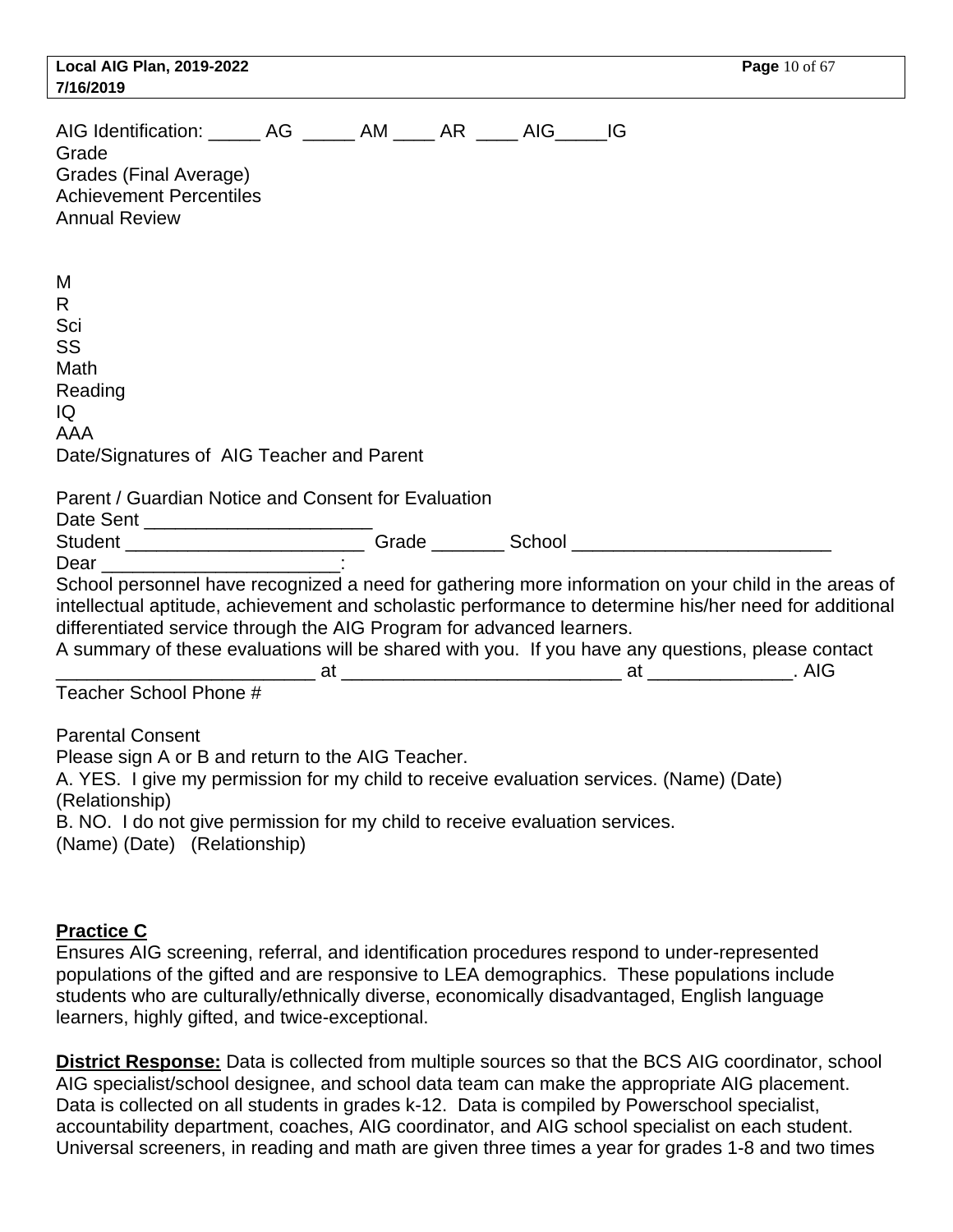for kindergarten. The OLSAT is given in the fall to all third graders, but it will also be given yearly by request of families or school personnel. OLSAT scores are considered in verbal, nonverbal, grade level, and age for identification.

Instructional services also gives individualized researched based assessments to students that are being watched, that do not qualify by other indicators.

When data is compiled, AIG Specialists/school designee review available scores, identifying students who show clear evidence of needing AIG services or who show the potential for needing AIG services. Students that meet some but not all criteria will be placed on a watch list. AIG specialist/school designee will share with appropriate teachers.

As a deeper awareness of the characteristics of gifted children beyond standardized test scores continues with all school personnel, an increase in referrals from the traditionally underrepresented populations should continue to emerge. AIG Specialists will support teachers in the early recognition of outstanding potential in children from all populations and share opportunities for cultivating potential in these students. In addition, the Exceptional Children's Department will provide professional development to AIG Specialists to give further recognition of students who are twice exceptional.

The ESL Department will provide assistance to

classroom teachers on recognizing and nurturing ESL students showing traits of giftedness. Practices to increase students nominated and identified should include authentic procedures for evaluation such as portfolios or performance assessment, analyzing subtest scores for strengths, and developing culture-specific checklists and rating scales.

School data teams with AIG specialist/AIG designee look at school AIG data twice a year to determine which subgroups are underrepresented. This team makes recommendations for students that may need alternative screening process. This information is shared with the BCS AIG coordinator twice yearly during the fall and spring AIG headcount as evidenced by BCS AIG forms shared in secure AIG data folder. Within 20 school days of receiving forms, BCS AIG coordinator will communicate with data team about types of data that needs to be collected. Parents will sign permission for referral form . Authentic academic artifacts will be collected from core teachers or AIG specialist/designee. One on one assessments may be given by instructional services. New data will be shared with AIG specialist/designee and school data team. When applicable students will in AIG program or on watch list.

Schools whose under-represented population are above local norms, will work with AIG specialist after the fall head count to create a school PD plan to expand understanding of giftedness and address subgroup misperceptions.

Schools will use academic competition money to continue to provide opportunities for exhibitions of academic strength for all students. Requests for funding to student services will be made with a form that shares student populations. This data will be analyzed yearly for equity by student services and instructional services.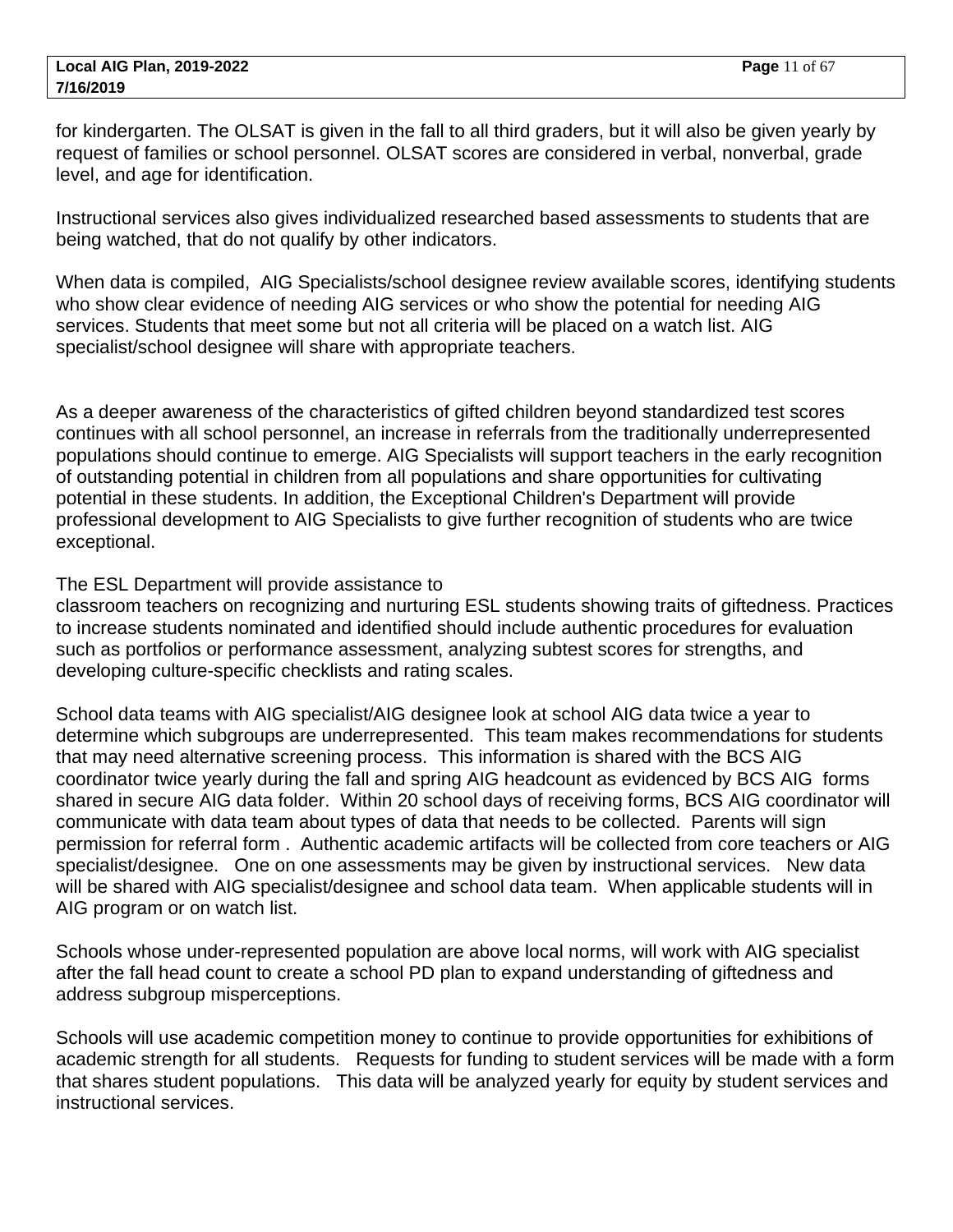#### **Practice D**

Implements screening, referral, and identification processes consistently within the LEA.

**District Response:** Process and procedures used by Beaufort County Schools will ensure that reliable and consistent screening, referrals, and identification will be consistent across the county. Data is collected from multiple sources so that the school gifted committee will make the appropriate placement. Data is collected on all students in grades k-12. Data is compiled by Power school specialist, accountability department, coaches, AIG coordinator, and AIG school specialist on each student.

This data is placed in a secure excel sheet for equality in screening, monitoring, and identification. Students that are identified as gifted are added to PowerSchool and checked against the list in the fall and spring headcount. Students that miss by one criteria point are placed on a watch list. Schools will then collect artifacts through out the year to ensure that proper placement. These artifacts are placed in an AIG folder.

This data is updated yearly for consistent screening within 20 days of the end of the school year, or withing 20 days of scores being available.

Professional development in the fall of each year will be held during each schools data team, MTSS team, or SIT to explain the screening process. Administrators will receive comprehensive training on the identification process in the fall of each academic year. Sign in sheets and or badging will be used to document identification PD.

Records of screening, referral, and identification processes will be kept by school AIG specialist/designee and by BCS AIG coordinator.

Instructional services team will audit these records each spring before the AIG spring headcount. Referral to AIG Program

Please complete the following information about the student being considered for Academically or Intellectually Gifted services.

Referral Date

| School<br>Student                                                                           |            |
|---------------------------------------------------------------------------------------------|------------|
| Sex ___ Race ___ Grade ___ Date of Birth __/ __/ __ Age ____ #______                        |            |
| Parent/Guardian Name and Address Telephone Number                                           |            |
| Please list strengths that you have observed in this student.                               |            |
| Please list below weaknesses that are descriptive of this student's academic performance or |            |
| behavior.                                                                                   |            |
| <b>Person Referring Student</b>                                                             |            |
|                                                                                             |            |
| Student <b>Student Student</b><br>School                                                    | <b>Sex</b> |
| ______ Race ______ Grade _____ Date of Birth ____/____/ _____ Age ______                    | SI#        |
| Parent/Guardian Name and Address                                                            |            |
| Telephone Number ______________                                                             |            |
| Note: Highlight qualifying scores                                                           |            |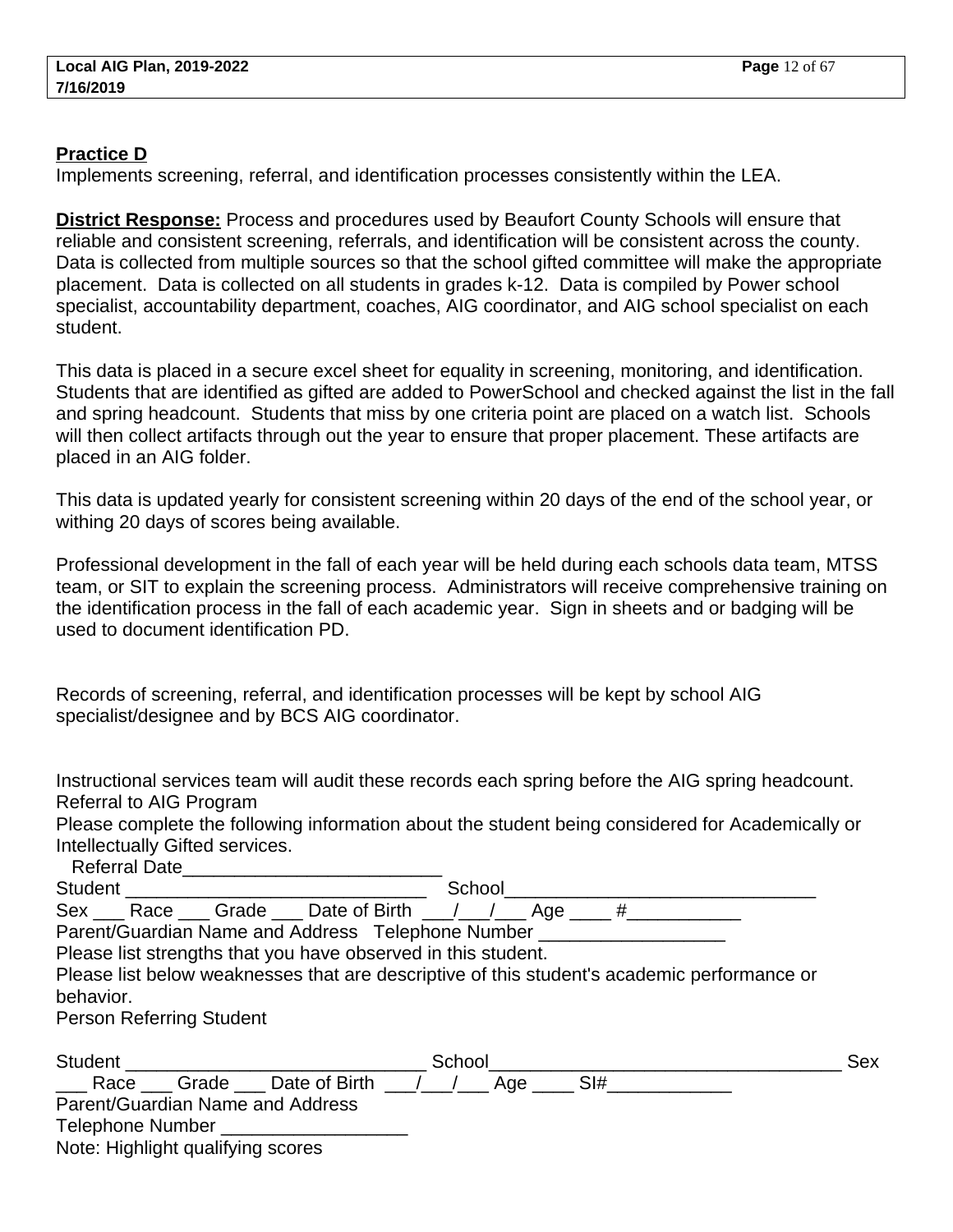|           | Local AIG Plan, 2019-2022 |
|-----------|---------------------------|
| 7/16/2019 |                           |

| Group Aptitude:<br>Rescreen Aptitude:<br>Individual Aptitude:<br>Test __________________<br>(If Applicable)<br>(If Applicable)<br>Test __________________<br>Test_____________________                                        |  |  |  |  |
|-------------------------------------------------------------------------------------------------------------------------------------------------------------------------------------------------------------------------------|--|--|--|--|
|                                                                                                                                                                                                                               |  |  |  |  |
| % ile Contract Contract Contract Contract Contract Contract Contract Contract Contract Contract Contract Contract Contract Contract Contract Contract Contract Contract Contract Contract Contract Contract Contract Contract |  |  |  |  |
|                                                                                                                                                                                                                               |  |  |  |  |
| ________________ Date _______________ Date _____________                                                                                                                                                                      |  |  |  |  |
| AIG Identification: _______ AG ______ AM _____ AR _____ AIG ____ IG<br>Grade<br>Grades (Final Average)<br><b>Achievement Percentiles</b><br><b>Annual Review</b>                                                              |  |  |  |  |
| M<br>R<br>Sci<br>SS<br>Math<br>Reading<br>IQ<br><b>AAA</b><br>Date/Signatures of AIG Teacher and Parent<br>$k-2$                                                                                                              |  |  |  |  |
| Grade 3                                                                                                                                                                                                                       |  |  |  |  |
| Grade 4                                                                                                                                                                                                                       |  |  |  |  |
| Grade 5                                                                                                                                                                                                                       |  |  |  |  |
| Grade 6                                                                                                                                                                                                                       |  |  |  |  |
| Grade 7                                                                                                                                                                                                                       |  |  |  |  |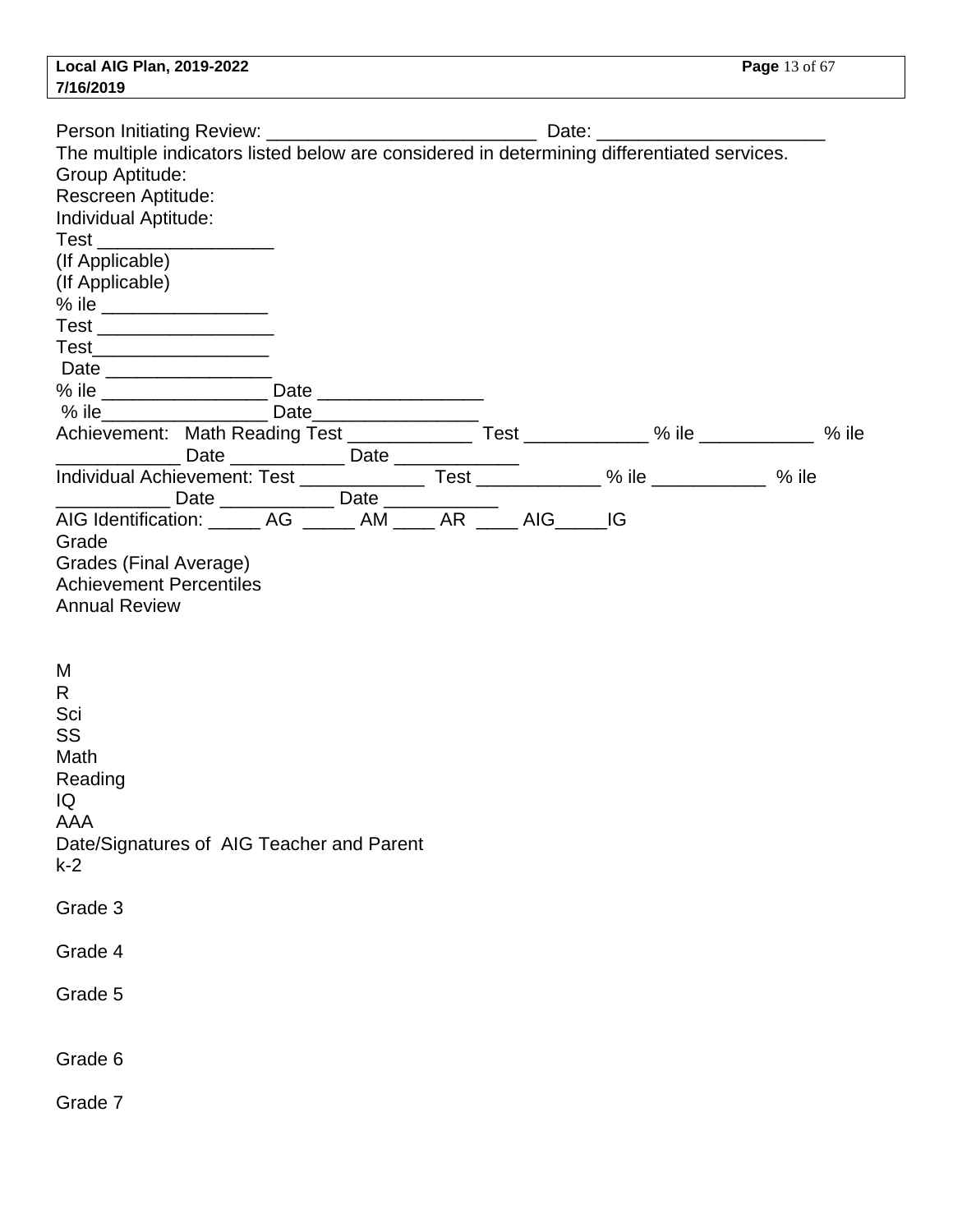|           | Local AIG Plan, 2019-2022 |
|-----------|---------------------------|
| 7/16/2019 |                           |

Grade 8

9-12

| Parent / Guardian Notice and Consent for Evaluation                                                          |                                                                                                                                                                                                                                                                                                                     |
|--------------------------------------------------------------------------------------------------------------|---------------------------------------------------------------------------------------------------------------------------------------------------------------------------------------------------------------------------------------------------------------------------------------------------------------------|
|                                                                                                              | Student ______________________________Grade __________School ____________________                                                                                                                                                                                                                                   |
| Dear ________________________________:                                                                       |                                                                                                                                                                                                                                                                                                                     |
| differentiated service through the AIG Program for advanced learners.                                        | School personnel have recognized a need for gathering more information on your child in the areas of<br>intellectual aptitude, achievement and scholastic performance to determine his/her need for additional<br>A summary of these evaluations will be shared with you. If you have any questions, please contact |
|                                                                                                              |                                                                                                                                                                                                                                                                                                                     |
| Teacher School Phone #                                                                                       |                                                                                                                                                                                                                                                                                                                     |
| <b>Parental Consent</b>                                                                                      |                                                                                                                                                                                                                                                                                                                     |
| Please sign A or B and return to the AIG Teacher.                                                            |                                                                                                                                                                                                                                                                                                                     |
| A. YES. I give my permission for my child to receive evaluation services. (Name) (Date)<br>(Relationship)    |                                                                                                                                                                                                                                                                                                                     |
| B. NO. I do not give permission for my child to receive evaluation services.<br>(Name) (Date) (Relationship) |                                                                                                                                                                                                                                                                                                                     |
|                                                                                                              |                                                                                                                                                                                                                                                                                                                     |

| Dear                                                                                                                                                                                                                           |                 |
|--------------------------------------------------------------------------------------------------------------------------------------------------------------------------------------------------------------------------------|-----------------|
| (Student)                                                                                                                                                                                                                      |                 |
| The screening and evaluation of your child is complete. The attached Differentiated Education Plan                                                                                                                             |                 |
| (DEP) was developed for the ______________________ academic year based on his/her current needs for                                                                                                                            |                 |
| differentiation. Differentiated services are recommended in the AIG Program at the following level:                                                                                                                            |                 |
| Check all Service Modes that apply: _____ Service in Reading only _____ Service in Math only ____                                                                                                                              |                 |
| Service in Reading AND Math                                                                                                                                                                                                    |                 |
|                                                                                                                                                                                                                                |                 |
| at the contract of the School at the School at the contract of the School at the contract of the contract of the contract of the contract of the contract of the contract of the contract of the contract of the contract of t | (Phone Number). |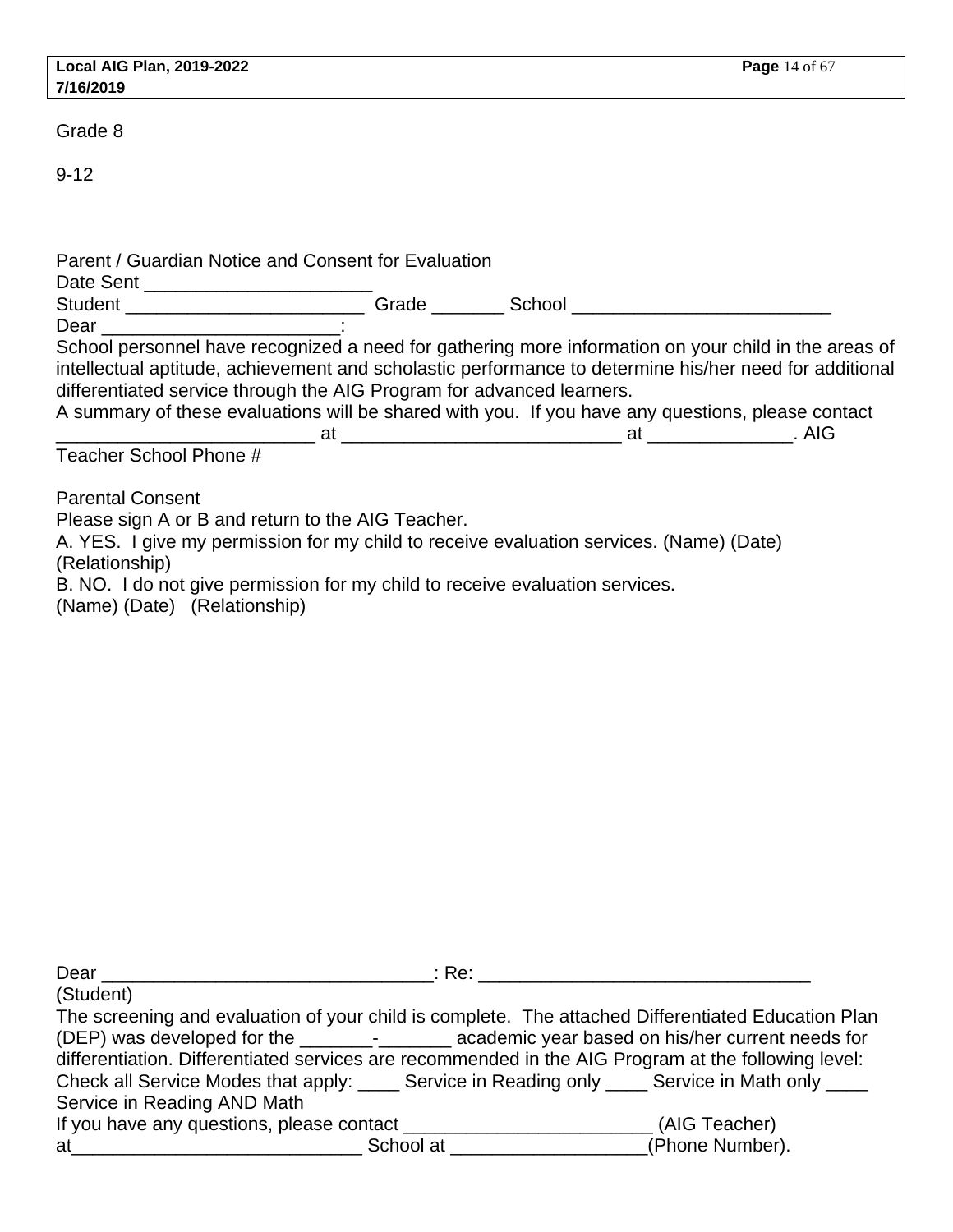Please indicate your choice with a check:

I agree for my child to receive the services indicated above in the AIG Program.

I do not agree for my child to receive services in the AIG program.

\_\_\_\_\_/\_\_\_\_\_/\_\_\_\_\_ \_\_\_\_\_\_\_\_\_\_\_\_\_\_\_\_\_\_\_\_\_\_\_\_\_\_\_\_\_\_\_\_\_\_\_\_\_\_\_\_\_\_\_\_\_\_\_\_ Date Parent

# **Practice E**

Disseminates information regarding the screening, referral, and identification processes to school personnel, parents/ families, students, and the community-at-large.

**District Response:** Beaufort County Schools AIG Coordinator will communicate the screening, referral, and identification process to school personnel, parents/families, students, and other stakeholders in the following ways:

- 1. AIG website will contain the following about the screening, referral, and identification:
	- a. flow chart of process
	- b. current plan
	- c. PDF of school brochure
	- d. AIG Coordinator and school AIG specialists contact information
	- e. PowerPoint outlining process
	- f. Video of process
- 2. Beaufort County AIG leaders and parent advisory boards will be informed of the process.
- 3. Brochures and FAQ will be available at each k-12 school.
- 4. PowerPoint, videos, and brochures may be used at school level curriculum nights and/or open houses.

5. Communicate process with SIT teams in the summer or fall after AIG plans are approved.

- 6. Communicate process at administrative leadership team meetings in the summer or fall after plan is approved.
- 7. Translate plan and brochures into Spanish.
- 8. Communicate process with EC and ELL leadership in the summer or fall after plan is approved.

## **Practice F**

Documents a student's AIG identification process and evidence which leads to an identification decision. This documentation is reviewed with parents/families and maintained in student records.

**District Response:** Once a student is identified an AIG file will be created that will be transferred with the child. The folder will include all evidence from the identification process. When applicable this evidence will include test scores and class grades on a Beaufort County Schools identification form. When applicable other data may be included in the folder such as interviews, work samples, writing samples, etc.

Each AIG student's cumulative folder will be marked with pink sticker and date of initial identification.

Data about identification will also be added to each identified AIG students PowerSchool file by the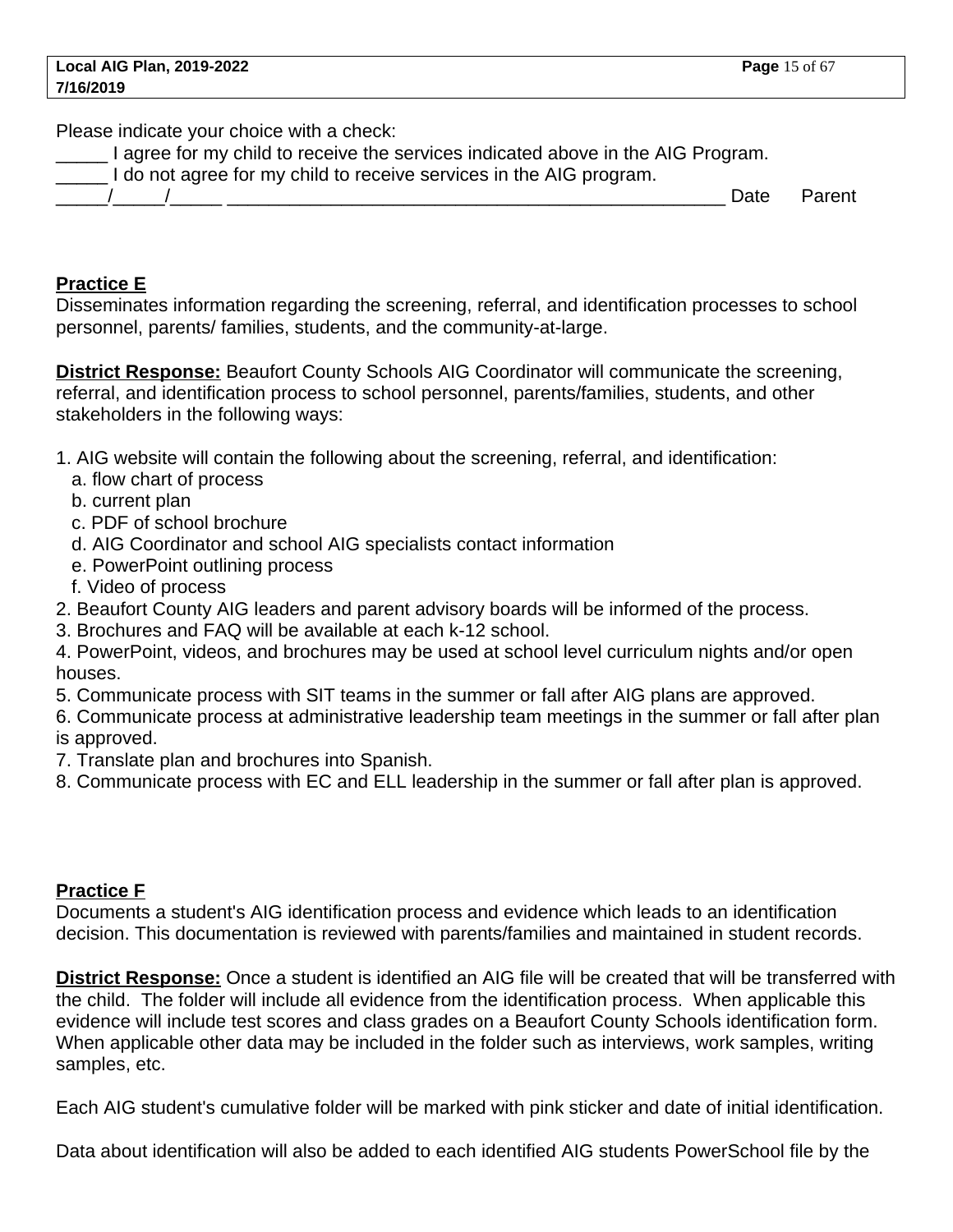AIG specialist. This identification data will updated before the fall and spring AIG headcount.

Parents/families/guardians will be informed of the folder and it's contents by the school AIG specialist by using a Beaufort County Schools form letter. Parents will meet with school AIG specialist for initial review of the folder when the child is identified. At this meeting parents will be given hard copies of folder contents. tudent \_\_\_\_\_\_\_\_\_\_\_\_\_\_\_\_\_\_\_\_\_\_\_\_\_\_\_\_\_ School\_\_\_\_\_\_\_\_\_\_\_\_\_\_\_\_\_\_\_\_\_\_\_\_\_\_\_\_\_\_\_\_\_\_ Sex \_\_\_ Race \_\_\_ Grade \_\_\_ Date of Birth \_\_\_/\_\_\_/\_\_\_ Age \_\_\_\_ SI#\_\_\_\_\_\_\_\_\_\_\_\_\_ Parent/Guardian Name and Address Telephone Number Note: Highlight qualifying scores Person Initiating Review: \_\_\_\_\_\_\_\_\_\_\_\_\_\_\_\_\_\_\_\_\_\_\_\_\_\_ Date: \_\_\_\_\_\_\_\_\_\_\_\_\_\_\_\_\_\_\_\_\_\_ The multiple indicators listed below are considered in determining differentiated services. Group Aptitude: Rescreen Aptitude: Individual Aptitude: Test \_\_\_\_\_\_\_\_\_\_\_\_\_\_\_\_\_ (If Applicable) (If Applicable) % ile  $\frac{1}{2}$  =  $\frac{1}{2}$  =  $\frac{1}{2}$  =  $\frac{1}{2}$  =  $\frac{1}{2}$  =  $\frac{1}{2}$  =  $\frac{1}{2}$  =  $\frac{1}{2}$  =  $\frac{1}{2}$  =  $\frac{1}{2}$  =  $\frac{1}{2}$  =  $\frac{1}{2}$  =  $\frac{1}{2}$  =  $\frac{1}{2}$  =  $\frac{1}{2}$  =  $\frac{1}{2}$  =  $\frac{1}{2}$  =  $\frac{1}{2}$  = Test \_\_\_\_\_\_\_\_\_\_\_\_\_\_\_\_\_\_\_\_\_\_  $Test$ Date  $\Box$ % ile \_\_\_\_\_\_\_\_\_\_\_\_\_\_\_\_ Date \_\_\_\_\_\_\_\_\_\_\_\_\_\_\_\_ % ile\_\_\_\_\_\_\_\_\_\_\_\_\_\_\_\_ Date\_\_\_\_\_\_\_\_\_\_\_\_\_\_\_\_ Achievement: Math Reading Test \_\_\_\_\_\_\_\_\_\_\_\_\_\_ Test \_\_\_\_\_\_\_\_\_\_ % ile \_\_\_\_\_\_\_\_\_ % ile \_\_\_\_\_\_\_\_\_\_\_\_ Date \_\_\_\_\_\_\_\_\_\_\_ Date \_\_\_\_\_\_\_\_\_\_\_\_ Individual Achievement: Test \_\_\_\_\_\_\_\_\_\_\_\_\_\_\_\_\_\_\_\_\_\_\_\_\_\_\_\_ % ile \_\_\_\_\_\_\_\_\_\_\_\_ % ile \_\_\_\_\_\_\_\_\_\_\_ Date \_\_\_\_\_\_\_\_\_\_\_ Date \_\_\_\_\_\_\_\_\_\_\_ AIG Identification: \_\_\_\_\_ AG \_\_\_\_\_ AM \_\_\_\_ AR \_\_\_\_ AIG\_\_\_\_\_IG Grade Grades (Final Average) Achievement Percentiles Annual Review M R Sci SS Math Reading IQ AAA Date/Signatures of AIG Teacher and Parent k-2

Grade 3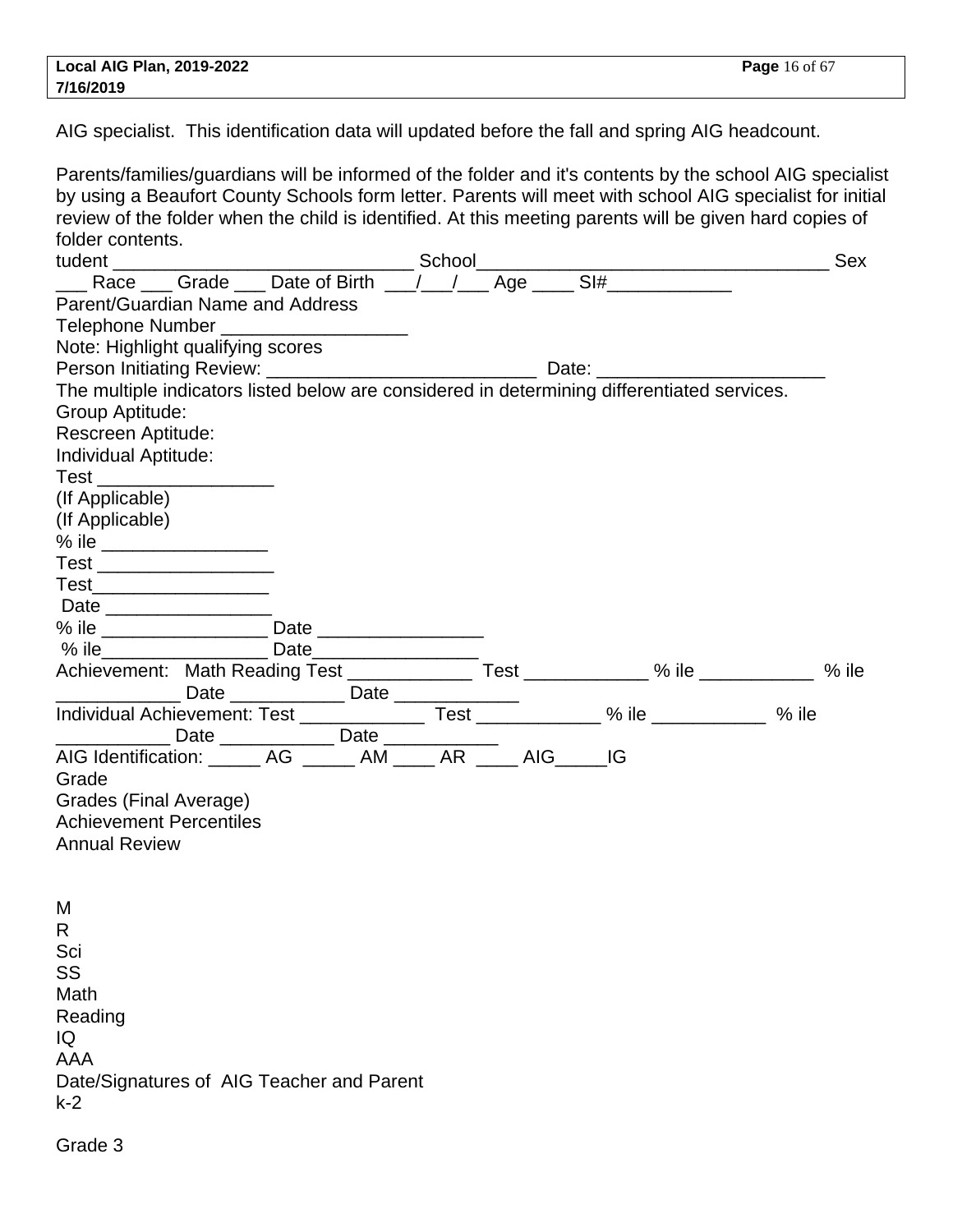| <b>Local AIG Plan, 2019-2022</b>                                                                                                                                                                                                                                                                                                                                                                                  | Page 17 of 67  |
|-------------------------------------------------------------------------------------------------------------------------------------------------------------------------------------------------------------------------------------------------------------------------------------------------------------------------------------------------------------------------------------------------------------------|----------------|
| 7/16/2019                                                                                                                                                                                                                                                                                                                                                                                                         |                |
| Grade 4                                                                                                                                                                                                                                                                                                                                                                                                           |                |
| Grade 5                                                                                                                                                                                                                                                                                                                                                                                                           |                |
| Grade 6                                                                                                                                                                                                                                                                                                                                                                                                           |                |
| Grade 7                                                                                                                                                                                                                                                                                                                                                                                                           |                |
| Grade 8                                                                                                                                                                                                                                                                                                                                                                                                           |                |
| $9 - 12$                                                                                                                                                                                                                                                                                                                                                                                                          |                |
|                                                                                                                                                                                                                                                                                                                                                                                                                   |                |
| (Student)                                                                                                                                                                                                                                                                                                                                                                                                         |                |
| The screening and evaluation of your child is complete. The attached Differentiated Education Plan<br>(DEP) was developed for the ________-__________ academic year based on his/her current needs for<br>differentiation. Differentiated services are recommended in the AIG Program at the following level:<br>Check all Service Modes that apply: _____ Service in Reading only ____ Service in Math only ____ |                |
| Service in Reading AND Math                                                                                                                                                                                                                                                                                                                                                                                       |                |
| If you have any questions, please contact __________________________(AIG Teacher)                                                                                                                                                                                                                                                                                                                                 |                |
|                                                                                                                                                                                                                                                                                                                                                                                                                   |                |
| Please indicate your choice with a check:                                                                                                                                                                                                                                                                                                                                                                         |                |
| a agree for my child to receive the services indicated above in the AIG Program.                                                                                                                                                                                                                                                                                                                                  |                |
| I do not agree for my child to receive services in the AIG program.                                                                                                                                                                                                                                                                                                                                               |                |
|                                                                                                                                                                                                                                                                                                                                                                                                                   | Date<br>Parent |
| Signature(s)                                                                                                                                                                                                                                                                                                                                                                                                      |                |
| 2                                                                                                                                                                                                                                                                                                                                                                                                                 |                |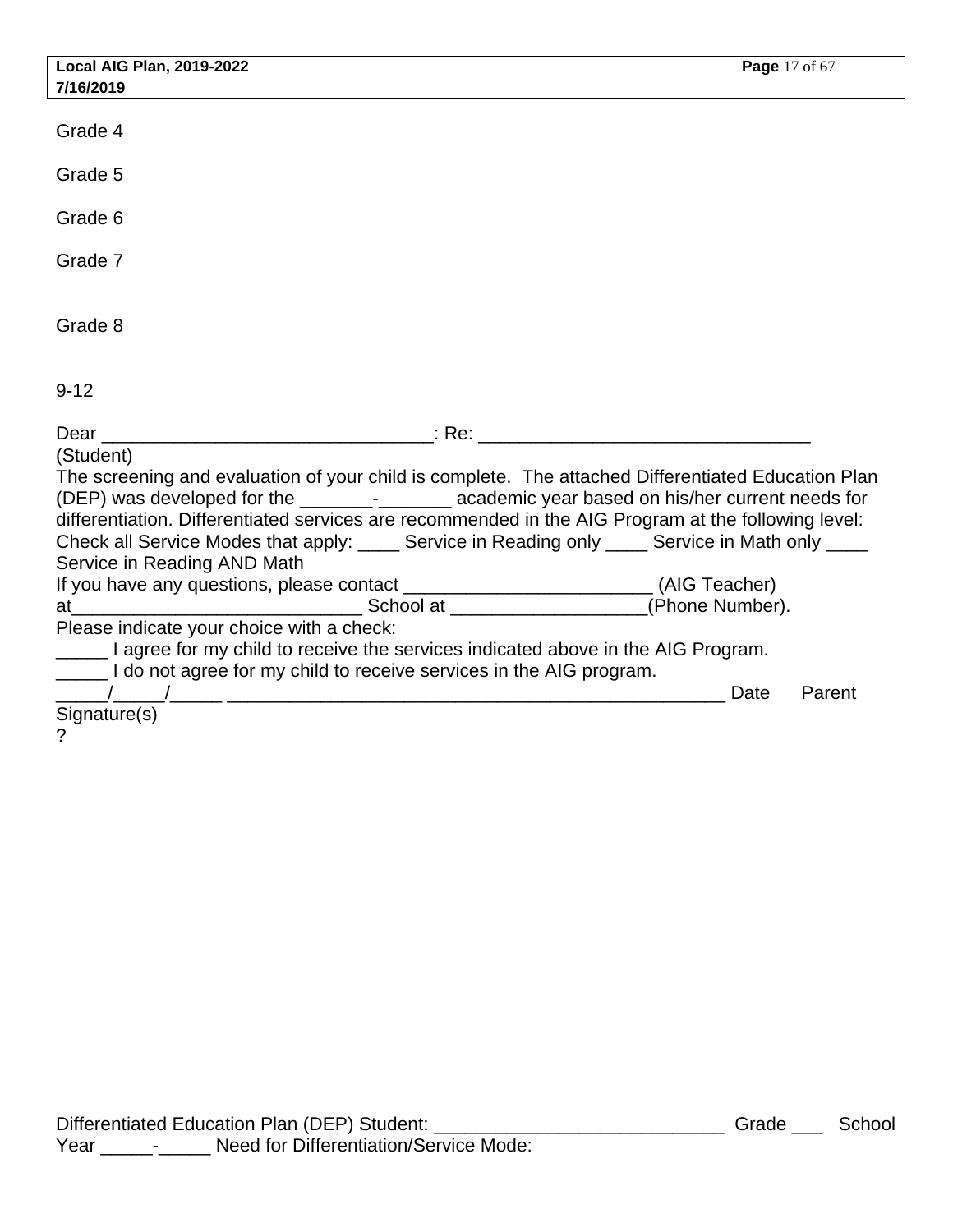**\_\_\_\_** Service in Reading only

Service in Math only

**Service in Reading AND Math** 

Area(s) of Strength (circle): Reading / Math / Aptitude

\_\_\_\_\_\_\_\_\_\_\_\_\_\_\_\_\_\_\_\_\_\_\_\_\_\_\_\_\_\_\_\_\_\_\_\_\_\_\_

Enrichment

| Regular Classroom ____Flexible Grouping ____Ability Grouping ____Cluster Grouping Resource                                           |                                                                                                                                                                                                                                |         |
|--------------------------------------------------------------------------------------------------------------------------------------|--------------------------------------------------------------------------------------------------------------------------------------------------------------------------------------------------------------------------------|---------|
| Services: _____Resource Support _____In-class Service _____Pull-out Service ____Reading ___Math                                      |                                                                                                                                                                                                                                |         |
| ___Other (Write In) Curriculum (4th& 5th Grade) ____Middle School AIG Curriculum                                                     |                                                                                                                                                                                                                                |         |
| ____Pre-Algebra ____Algebra ____Geography ____English 1                                                                              |                                                                                                                                                                                                                                |         |
| ____Interdisciplinary Instruction ____Curriculum Compacting ____Contracts ____Product                                                |                                                                                                                                                                                                                                |         |
|                                                                                                                                      |                                                                                                                                                                                                                                |         |
| Modification ____Problem-Based Learning ____Differentiated Units ____Advanced Technology                                             |                                                                                                                                                                                                                                |         |
| Training ____Independent Investigations/Study ____Subject Acceleration ____Grade Acceleration                                        |                                                                                                                                                                                                                                |         |
| ____Mentoring                                                                                                                        |                                                                                                                                                                                                                                |         |
| Comments:                                                                                                                            |                                                                                                                                                                                                                                |         |
|                                                                                                                                      |                                                                                                                                                                                                                                |         |
|                                                                                                                                      |                                                                                                                                                                                                                                | Parent: |
|                                                                                                                                      |                                                                                                                                                                                                                                |         |
|                                                                                                                                      |                                                                                                                                                                                                                                |         |
| ndividualized Differentiated Education Plan (IDEP)                                                                                   |                                                                                                                                                                                                                                |         |
|                                                                                                                                      |                                                                                                                                                                                                                                |         |
|                                                                                                                                      | School Year School Year School Year School Year School Year School Year School Year School Year School Year School Year School Year School Year School Year School Year School Year School Year School Year School Year School |         |
| Areas of Need:                                                                                                                       |                                                                                                                                                                                                                                |         |
| <b>Plan for Services:</b>                                                                                                            |                                                                                                                                                                                                                                |         |
| Responsibility for Carrying Out Program:                                                                                             |                                                                                                                                                                                                                                |         |
| Evaluation/Assessment:                                                                                                               |                                                                                                                                                                                                                                |         |
| Recommendation for following year:<br>Notice and the commendation for following year:<br>Second the commendation for following year: |                                                                                                                                                                                                                                |         |
|                                                                                                                                      |                                                                                                                                                                                                                                |         |
|                                                                                                                                      |                                                                                                                                                                                                                                |         |
|                                                                                                                                      |                                                                                                                                                                                                                                |         |
| <b>Checklist for AIG Folders</b>                                                                                                     |                                                                                                                                                                                                                                |         |
| AIG Teacher: Please check the forms that are included in this AIG folder. Student                                                    |                                                                                                                                                                                                                                |         |
|                                                                                                                                      |                                                                                                                                                                                                                                |         |
| ____ A-1 Referral to AIG Program ____ A-2 Student AIG Data Record ____ A-3 Parent/Guardian                                           |                                                                                                                                                                                                                                |         |
| Notice and Consent for Evaluation _____ A-4 Differentiated Education Plan _____ A-5 AIG Program                                      |                                                                                                                                                                                                                                |         |

Parent/Guardian Consent for Initial Placement \_\_\_\_ A-7 AIG Service Determination Meetings \_\_\_\_ A-8 Individualized Differentiated Education Plan \_\_\_\_ Other:

| Grk-3: | School | AIG Teacher | Gr 4: School |
|--------|--------|-------------|--------------|
| Year   | School | AIG Teacher | Gr 5: School |
| Year   | School | AIG Teacher | Gr 6: School |
| Year   | School | AIG Teacher | Gr 7: School |
| Year   | School | AIG Teacher | Gr 8: School |
| Year   | School | AIG Teacher | Gr 9-12: r   |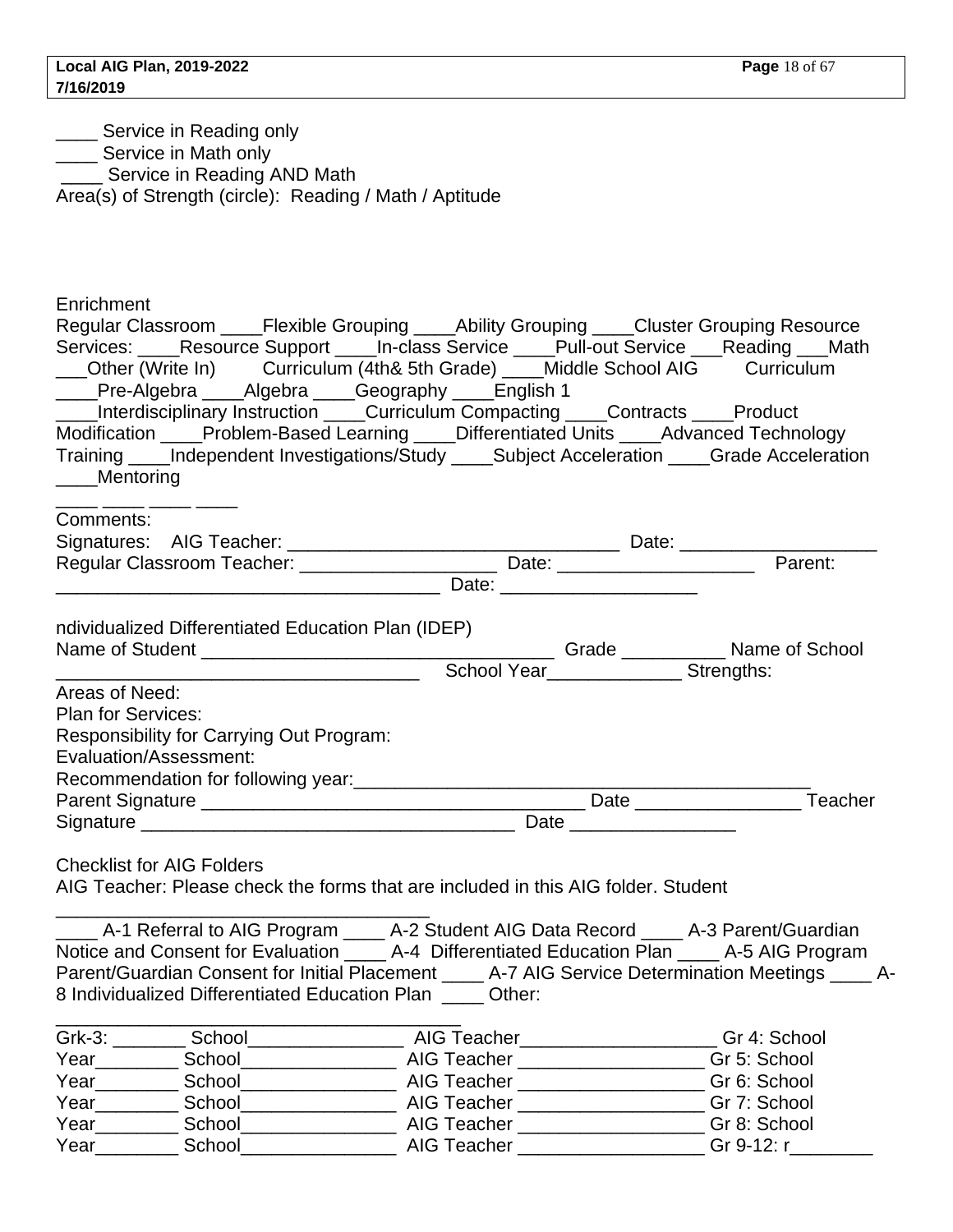|           | <b>Local AIG Plan, 2019-2022</b> |
|-----------|----------------------------------|
| 7/16/2019 |                                  |

?

| End of Year AIG Record Transfer |      |
|---------------------------------|------|
| School Name                     | Page |

of \_\_\_\_\_\_ School Year

| <b>Record Number</b>       |  |
|----------------------------|--|
| Last Name                  |  |
| <b>First Name</b>          |  |
| MI                         |  |
| Race                       |  |
| Sex                        |  |
| Grade                      |  |
| AIG area of identification |  |

| Person receiving AIG folders must verify by signing below. Do not accept folders with incomplete    |                    |                       |
|-----------------------------------------------------------------------------------------------------|--------------------|-----------------------|
| information.                                                                                        |                    |                       |
| Person transferring records should file a signed copy of this form and forward a signed copy to the |                    |                       |
| AIG Coordinator.                                                                                    |                    |                       |
|                                                                                                     | Date _____________ | Receiving             |
| <b>School School</b>                                                                                |                    |                       |
| Records Transferred by _________                                                                    | Date               | <b>Sending School</b> |
|                                                                                                     |                    |                       |

Date: \_\_\_\_\_\_\_\_\_\_\_\_\_\_\_\_\_\_

Dear Parents,

Enclosed are your child's Differentiated Education Plan (DEP) and AIG Program Parent /Guardian Consent for Initial Placement forms. These forms are being sent home since we were unable to set up a conference, as we discussed during our phone conversation on \_\_\_\_\_\_\_\_\_\_\_\_\_\_\_. Please sign both documents and return them to school. Once received, I will send a copy back to you. Service cannot begin until these forms are signed and returned. If you have any questions or concerns, please feel free to contact me at \_\_\_\_\_\_\_\_\_\_\_\_\_\_\_\_\_\_\_\_\_\_\_\_\_\_\_\_\_. I look forward to working with your child. Yours truly,

AIG Teacher

**Ideas for Strengthen the Standard:** Common use of AIG folders and forms in all schools modeled after the MTSS process. Yearly data meetings with the BCS Board

#### **Sources of Evidence:** Website

BCS Forms BCS AIG Folders BCS Board AIG presentation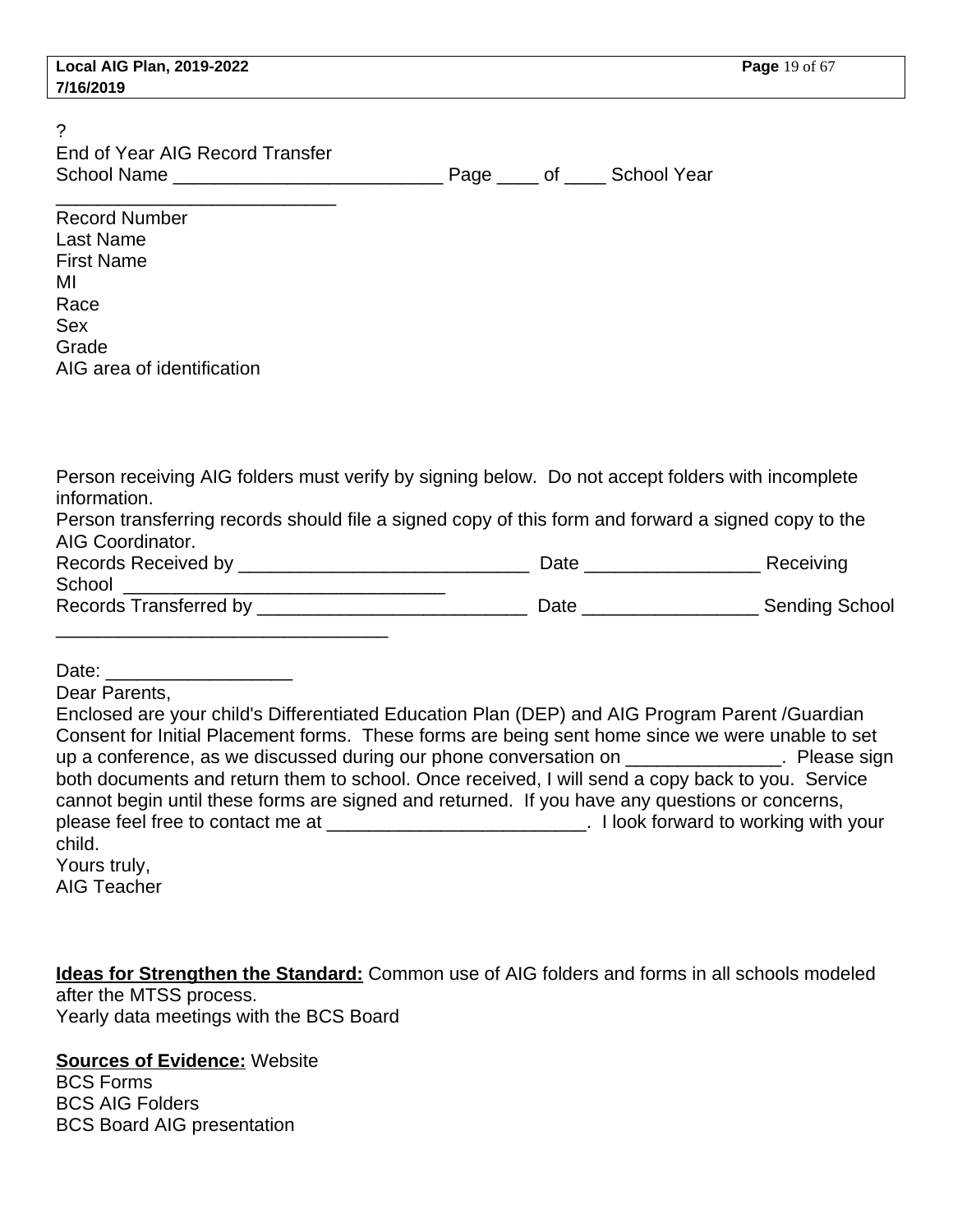# <span id="page-19-0"></span>**Standard 2: Comprehensive Programming within a Total School Community**

The LEA provides an array of K-12 programs and services by the total school community to meet the diverse academic, intellectual, social, and emotional needs of gifted learners.

# **Practice A**

Delivers an AIG program with comprehensive services that address the needs of gifted learners across all grade levels and learning environments. These services are aligned to a student's AIG identification.

**District Response:** AIG specialist/school designee, and regular education teachers will together provide comprehensive services that address the needs of gifted learners across all grade levels. The motto of our BCS Instructional Framework is "Every student, every class, every day" which was modeled after the AIG motto of " All Day, Everyday."

In our BCS Instructional Framework all teachers are tasked to teach students to collaborate, critically think, be creative, use appropriate technology, problem solve, communicate and persist. To do this all teachers must plan, teach, reflect, and adjust.

In grades k-3, AIG specialists/designee will be working with identified and non identified students. To help teachers grow students, sometimes specialist will push in to work with clusters of students on particular skills. Some weeks, students will receive pull out services. AIG specialist will also model lessons and provide curricular materials as needed. Identified students will receive at least one hour of work with the school's AIG specialist or designee with either push in or pull out services. This schedule will be created with the administrator, AIG specialist/designee, and the regular ed teachers. Cluster grouping will also be used. Clusters will contain a minimum of four identified/watch list students. Regular ed teachers will be expected to use math and ELA stations/differentiation during Core. This differentiation will be evident in lesson plans and observed with formal and informal observations conducted by administration and AIG coordinator. K-3 school counselors will teach weekly lessons to address the social and emotional needs of students. One on one counseling will be provided as needed by school counselor.

In grades 4-5 identified students will be cluster grouped during regular ed time. Clusters should have a minimum of four identified students. Watch list students may also be in clusters. These students will also receive a minimum of three hours a week in pull out direct services. Students who received a level five in the math EOG will receive acceleration even if the child is not identified as AIG. This acceleration will be part of the math instruction time. Centers and other strategies will be used to provide acceleration. Regular ed teachers will be expected to use math and ELA stations/differentiation during Core. This differentiation will be evident in lesson plans and observed with formal and informal observations conducted by administration and AIG coordinator. 4-5 school counselors will teach weekly lessons to address the social and emotional needs of students. One on one counseling will be provided as needed by school counselor. AIG parents and students will be made aware of competitions, camps, and other opportunities by school and BCS AIG websites.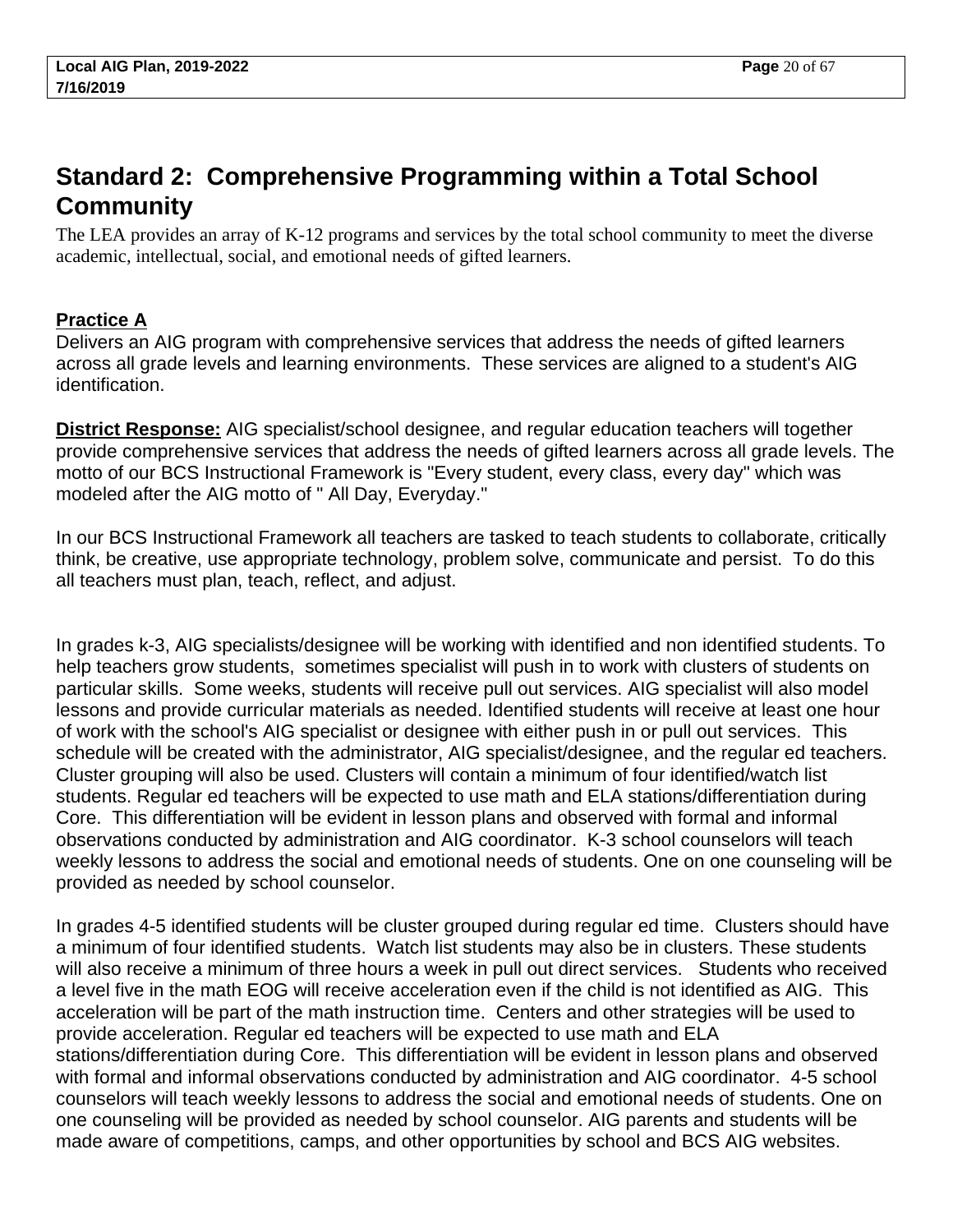#### 6-8

Students will be cluster grouped or in AIG core classes in ELA and math. School have additional time scheduled for enrichment daily. This differentiation will be evident in lesson plans and observed with formal and informal observations conducted by administration and AIG coordinator. One on one counseling will be provided as needed by school counselor or other resource. AIG students will be encouraged to participate in academic competitions in area of strength or interest. AIG parents and students will be made aware of competitions, camps, and other opportunities by school and BCS AIG websites.

#### 9-12

Students will have the same homeroom and school counselor for four years, BCS GRADD program. These professions will work with AIG students to ensure that they are taking a rigourous course of study that follows their plan for after high school. All BCS student have the options to take honors classes in ELA, math, science, history, arts, world language and CTE. All BCS students may take AP courses in their area of interest. These classes may be face to face or with NCVPS. BCS students are encouraged to take NCSSM classes. NCVPS and NCSSM are taught in a facilitators lab so that students get technology and academic support. All BCS students have access to a college liaison through a partnership with BCCC. Textbooks for CCP course are purchased by BCS to provide equitable opportunities. One on one counseling will be provided as needed by school counselor or other resource. AIG students will be encouraged to participate in academic competitions in area of strength or interest. AIG parents and students will be made aware of competitions, camps, and other opportunities by school and BCS AIG websites.

BCS has a budget for academic competitions. This budget is used for k-12 math, science, and ELA competitions.

## **Practice B**

Integrates and connects AIG services with the total instructional program and resources of the LEA in policy and practice.

**District Response:** Beaufort County Schools programs and services look different at different grade spans and schools. These services and programs meet the diverse needs of our gifted students.

The Beaufort County Schools instructional framework focuses on the intellectual, social and emotional needs or our students. Instruction and lesson plans are monitored to ensure that student learning k-12 includes: critical thinking, creativity, technology, problem solving, persistence, communication, and collaboration. Since 2010 all pacing and instructional frameworks contain research based strategies to differentiate curriculum in all content areas. When pacing guides/instructional frameworks are rewritten, special consideration is given to ensure that the practice continues.

k-3 students- Teachers are trained in reading and math stations/centers. These stations differentiate the curriculum and enhance the instruction for advanced learners. Teachers use formative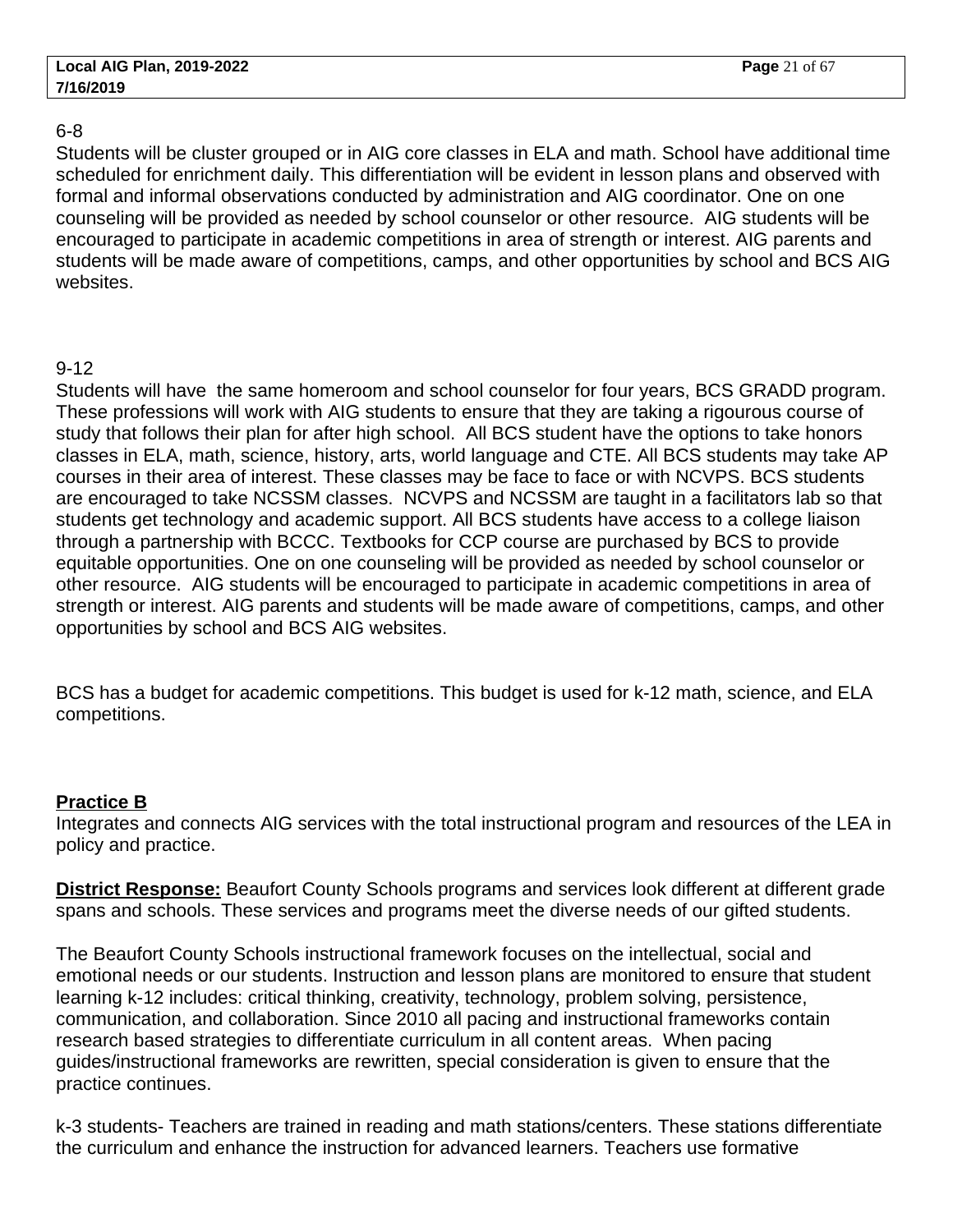assessments and math/reading screeners to determine appropriate groups. Identified students will receive at least one hour of work with the school's AIG specialist or designee with either push in or pull out services a week. This schedule will be created with the administrator, AIG specialist/designee, and the regular ed teachers. If data shows that a student needs more enrichment, they are tested individually by math, reading coaches and school psychologists to ensure proper placement.

4-8 identified students-Teachers use core curriculum that is rigorous and includes extension activities. This includes researched based teacher strategies. No curriculum materials are purchased by BCS that do not have extension activities included as evidenced by the review by instructional services. Identified students receive compacted instruction so that they may have time to work in the extension activities. Students in grades 6-8 are also given the opportunity to take high school classes through NCVPS. These classes are scheduled during the regular school day or as a fifth period if the student prefers.

9-12 identified/watch list students: Students will have the same homeroom teacher and counselor for four years. These advocates will ensure students are taking rigorous high school course work. It is expected that AIG students take multiple honors, AP and or CCP classes. For courses that are not available, students are encouraged to take NCVPS and NCSSM courses. Documentation of twice yearly conversations will be kept by homeroom teacher and/or school counselor. This documentation will be reviewed by either student services, CTE director, AIG coordinator, school administrator, or instructional services representative yearly.

AIG Coordinator, ELL lead teacher and EC Director will work together to create a task force for twice exceptional students. Task force will help create practices for the service of twice exceptional. this task force will meet at least twice yearly. Minutes from the task force will be shared with AIG school specialists/designees, instructional services, and superintendent.

School AIG specialists will meet quarterly during the school day to share resources. School AIG specialists will meet with department/grade level PLCs monthly to help with planning of acceleration activities for AIG students during core to ensure students are receiving services throughout the day. Resources that are shared among schools such as coding robots or curriculum kits will be checked out at central services using Destiny software. This will be monitored by instructional services.

AIG leadership team will meet twice yearly to review Beaufort County School policies that relate to AIG services and make suggestions for changes. The minutes of these meetings will be shared with Executive Director of Instructional Services and superintendent within 10 days of meeting.

AIG coordinator will work with school administration leadership to make sure that schedules, practices, and environment address the needs of AIG students. Cluster grouping and enrichment schedules will be monitored in master schedule. EVAAS and other data sources will be considered when determining proper placement when applicable for students.

AIG coordinator and CTE director will work together on honors integration in CTE classes. This will be evidenced by student schedules and increase in honors CTE courses taught yearly in each of the traditional high schools.

AIG coordinator, instructional services team, and student services director will plan usage of the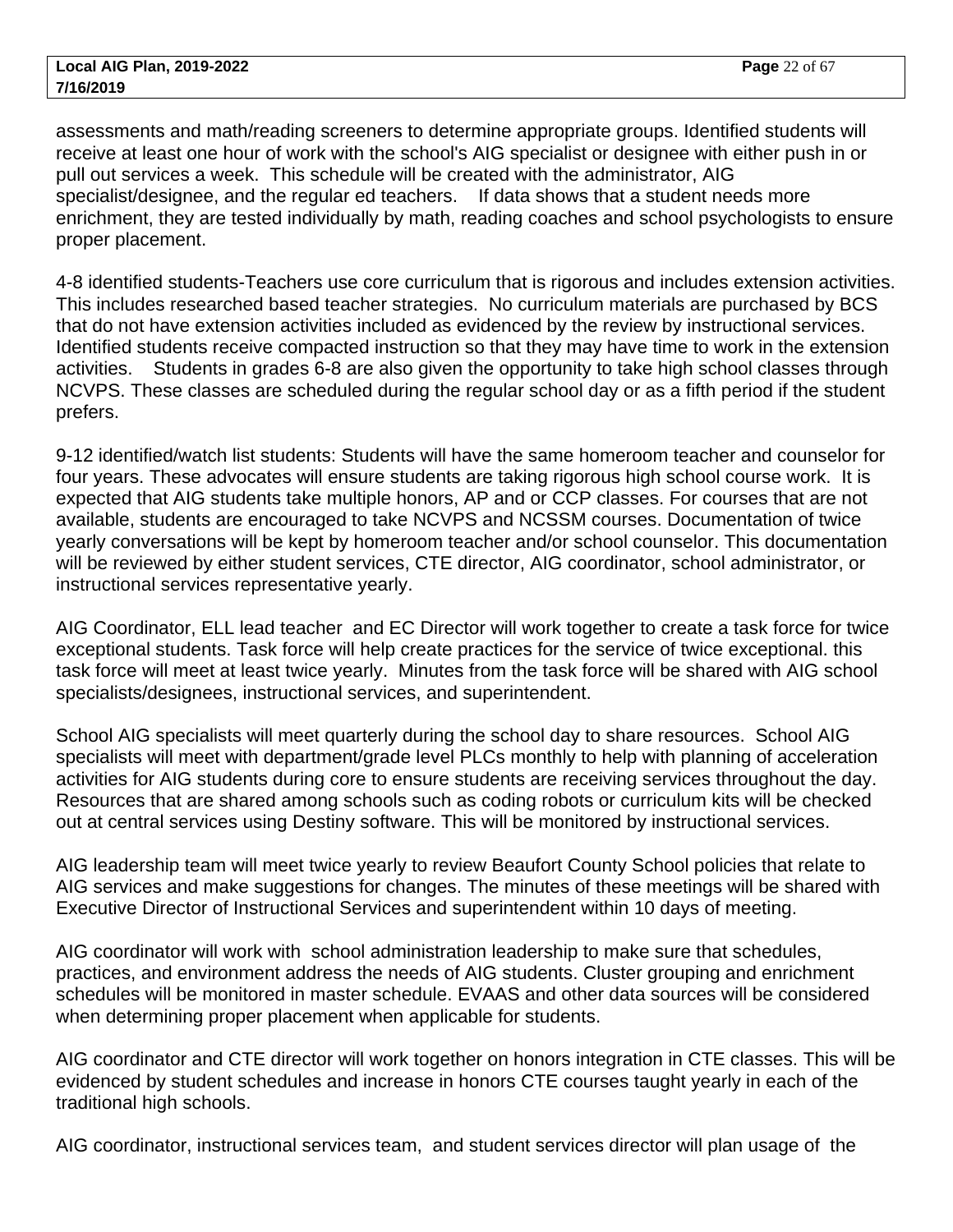academic competition budget to supplement AIG programming. This will be evidenced by requests from teachers and budget reports run by the finance department.

AIG coordinator is a part of Beaufort County Schools instructional services team which ensures that AIG is represented during discussions of curriculum, resources, personal, and budget. This is evidenced by agendas, minutes, and meeting invitations.

#### **Practice C**

Develops procedures for intentional, flexible grouping practices to facilitate the achievement and growth of AIG and other students with advanced learning needs.

**District Response:** K-8 principals and school counselors will schedule AIG students in clusters. Clustering of AIG students (defined as a group of 4-7 identified students) allows students of similar interests, readiness, and abilities to work together. This cluster grouping will be discussed at leadership meetings with administrators and school counselors. Clusters will be monitored by PowerSchool reports and master schedule within the first 10 days of the school year by the AIG specialist. Exceptions can be made based on social and emotional needs of AIG student. If exceptions occur, documentation needs to be sent by email to AIG specialist. Also, student should then be cluster grouped with watch students.

K-8 AIG Specialists extend BCS instructional strategies through weekly push-in and/or pull out services. This scedule will be sent to BCS AIG specialist in the first 20 days of the school year and updated as changes occur. AIG specialist and instructional services will monitor schedule at the school during school visits. Administration will observe formally and informally throughout the year.

When applicable, AIG specialists will collaborate with teachers of advanced English/Language Arts and math courses in grades 6-8 to ensure the instructional framework strategies are implemented for advanced learners. All BCS instruction/pacing guides include activities for differentiation gifted students for each standard. Lesson plans will be sent to administration and be available to AIG specialist/designee, AIG coordinator, and instructional services. AIG specialist and instructional services will monitor schedule at the school during school visits. Administration will observe formally and informally throughout the year.

Each student in grades 3-12 that receives a level five on the EOG or EOC will be placed in a higher level math class or receive advanced math pull out services weekly. This data will be sent by AIG coordinator or accountability to each school. Schedules will be developed and kept at school and sent to AIG coordinator. Lesson plans will be sent to administration and be available to AIG specialist/designee, AIG coordinator, and instructional services. AIG specialist and instructional services will monitor schedule at the school during school visits. Administration will observe formally and informally throughout the year.

GRADD program 6-12 will be used for collaborate with colleagues to implement best practices for gifted and advanced students in Honors and Advanced Placement courses. Teachers of Advanced Placement courses must submit, and have authorized, a course syllabus which includes the effective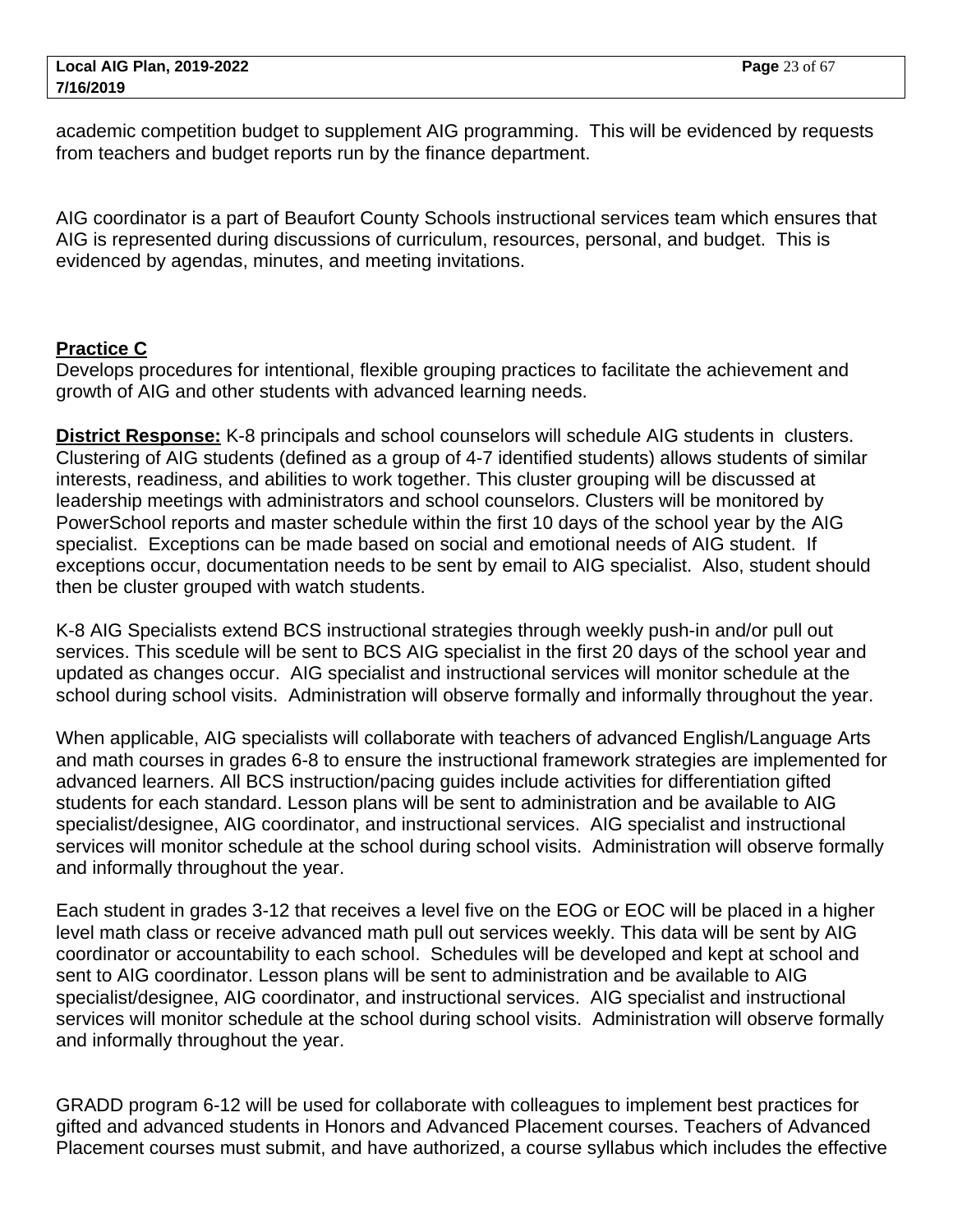instructional strategies which meet the needs of advanced learners. This syllabus is part of the AP Course Audit process for College Board.

Data teams at the school and county level will disseminate data annually to ensure that grouping practices are meeting the needs of our AIG students. Growth and achievement data will be monitored using mClass data, EOC, EOG, ACT, CTE assessments, NCFEs and iReady. School AIG data will then be shared with AIG leadership team and AIG specialist monthly PLC meetings to reflect, plan, and adjust AIG academicc and/or social/emotional needs. Minutes of these meetings will be shared with Executive Director of Instructional Services within 10 days of meeting. Needs for students will be shared back with school team within 10 days of meeting by AIG school specialist/designee or BCS AIG coordinator.

## **Practice D**

Informs all teachers, school administrators, and support staff about delivery of differentiated services and instruction for AIG students, regulations related to gifted education, and the local AIG program and plan.

**District Response:** Beaufort County Schools AIG Coordinator will communicate the delivery of differentiated services and instruction for AIG students, regulations, and the local AIG plan in the following ways:

- 1. AIG website will contain the following about the screening, referral, and identification:
	- a. flow chart of process
	- b. current plan
	- c. PDF of school brochure
	- d. AIG Coordinator and school AIG specialists contact information
	- e. PowerPoint outlining process
- f. Video of process
- 2. Beaufort County AIG leaders and parent advisory boards will be informed of the process.
- 3. Brochures and FAQ will be available at each k-12 school.
- 4. PowerPoint, videos, and brochures may be used at school level curriculum nights and/or open houses.
- 5. Communicate process with SIT teams
- 6. Communicate process at administrative leadership team meetings.
- 7. Translate plan and brochures into Spanish.
- 8. Communicate process with EC and ELL leadership

This communication will also link to the Beaufort County School's Instructional Framework and Instructional Guides/Pacing Guides. Examples will be highlighted how the framework and guides address AIG every day/all day.

School leadership and leadership teams will be notified about changes in legislation, policies, programs and services by face to face meetings and emails. Standard presentation will be used at each school.

AIG handbook will be made available on the website, in school libraries, and central services. This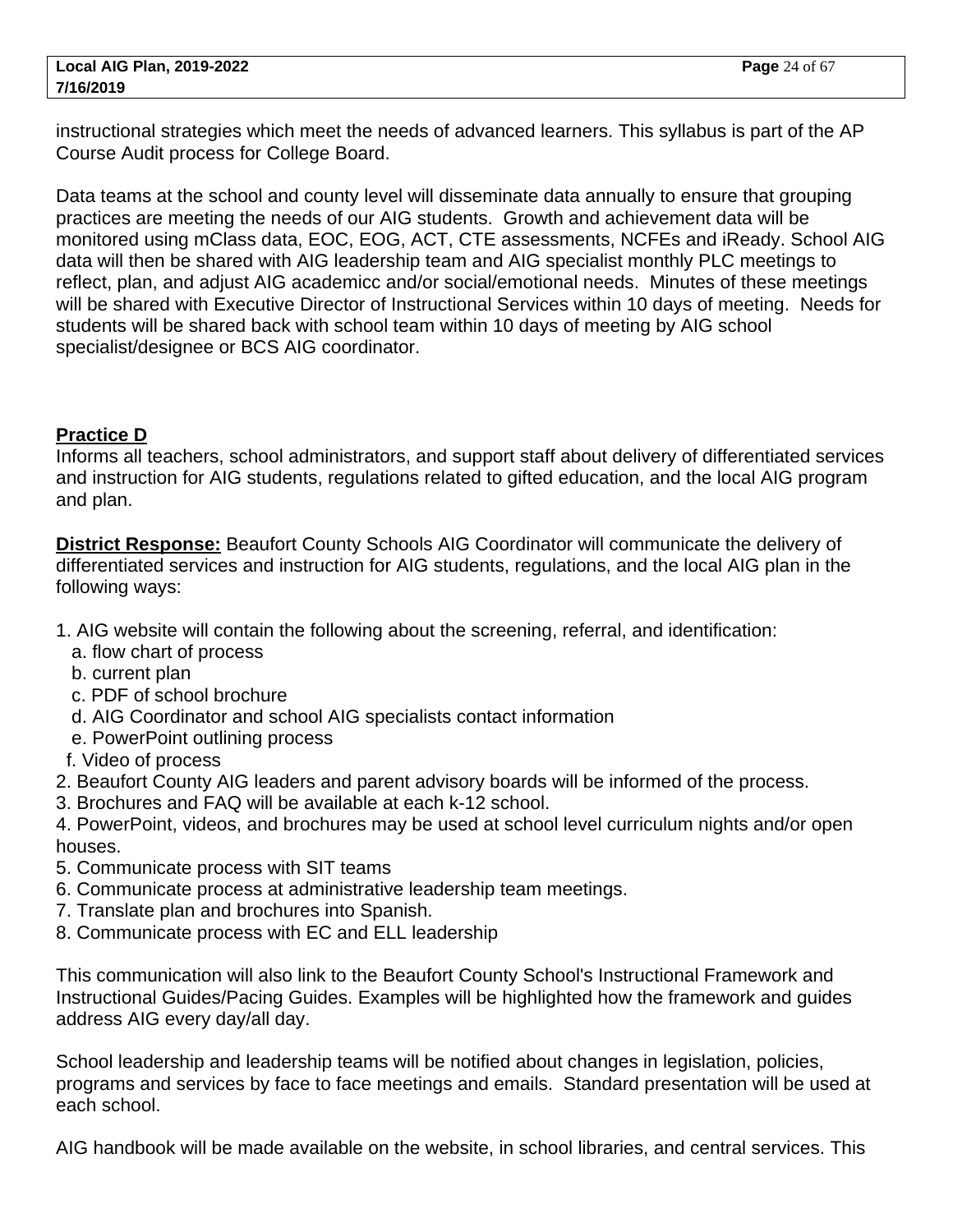handbook will contain an overview of key Beaufort County School's AIG plan. Schools will also be given a guide to create an school level brochure to highlight their program.

#### **Practice E**

Communicates among and between teachers and schools to ensure an effective continuation of K-12 services, especially at key transition points.

**District Response:** AIG identification and services will be kept in two places. Each student will have an AIG folder that will include identification information, current DEP/IDEP, services provided, growth/achievement data, and artifacts in applicable. Service and identification will be added to PowerSchool and updated before the fall and spring head count. School AIG specialist or guidance counselor will sign log when records have been transferred from school to school. School AIG specialist or guidance counselor will meet with teachers of AIG students and share information from folder, DEP/IDEP, and other applicable information in the fall of each year. Sign in sheets will be used to monitor. Folders will be kept in a central location at each school identified by administration.

Process for AIG folders will be part of common BCS process used by ELL, 504, MTSS, and EC. Teacher will know that pink stickers on cumulative folders mean that there is an AIG folder.

AIG school specialist or designee will meet with grade level/department PLCs to make sure that communication about services is clear for all teachers. Minutes and sign in sheets will be kept of these meetings.

SIT teams at each school will be presented with the AIG communication plan. This will be shared at staff and/or PLCs. Minutes and sign in sheets will be kept of these meetings.

At spring AIG specialists meetings, receiving teachers and feeder AIG teachers will review DEPs/IDEPs and begin plans for the fall of the following year to ensure continuation of services.

Students attend school visits of schools during the spring to prepare for the fall.

High school counselors, homeroom teachers, and college liaisons will work with AIG students and teachers to schedule rigorous courses that match their post high school plans. This is part of the Beaufort County Schools GRADD plan.

Checklist for AIG Folders

\_\_\_\_\_\_\_\_\_\_\_\_\_\_\_\_\_\_\_\_\_\_\_\_\_\_\_\_\_\_\_\_\_\_\_\_

AIG Teacher: Please check the forms that are included in this AIG folder. Student

A-1 Referral to AIG Program \_\_\_\_\_ A-2 Student AIG Data Record \_\_\_\_\_ A-3 Parent/Guardian Notice and Consent for Evaluation \_\_\_\_ A-4 Differentiated Education Plan \_\_\_\_ A-5 AIG Program Parent/Guardian Consent for Initial Placement \_\_\_\_ A-7 AIG Service Determination Meetings \_\_\_\_ A-8 Individualized Differentiated Education Plan Cther:

| $Grk-3$ : | School | AIG Teacher | Gr 4: School |
|-----------|--------|-------------|--------------|
| Year      | School | AIG Teacher | Gr 5: School |
| Year      | School | AIG Teacher | Gr 6: School |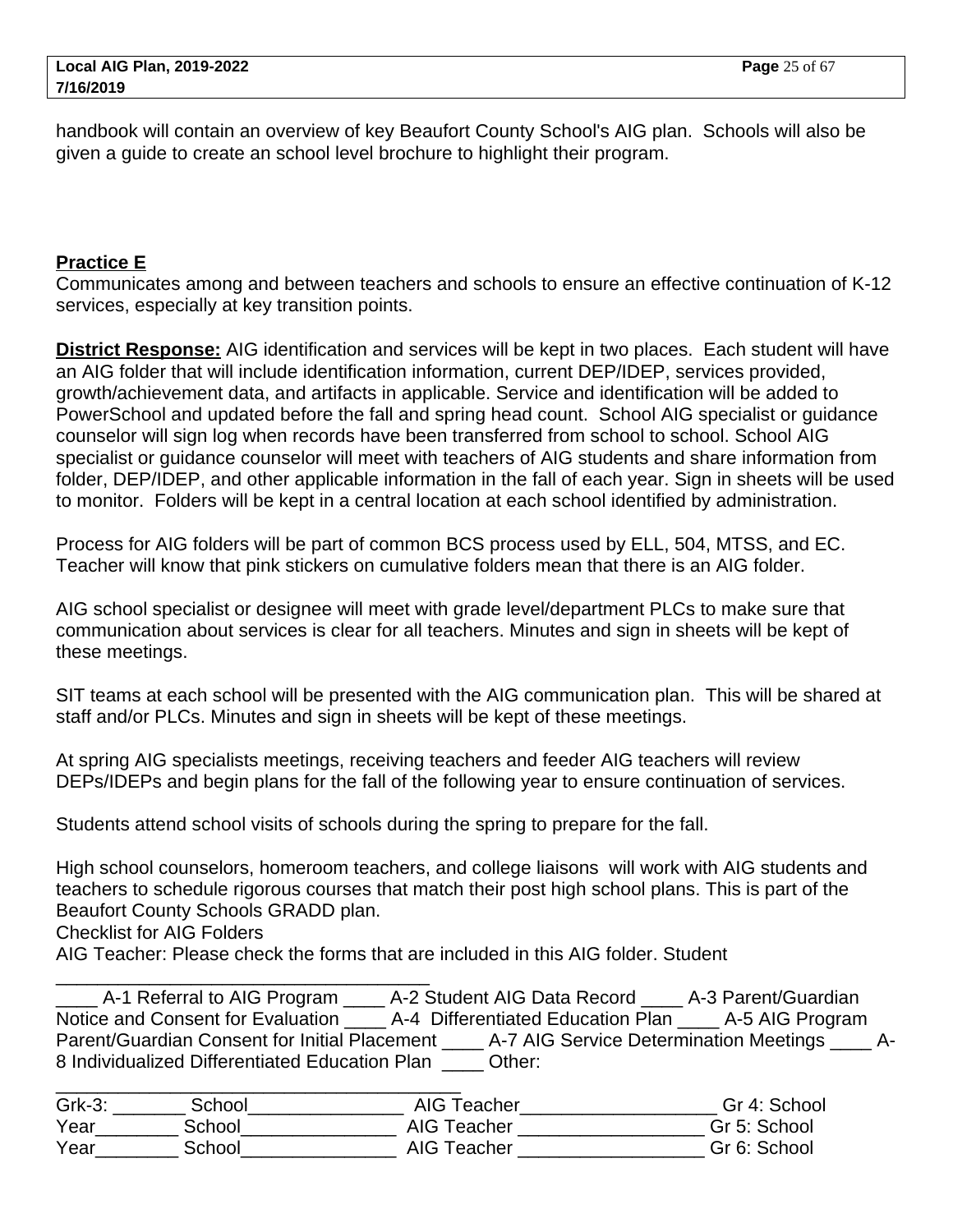| 7/16/2019                                                                            | Local AIG Plan, 2019-2022       |  |  | <b>Page</b> 26 of 67 |
|--------------------------------------------------------------------------------------|---------------------------------|--|--|----------------------|
| $\overline{?}$                                                                       |                                 |  |  |                      |
|                                                                                      | End of Year AIG Record Transfer |  |  |                      |
| Record Number<br><b>Last Name</b><br><b>First Name</b><br>MI<br>Race<br>Sex<br>Grade | AIG area of identification      |  |  |                      |
| K                                                                                    |                                 |  |  |                      |
| $\mathbf 1$                                                                          |                                 |  |  |                      |
| $\overline{2}$                                                                       |                                 |  |  |                      |
| $\mathbf{3}$                                                                         |                                 |  |  |                      |
| $\overline{4}$                                                                       |                                 |  |  |                      |
| 5                                                                                    |                                 |  |  |                      |
| 6                                                                                    |                                 |  |  |                      |
| $\overline{7}$                                                                       |                                 |  |  |                      |
| $\,8\,$                                                                              |                                 |  |  |                      |
| $\boldsymbol{9}$                                                                     |                                 |  |  |                      |
| 10                                                                                   |                                 |  |  |                      |
| $11$                                                                                 |                                 |  |  |                      |
| 12                                                                                   |                                 |  |  |                      |
| 13                                                                                   |                                 |  |  |                      |
| 14                                                                                   |                                 |  |  |                      |
| 15                                                                                   |                                 |  |  |                      |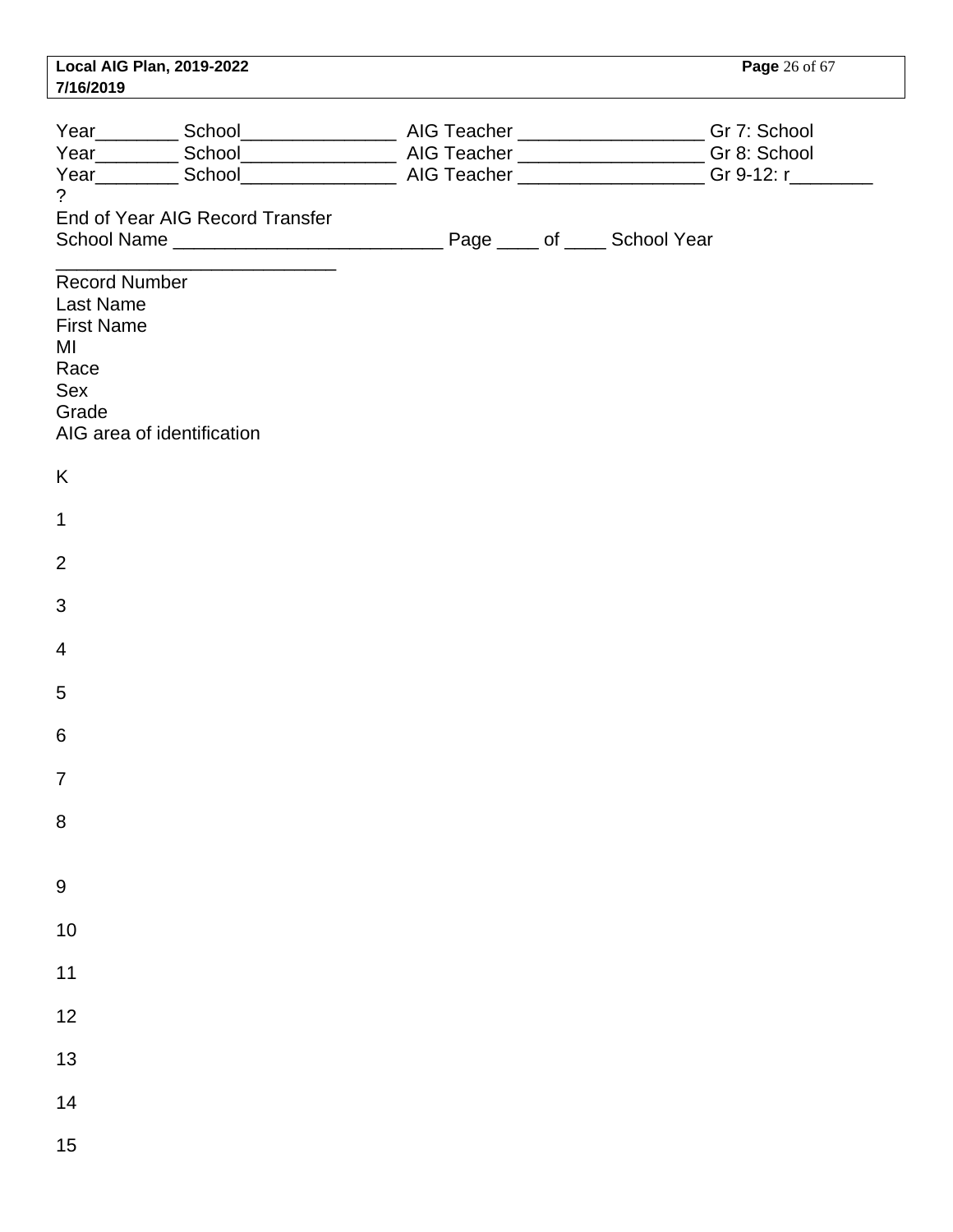| <b>Local AIG Plan, 2019-2022</b>                                                                                                                                                                                                                                                                      | Page 27 of 67 |
|-------------------------------------------------------------------------------------------------------------------------------------------------------------------------------------------------------------------------------------------------------------------------------------------------------|---------------|
| 7/16/2019                                                                                                                                                                                                                                                                                             |               |
| 16<br>17                                                                                                                                                                                                                                                                                              |               |
| 18                                                                                                                                                                                                                                                                                                    |               |
| 19                                                                                                                                                                                                                                                                                                    |               |
| 20                                                                                                                                                                                                                                                                                                    |               |
| Person receiving AIG folders must verify by signing below. Do not accept folders with incomplete<br>information.<br>Person transferring records should file a signed copy of this form and forward a signed copy to the<br>AIG Coordinator.                                                           |               |
|                                                                                                                                                                                                                                                                                                       |               |
|                                                                                                                                                                                                                                                                                                       |               |
| <u> 1989 - Johann John Stein, mars an deus Frankryk († 1958)</u><br>$\mathcal{P}$<br><b>Notification of AIG Students</b><br>The following AIG identified students are in your class this year. Please note the area of service is<br>noted for each student.<br><b>AIG Student</b><br>Reading<br>Math |               |

The following students are currently on a "watch list" of students who scored at or above the 86%ile on a standardized aptitude test, but have not yet been identified. (These students receive no AIG service at this time.) "Watch List" Students

## **Practice F**

Addresses the social and emotional needs of AIG students through collaboration among school counseling personnel, regular education teachers, AIG specialists, and others.

**District Response:** Student services director, AIG coordinator, CTE director, curriculum directors, and k-12 counselors meet in a monthly PLC. Through collaboration this PLC works on identifying the social and emotional needs of students in Beaufort County. They share resources and best practices. This group then works with students and teachers to provide resources and implementation of resources. While AIG needs are always a part of these meetings, one meeting in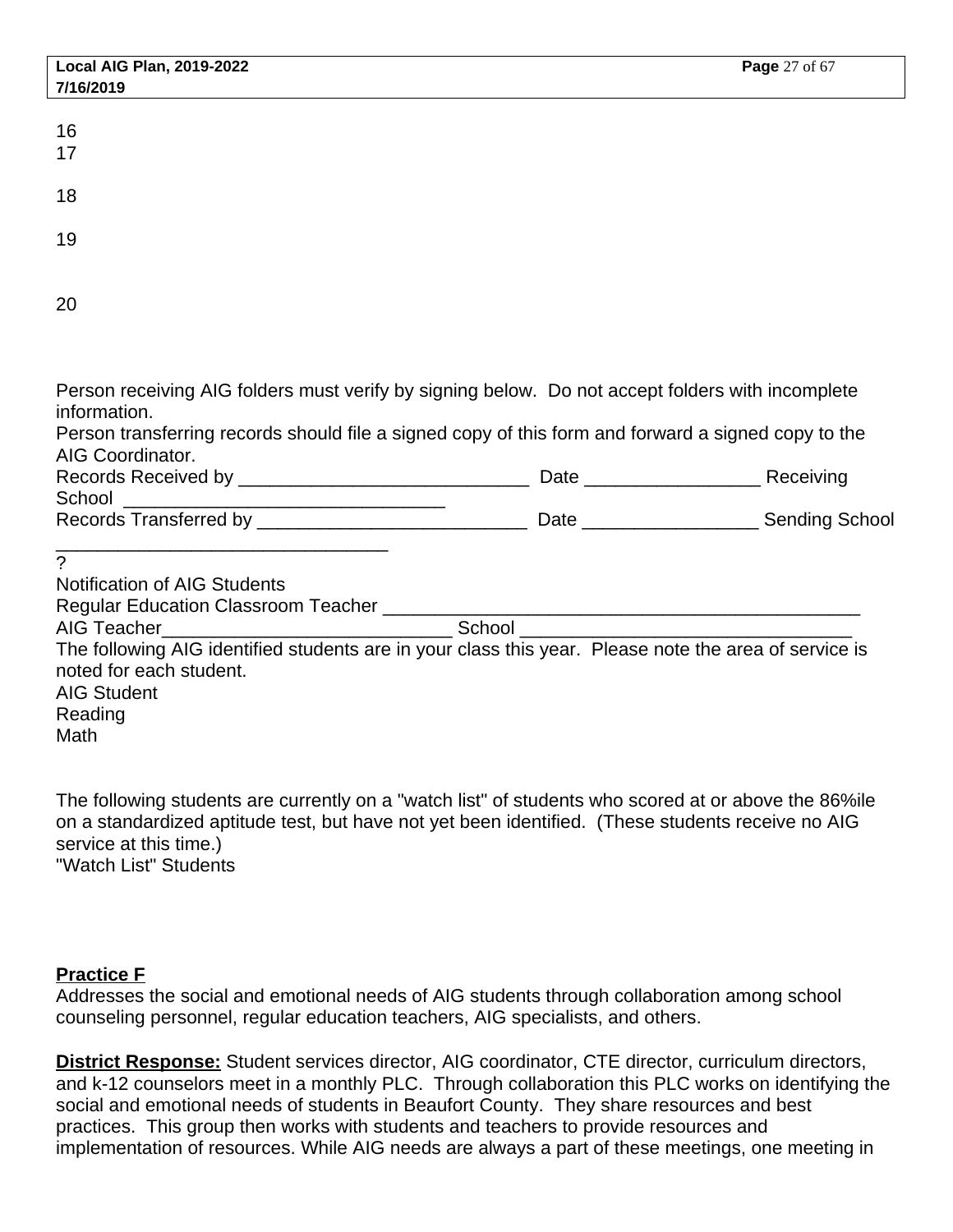the fall and one in the spring will be specifically about the social and emotional needs of AIG students. Minutes of these meetings are shared with student services director, CTE director, curriculum directors, instructional services executive director, and superintendent.

Lesson plans and counseling schedules are monitored by school administrators. School administrators do formal and informal observations.

Each school has a PBIS team that meets according to school practice to plan programs based on social and emotional data at the school to meet the needs of students. A teacher that works with AIG students is a member of the team. Minutes from the team are shared at the school level and with district MTSS leadership team. AIG coordinator is on the district MTSS team. School needs for additional social and emotional support are sent to EC, student services, and district MTSS team. Observations and plans for individual students are supported by student services and EC.

## **Practice G**

Develops policies and procedures for a variety of acceleration opportunities, including compacted content, Credit by Demonstrated Mastery, subject and/or grade acceleration.

**District Response:** Beaufort County Schools has multiple policies and practices for a variety of acceleration opportunities.

Process for Early Entry to Kindergarten process:

□ Student Aptitude- The child shall score at the 98th percentile on a standard individual test of intelligence such as the Stanford-Binet, The Wechsler Preschool and Primary Scale of Intelligence, the Kaufman Anderson, or any other comparable tests, that shall be administered by a licensed psychologist.\* Achievement- The child shall score at the 98th percentile on either Reading or Mathematics on a standard test such as the Metropolitan Readiness Test, the Stanford Early School Achievement test, the Mini Battery of Achievement, the Woodcock-Johnson, the Test of Early Mathematics (TEMA), the Test of Early Reading Ability (TERA) or any other comparable tests that shall be administered by a licensed psychologist.\*

□ Performance- The child shall be able to perform tasks well above same-age peers as evidenced by behaviors in one or more areas such as independent reading, problem-solving skills, advanced vocabulary, and some writing fluency. The parent shall submit a sample of the child's work that shows outstanding examples of ability in any area including, but not limited to, art, mathematics, writing, dramatic play, creative productions, science, or social interactions.

□ Observable Student Behavior/Student Interest- The child shall demonstrate social and developmental maturity sufficient to participate in a structured setting for a full school day. The child shall be capable of following verbal instructions and functioning independently within a group. The parent shall provide two recommendation letters (from non-family members) with specific documentation of physical and social maturity from preschool teachers, child care workers, pediatricians, or others who have direct knowledge of the child. Useful documentation checklists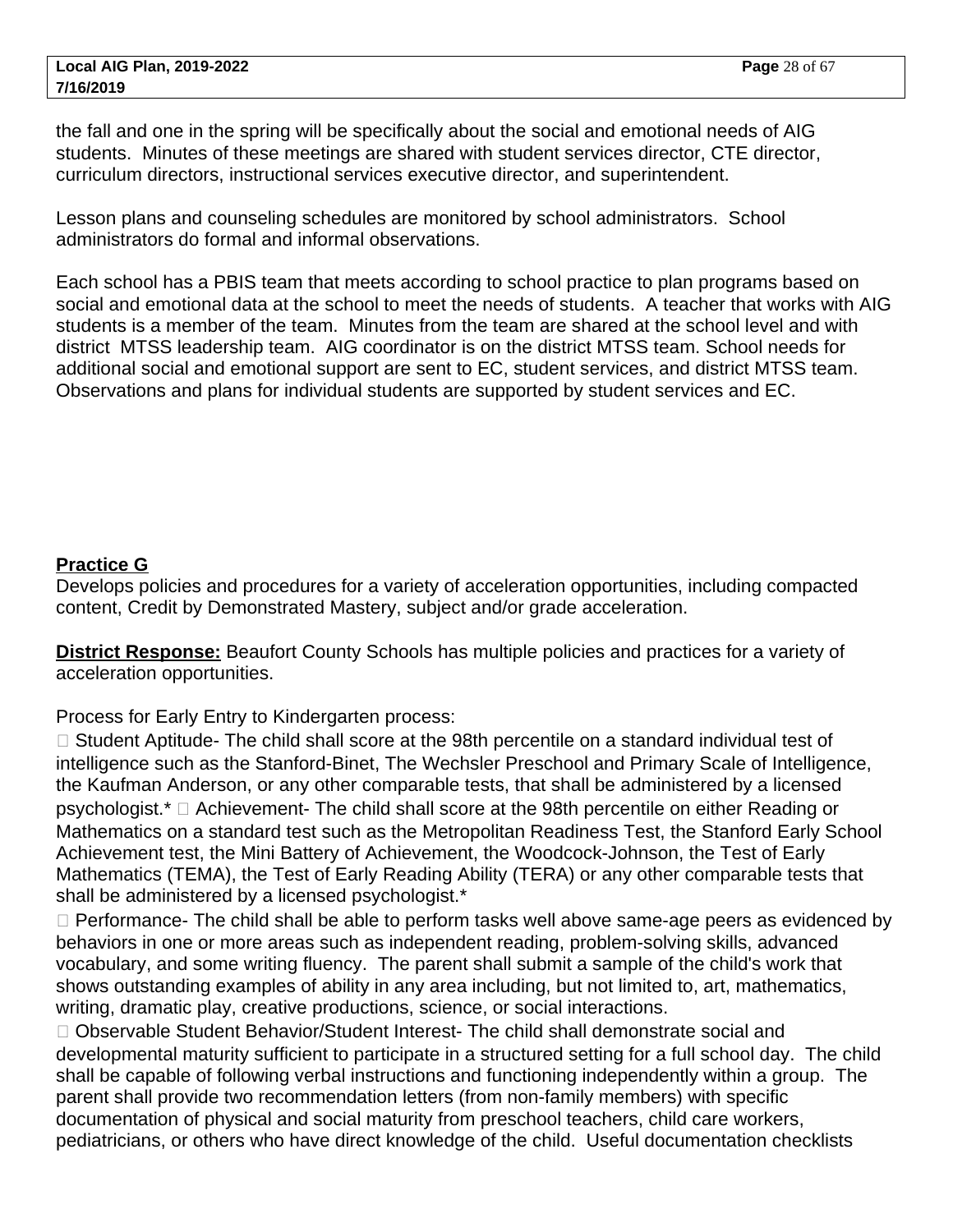include The California Preschool Competency Scale, the Harrison Scale or any other comparable scale of early social development. Motivation/Student Interest- The principal or principal's designee shall conduct an informal interview with the child and a more structured interview to determine if the child displays a thirst for knowledge and seeks new and challenging learning situations.

\*Parents are responsible for arranging and paying for this test. BCS can not provide a recommendation for a psychologist. It is recommended parents/guardians obtain recommendations from the child's pediatrician or family physician.

Parents wishing to have their children considered must submit information within the first 30 calendar days of the school's instructional year. All testing should be administered after the April 16th that follows the child's fourth birthday. The principal shall decide whether to grant the parents' request for enrollment within three weeks of receiving this information. The principal may conditionally enroll the child for up to ninety days in order to observe whether the child is able to adjust to the school setting. If the principal determines that the child has not adjusted to the school setting, the principal shall deny the request for enrollment. However, before the child is exited from school, the principal shall invite the parent to assist in the development of intervention strategies for the child. If those strategies are not successful, the principal shall provide the parents at least 10 days notice before exiting the child from school so the parent may arrange child care, if needed.

Early admission to kindergarten shall not automatically result in the placement of the child in the program for academically gifted students. By the time the child has been enrolled for 90 calendar days, or at any earlier time that school officials determine that the child has adjusted satisfactorily and shall be allowed to remain in school, the AIG school-based committee shall review the child's information to determine if the child meets the expectations established by the LEA's Plan for Gifted Education. If the team determines the child is eligible to receive gifted services, it shall develop an Individual Differentiated Education Plan (IDEP) for the child.

Beaufort County School Policy 3420- Student Promotion and Accountability was written to make sure that acceleration is clear.

Beginning with the 2014-15 school year, the superintendent shall provide opportunities for students in grades 9 through 12 to earn course credit by demonstrating mastery of course material without first completing the regular period of classroom instruction in the course. Students in grades 6 through 8 may earn credit by demonstrated mastery for high school courses offered in middle school. To earn credit by demonstrated mastery, students must demonstrate a deep understanding of the content standards and application of knowledge through a multi-phase assessment, in accordance with standards established by the State Board of Education and any additional standards established by the superintendent.

## Acceleration

Some students may need less time to learn the curriculum. Teachers are encouraged to challenge these students by expanding the curriculum, providing opportunities to explore subjects in greater detail or providing different types of educational experiences. To challenge a student sufficiently, the principal may reassign the student to a different class or level of study and/or may identify concurrent enrollment or other curriculum expansion options (see policy 3101, Dual Enrollment).

Although student placement ahead of grade should be approached with caution, the principal, after consulting with the professional staff and the student's parents, may determine that skipping a grade level is appropriate. The final decision to advance a student in grade shall rest with the principal, with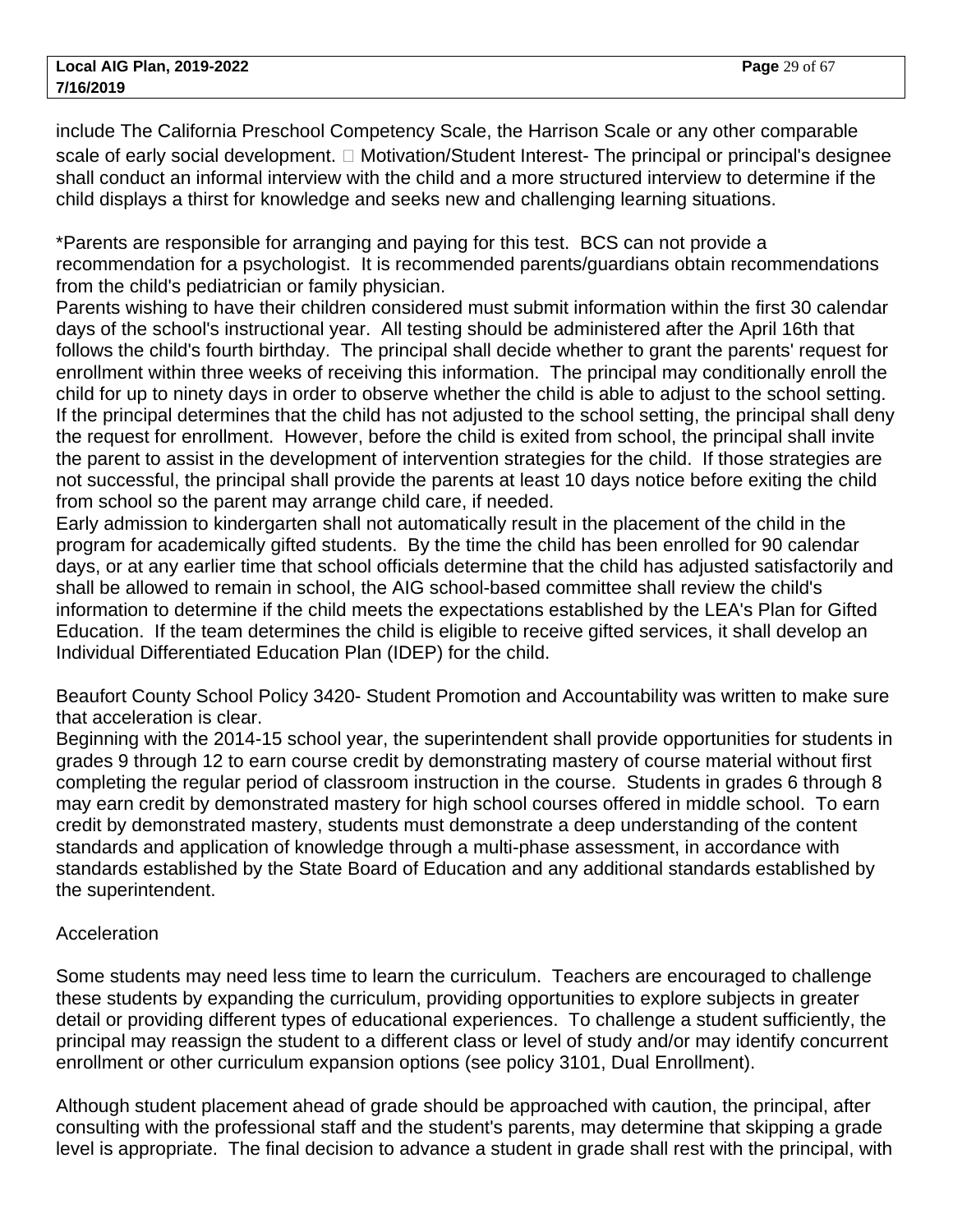the agreement of the student's parent or guardian.

To receive credit toward graduation, high school students must participate in approved group or individual instructional experiences in grades 9 through 12 or through approved courses at offcampus institutions. The superintendent shall provide any additional criteria necessary to make a determination of whether credit may be awarded.

Students in middle school may take high school courses in ELA,science, social studies, and world languages with NCVPS.

All students that receive a level 5 or higher on an EOC or EOG will be identified AIG in math and will receive accelerated math differentiation or when applicable course acceleration/honors/AP level.

In grades 9-12 all students may take honors or AP courses. All students are encouraged to take dual credit courses with Beaufort Community College. College liaisons and high school counselors work together to create rigorous dual credit schedules. All textbooks for dual credit courses are provided by Beaufort County Schools.

#### **Practice H**

Implements intentional strategies to broaden access to advanced learning opportunities for underrepresented AIG populations, including culturally/ethnically diverse, economically disadvantaged, English language learners, highly gifted, and twice-exceptional. These strategies may include talent development efforts.

**District Response:** In K-3 teachers use stations and centers to differentiate instruction and enrich students when standards have been mastered. This is provided for all students to develop talents. These students are progressed monitored. Lesson plans that include differentiation are monitored by school administration. School administration conducts formal and informal observations. Instructional services monitors differentiation through observations, collected data, and lesson plan evaluation. When needed additional staff development will be conducted and strategies monitored by instructional services in the areas of rigor and differentiation.

In k-8 all students use the online iReady instructional system that differentiates and accelerates reading and math based on universal screeners that are given three times a year. When students grow beyond the program, individual content acceleration is provided for all at the school level. Lesson plans that include differentiation/acceleration with iReady or other programs are monitored by school administration. School administration conducts formal and informal observations. Instructional services monitors differentiation through observations, collected data, and lesson plan evaluation. When needed additional staff development will be conducted and strategies monitored by instructional services in the areas of rigor and differentiation.

In grades 9-12 all students are encouraged to take honors and AP classes. All students are encouraged to take dual enrollment classes at our community college. Teachers in preAP high school classes are sent to AP training to learn strategies for advanced differentiation. Lesson plans that include differentiation are monitored by school administration. School administration conducts formal and informal observations. Instructional services monitors differentiation through observations, collected data, and lesson plan evaluation. When needed additional staff development will be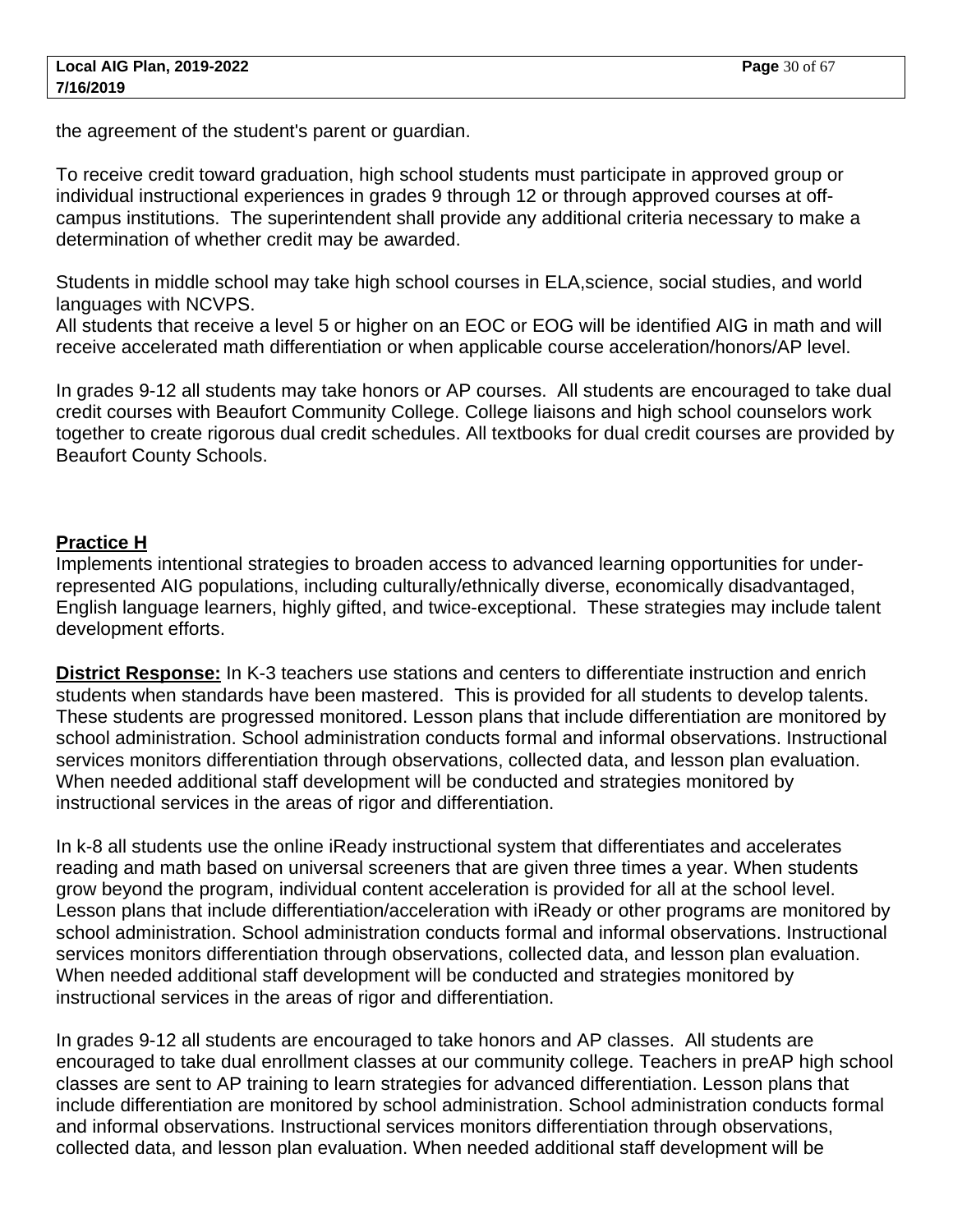conducted and strategies monitored by instructional services in the areas of rigor and differentiation.

Students in grades 6-12 are encouraged to take classes in their interest area that are not provided by the school online. Beaufort County Schools uses NCVPS and NC School of Science and Math.

Watch list students may be served in schools where population is (small) or doesn't represent the population of the school. These students may be included in cluster grouping, pull outs, advanced classes. Watch list students are on the county AIG data file. Teachers will address rigor in differentiation through lesson plans and assignments. This is monitored by administration in formal and informal observations.

Beaufort County Schools uses multiple data points to catch AIG students in all population groups.

All Beaufort County Schools instructional plans/pacing guides include resources for enrichment.

All k-12 schools are being trained on how to use coding in the classroom. Each school has a STEM district team member to promote and provide STEM resources to all students and classrooms.

Partnerships with BCCC, ECU, and BCPAL provide STEM enriching experiences for all students.

Beaufort County Chamber of Commerce, CTE Director, BCCC and instructional services team work together to provide job shadowing, internships, and speed jobbing for students that match their goals.

AIG coordinator will meet biannually with EC and ELL to discuss development strategies for twice exceptional students.

#### **Practice I**

Encourages extra-curricular programs and events that enhance and further develop the needs and interests of AIG students.

**District Response:** Beaufort County Schools encourages extra-curricular program and events through multiple processes.

Student Services Director manages an academic competition fund that provides support for robotics, math, MSBOB, EBOB, and science competitions in grades 3-12

BCPAL provides free summer STEM camps for students in grades 4-12.

BCCC provides tours and tryout college days for middle school and high school students. Each high school has a BCCC college liaison and provides college textbooks.

All 4-8 grade schools provide an enrichment block during the day to give students time to develop individual interests.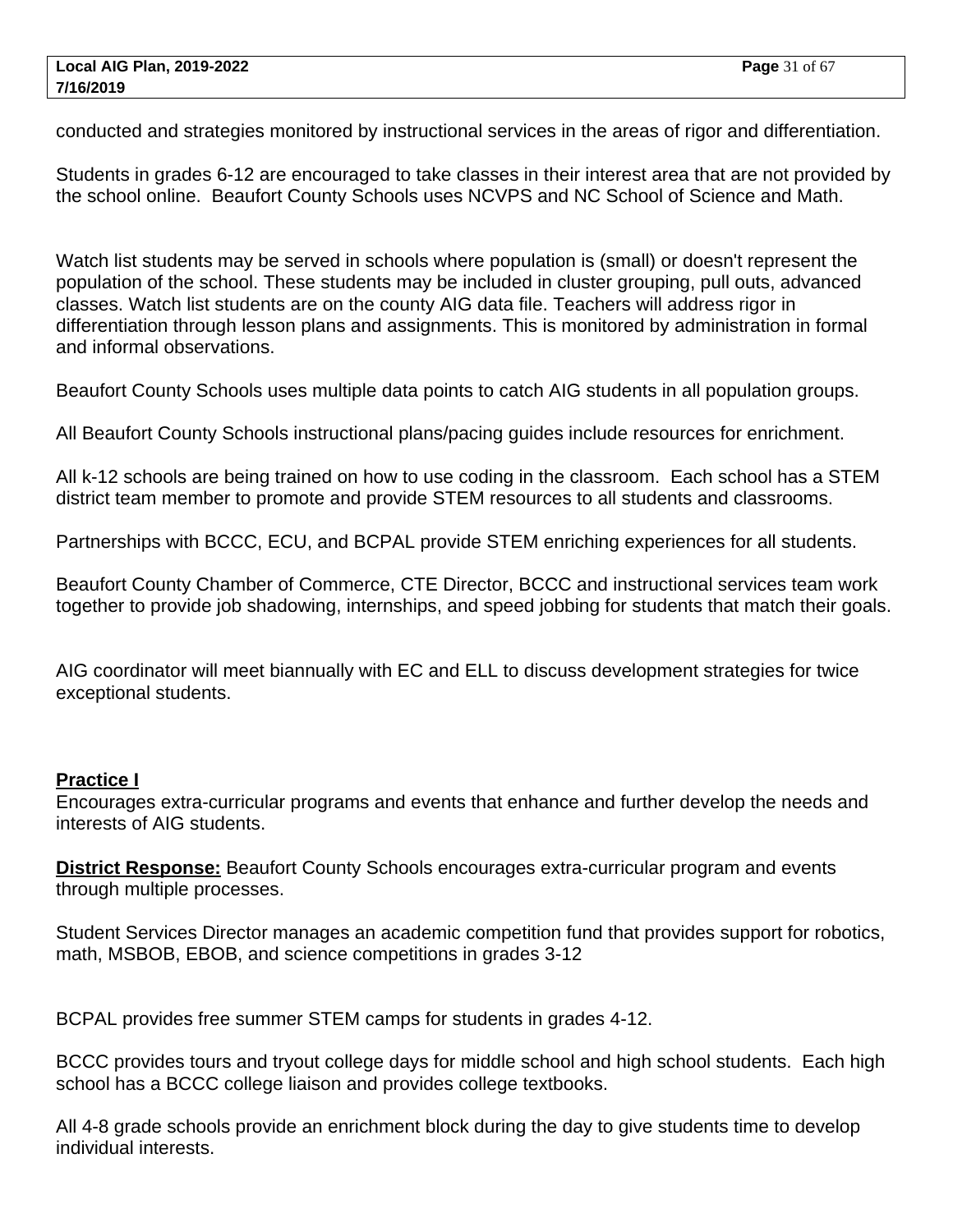All 6-12 grade schools have an honor society that encourages academic and community involvement. Students are supported as they do community service.

**Ideas for Strengthen the Standard:** AIG Implementation Schedule placed on AIG website for all stakeholders to view. https://sites.google.com/beaufort.k12.nc.us/beaufort-county-schools-aigwe/home

## **Sources of Evidence:**

Ongoing

Academic funds will be used to provide opportunities for exhibitions of academic strength.

AIG specialist/designees attend department/grade level school PLCs.

Formal and informal observations will take place by administrators, instructional services, and AIG coordinator to collect data about differentiation and services for AIG students. Administrators and instructional services will share with AIG coordinator.

Date of spring headcount will add information about data collection to this document

January 14

AIG Advisory group will meet. Group is made up of stakeholders from each school. January 21

AIG face to face training with AIG specialist/designees, and teachers identified by administration. PD will be conducted by Barton.

January 21

Mid year data is collected and shared for possible identification or need for additional screening by AIG specialist/designee and AIG coordinator. Parents are notified by BCS AIG form if additional screening is needed.

Schedules for high school AIG students are reevaluated for rigor.

January 22

Grades of AIG students will be monitored by AIG leadership team at PLC. Students not performing as expected will be sent to school level problem solving team.

Pilot curriculums will be discussed as data is analyzed.

**January** 

At school counselor meeting, 9-12 counselor's will be reminded that they need to meet with AIG specialist twice a year and that this documentation is due June 9.

**January** 

Meet with school administrators to discuss AIG programing.

Feb

ELL, EC, and AIG coordinator will meet to discuss strategies for twice exceptional March

 Two hours after school AIG face to face PLC with AIG specialist/designees, and teachers identified by administration.

March 17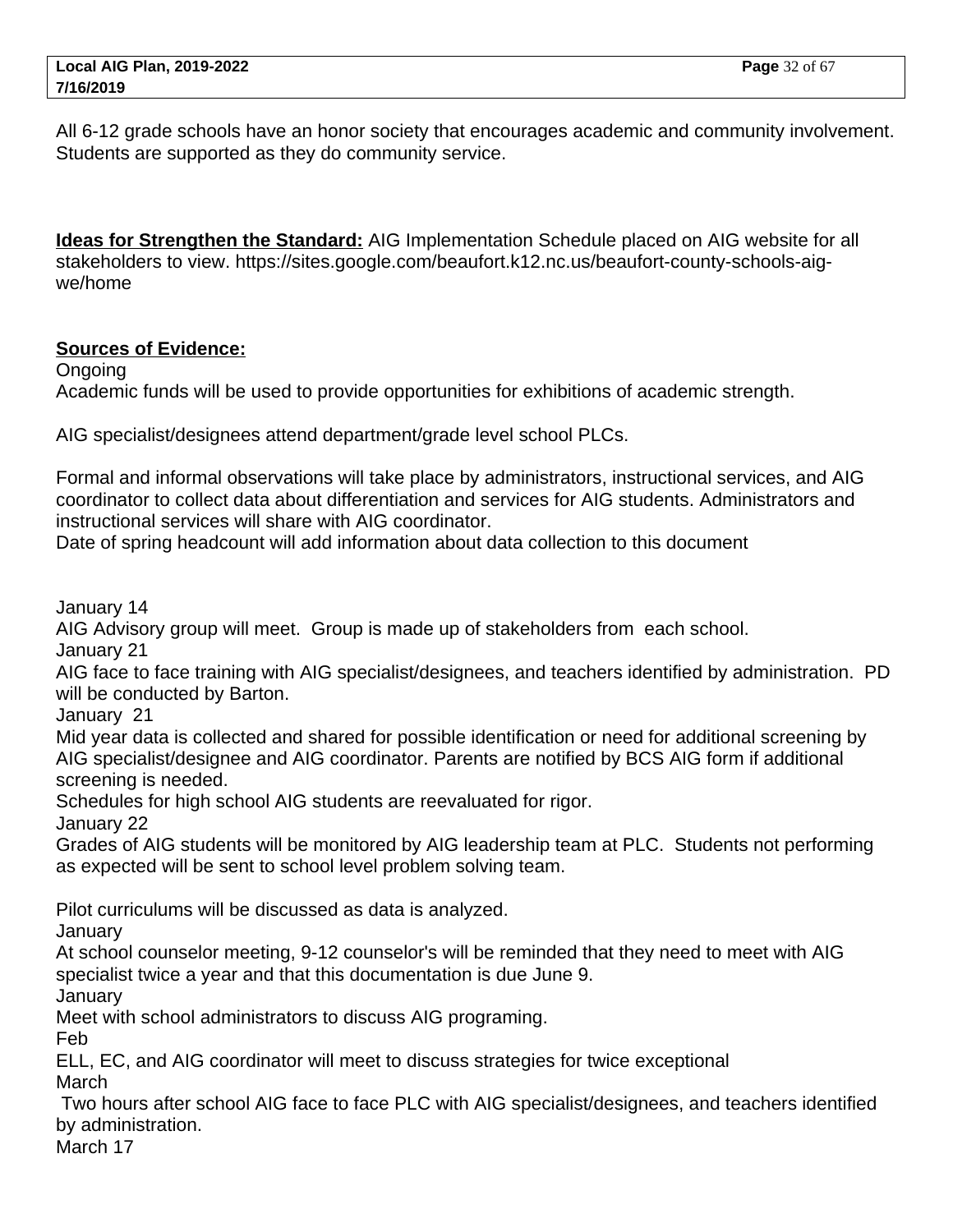One hour of online AIG PD will be completed by regular ed teachers.

March 17

AIG Advisory group will meet. Group is made up of stakeholders from each school.

May 24

Documentation of two meetings during the school year in grades 9-12 will be sent to AIG coordinator.

Summer 2020

June 9

Grades of AIG students will be monitored by AIG leadership team at PLC. Students not performing as expected will be sent to school level problem solving team. Pilot curriculums will be discussed as data is analyzed.

Changes needed for AIG plan will be taken to the board. Curriculum will be discussed. Pilot will either be concluded and a curriculum decision made, or pilot will continue. June 9

AIG Advisory group will meet. Group is made up of stakeholders from each school.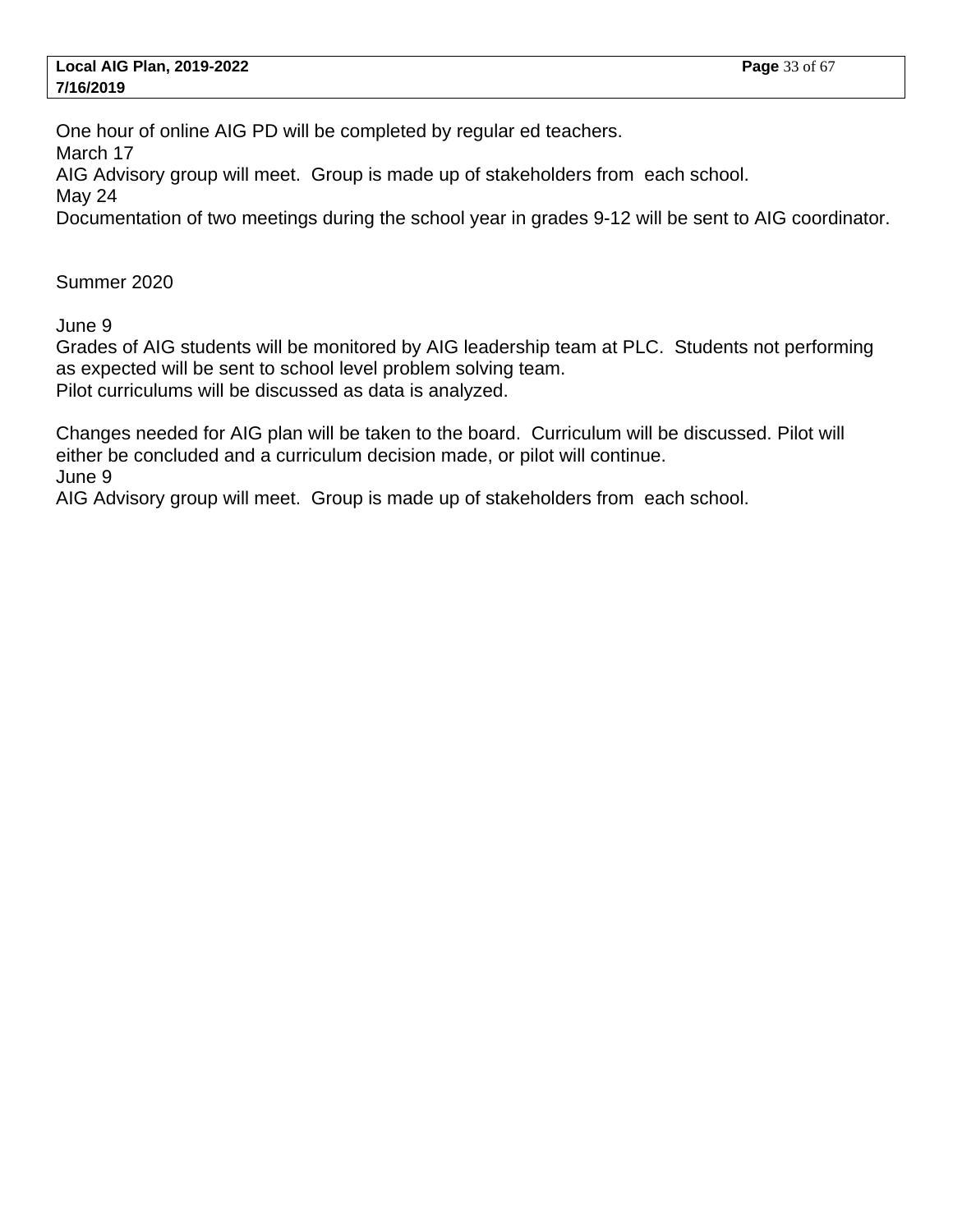# <span id="page-33-0"></span>**Standard 3: Differentiated Curriculum and Instruction**

The LEA employs challenging, rigorous, and relevant curriculum and instruction K-12 to accommodate a range of academic, intellectual, social, and emotional needs of gifted learners.

# **Practice A**

Adapts the NC Standard Course of Study (SCOS) K-12 to address a range of advanced ability levels in language arts, mathematics, and other content areas as appropriate through the use of differentiation strategies, including enrichment, extension, and acceleration.

**District Response:** Since 2010 all curriculum guides have included AIG/advanced learner components to support AIG all day every day.

Advanced classes use multiple instructional strategies. At all levels, classroom teachers differentiate to further respond to students' academic and social/emotional needs through, but not limited to, the following instructional strategies: Curriculum Compacting, Tiered Assignments, Socratic Seminars, Critical Thinking, Choice Boards, Project-Based Learning, Problem-Based Learning, Higher-Order Questioning, and Flexible Grouping. This differentiation will be evident in lesson plans and observed with formal and informal observations conducted by administration, instructional services team, and AIG coordinator.

At the elementary school level, cluster grouping is used. Clustering of AIG students (defined as a group of 4-7 identified students) allows students of similar interests, readiness, and abilities to work together. AIG Specialists/designee extend these instructional strategies through weekly push-in and/or pull out services. This schedule will be created with the administrator, AIG specialist/designee, and the regular ed teachers. Scheduling will be monitored in the first ten days of school my AIG coordinator, by using PowerSchool.

At the middle school level, students are cluster grouped in all classes (social and emotional) When applicable AIG specialists collaborate with teachers of advanced English/Language Arts and math courses to ensure the above listed strategies are implemented. (use enrichment blocks for BCS curriculum pilot, genius hour, or competitions). Regular ed teachers will be expected to use math and ELA stations/differentiation during Core. This differentiation will be evident in lesson plans and observed with formal and informal observations conducted by administration and AIG coordinator.

AIG specialist, AIG coordinator, and instructional services will be available to model lessons that emphasize differentiation practices for higher/gifted learners. After professional development, teachers will receive coaching from AIG specialist, AIG coordinator, and instructional services to implement best practices. Evidence will be seen in classroom lesson plans and formal/informal observations.

9-12 AIG specialist/designee, instructional services, and AIG coordinator will collaborate with secondary teachers to implement best practices for gifted and advanced students in Honors and Advanced Placement courses. AP and pre AP teachers will receive AP training from the College Board. Teachers of Advanced Placement courses must submit, and have authorized, a course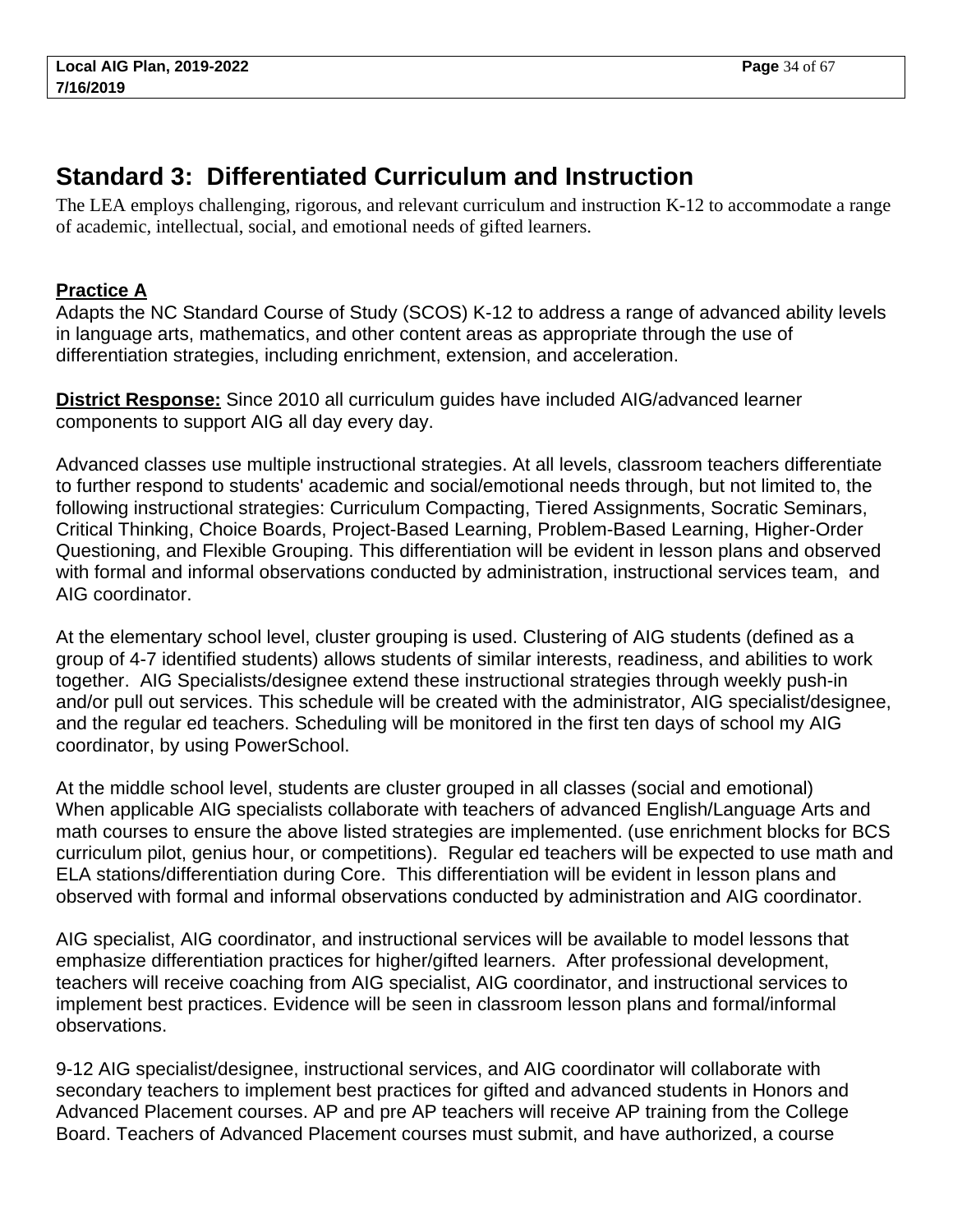syllabus which includes the effective instructional strategies which meet the needs of advanced learners. This syllabus is part of the AP Course Audit process for College Board. Reports will be run in the first semester each year to establish that syllabi have been submitted. CTE department will increase honors courses by use of CTE honor portfolios yearly.

Reports or counselor screen from PowerSchool will be run to ensure that AIG students are taking rigorous courses. Instructional Guides/pacing guides will be edited for honors level courses as evidenced by Instructional Services livebinder. Homeroom teacher and school counselor will meet with students twice a year to discuss plans and appropriate course work.

9-12 students will also have access to enrichment and accelerated course work with NCVPS, NCSSM, and CCP with BCCC. CCP textbooks will be provided by the county to ensure equity in CCP participation. College liaisons work with students at each high school to ensure students are taking appropriate courses for their goals. Students in all areas with previous knowledge, will be encouraged to be involved with CDM. Sign in sheets, meeting logs will be kept/reviewed by student services and AIG coordinator.

AIG school specialist/designee will be part of multiple school teams to provide support for regular ed teachers and to ensure that AIG push in/pull out curriculum is an extension/ acceleration of core curriculum. AIG specialist/desingee will be a part of grade level and department PLCs. AIG specialist/designee will be part of data teams, MTSS, and/or SIT. School administrators will ensure that planning time will allow for attendance to these meetings. Sign in sheets and minutes will be used to monitor.

BCS Lesson plan template will include differentiation in all classrooms. This is a model template that is used by some schools. Schools that use their own template will also include differentiate for high level/AIG students.

See sample template below: Subject: Dates:

\*Common Core Standard/Objective:

\*Essential Questions(Learning Goal)

\*I Can Statement (What the student will independently demonstrate)

\*Essential/Academic Vocabulary:

\*Level of Blooms  $\Box$  Creating

- $\square$  Evaluating
- Analyzing
- □ Applying

.

- Understanding
- □ Remembering
- Materials Needed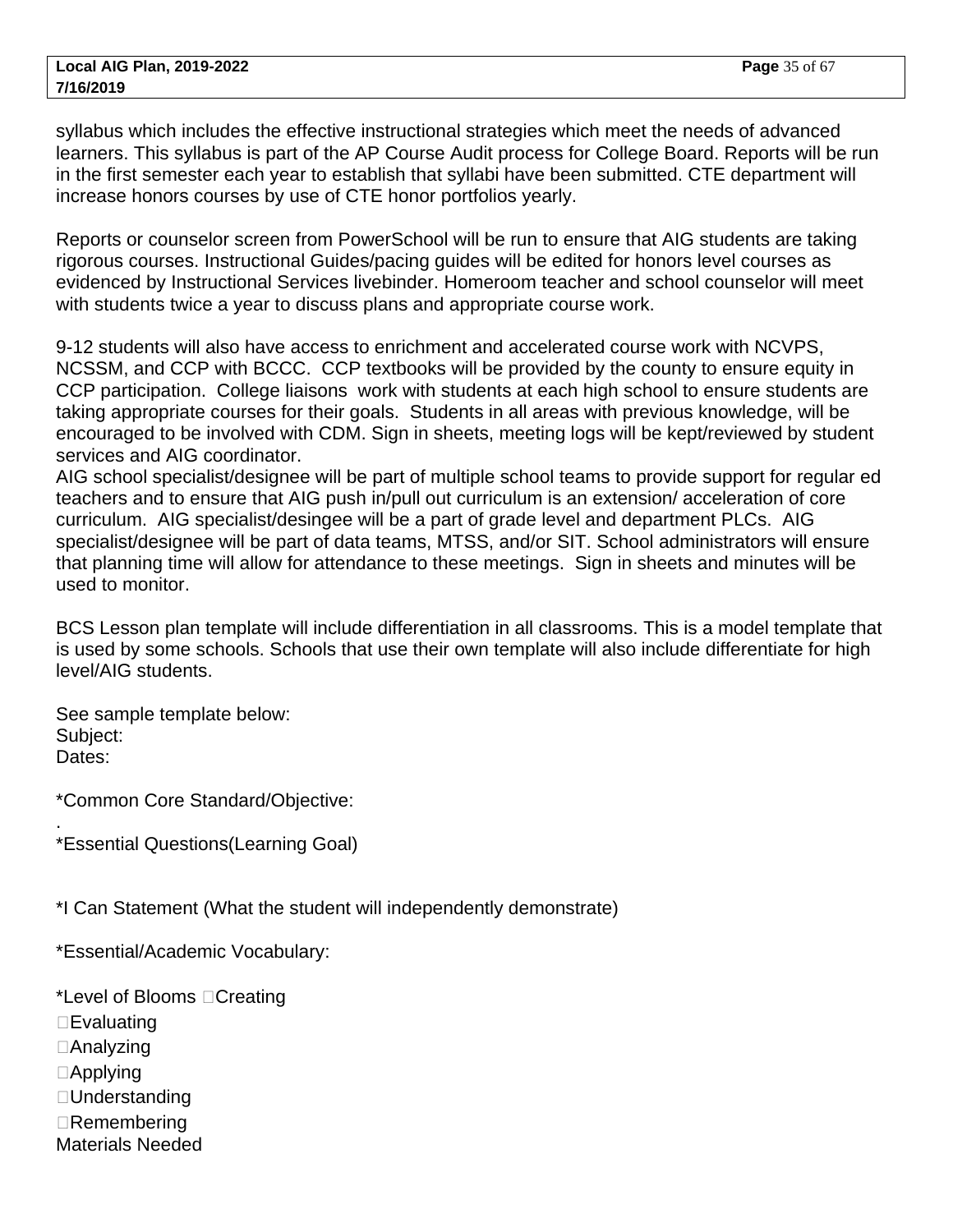\*Warm-Up/Review/ Hook \*Instructional/Teacher Activities (I Do)

\*Student Activities (We Do/Class)

Differentiated Activities (Could include student product, instruction and/or content) Intensive( Tier 1)

Supplemental/Strategic(Tier 2):

Core/Proficient(Tier 3):

Advanced: (Well above grade level)

Differentiation in Pacing Guides:

Differentiated Instruction: These groups may change weekly or daily depending on the standard. Advanced:5% and/or identified AIG and watch list Core: **Strategic** Intensive

## **Practice B**

Employs diverse and effective instructional practices according to students' identified abilities, readiness, interests, and learning profiles, to address a range of learning needs at all grade levels.

**District Response:** K-5, identified students are served in a variety of ways:

~Pull-out enrichment as add on to literacy and/or math with AIG Specialist/AIG designee.

- ~Clustered with other students identified in the same academic
- ~Inclusion (or push-in service) by AIG Specialist/AIG designee within the regular classroom as part of a flexible grouping
- ~ Consultation

6-8

~Combination of any of the above services ,

~Students are clustered for services in advanced English Language Arts and/or Math classes.

~AIG electives allows exploration of variety of topics, independent studies on a topic of interest, and other enrichment units.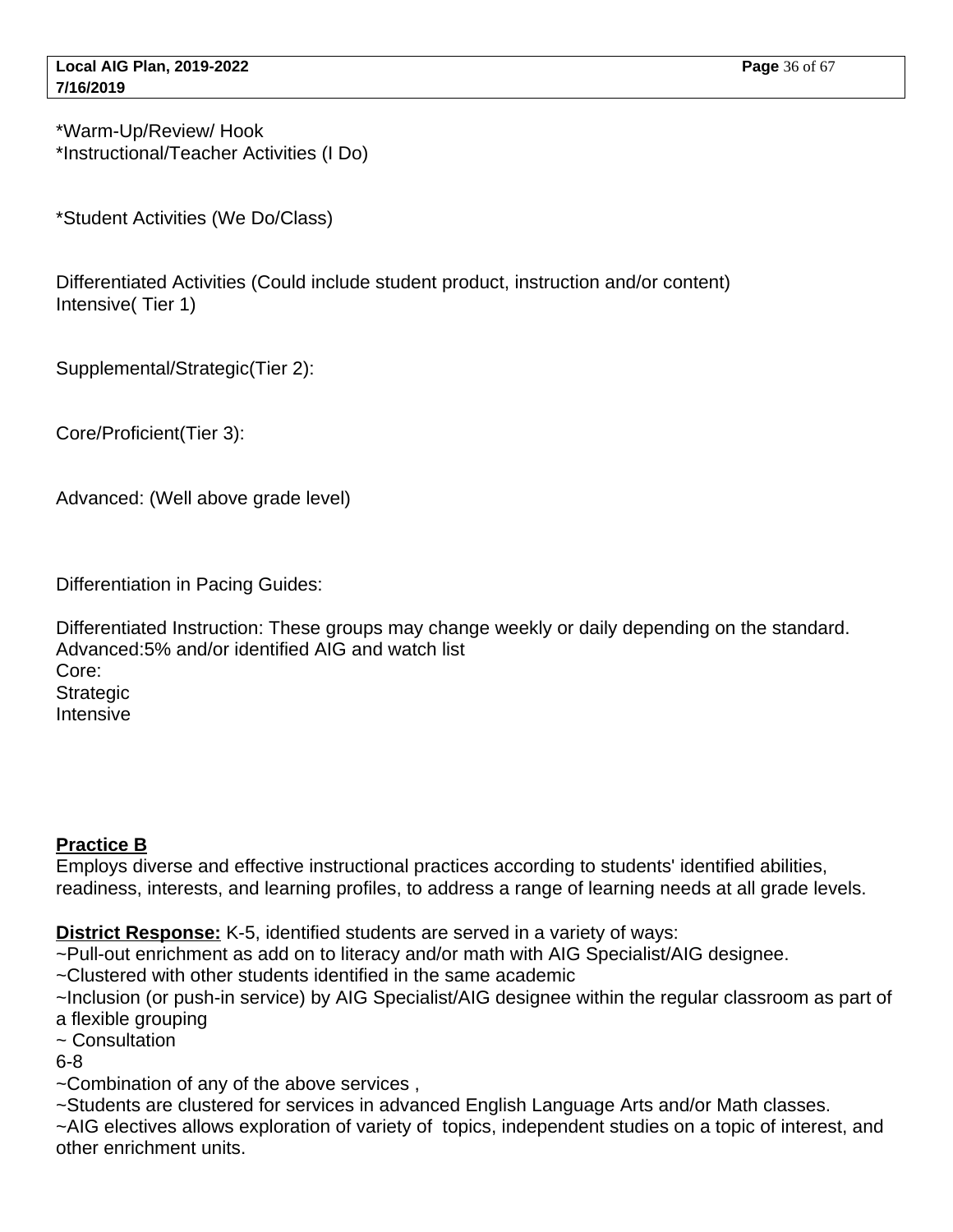~NCVPS for high school courses in middle school provide students advanced coursework that aligns with their area of identification.

9-12

Students have a variety of high school courses to which they have access.

Honors and AP courses offered in each high school challenge students appropriately in their area of identification or area of interest.

CTE courses when applicable have honors level portfolios available.

Students are encouraged to do CCP courses in areas of interest.

NCVPS course are available for all students in areas of interest not available in the traditional high school.

NCSSM online course are encouraged in used for acceleration fo multiple students in all three of our traditional high schools.

Beaufort County Schools pays for textbooks for CCP courses. Liaisons are provided at each school by BCCC.

## **Practice C**

Incorporates a variety of evidence-based resources that enhance student learning.

**District Response:** Beaufort County Schools has an instructional framework based on: developing critical thinking, creativity, technology, problem solving, persistence, communication , and collaboration skills in every class, every day. Teachers will differentiate for gifted learners by planning, teaching, reflecting, and adjusting standard course of study in all units and lesson plans.

~BCS instructional plans for all subjects have the same nonnegotiables. Each unit must include researched based enrichment extensions.

~Each Beaufort County Schools lesson plan includes the nonnegotiables of enrichment extensions for in regular education classroom.

During the 2019-2023 school year four schools will be working with SREB to add researched based strategies to their school classrooms including rigor extensions, differentiation, and Marzono.

During the 2019-2020 school year the following schools will work with AIG Pilot programs: Chocowinity Middle School, Chocowinity Primary School, SW Snowden, P.S. Jones, Bath, and Northeast. AIG specialist/designee, school SIT teams, instructional services, and AIG coordinator will work together to find the most appropriate AIG curriculum for each school/need/ and grade area. During the school year AIG specialist/teachers will meet and share successes and thoughts of curriculum. Afterward data will be compiled and a district curriculum will be chosen for ELA, math, and science. Data will include student surveys, formative and summative assessments, EOG scores, diagnostic growth, and EVAAS. Resources will be available for check out from instructional services using Destiny.

Programs being piloted are all researched based as evidenced by EdReports or similar nonprofit.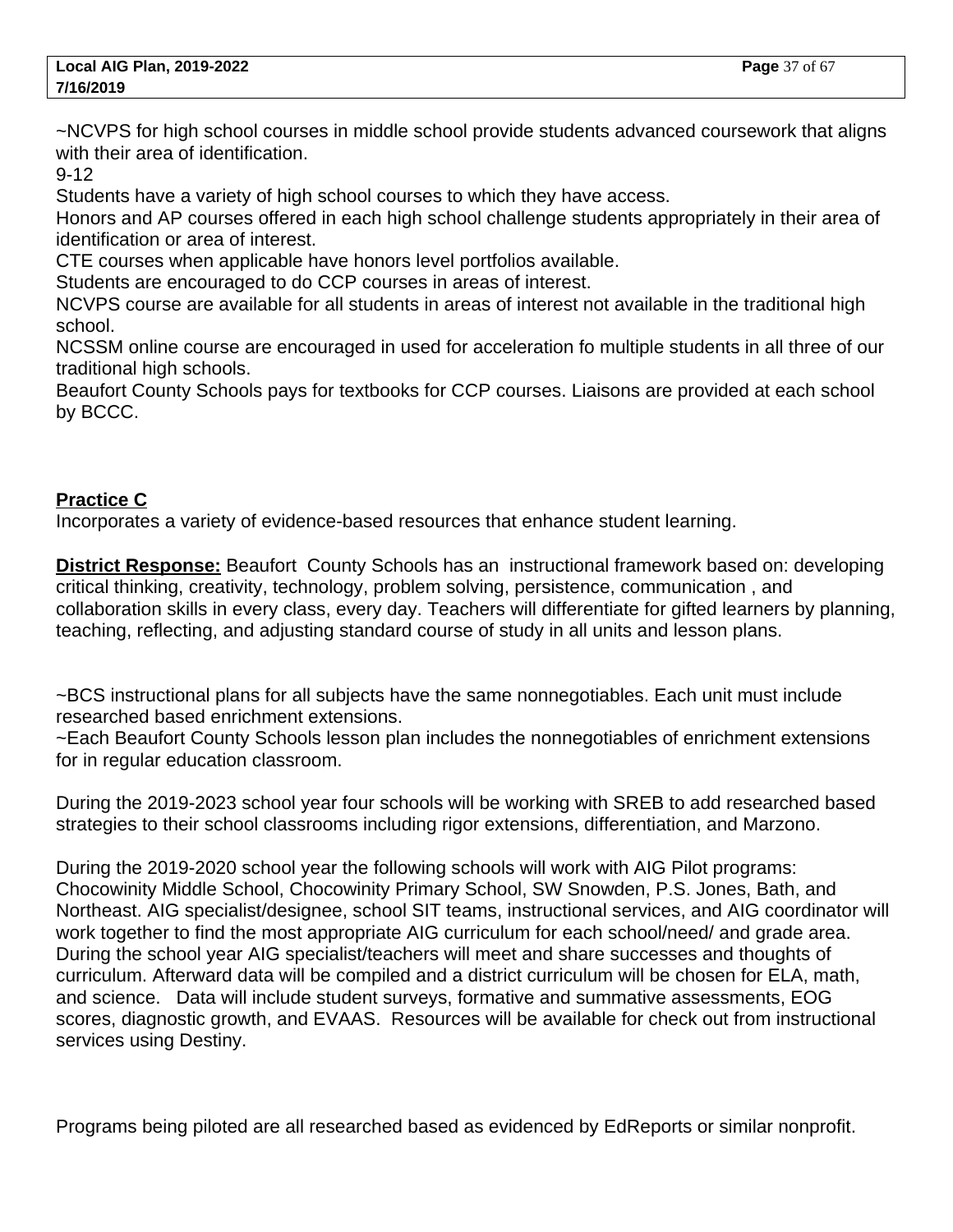#### **Practice D**

Fosters the development of future-ready skills including critical thinking, communication, collaboration, creativity, and leadership.

**District Response:** Beaufort County Schools instructional Framework contains the following non negotiables: critical thinking, creativity, technology, problem solving, persistence, communication , and collaboration skills in every class, every day. Teachers will differentiate for gifted learners by planning, teaching, reflecting, and adjusting.

This framework includes curriculum for all grade levels and areas grades k-12. All BCS instructional plans and lesson plans include nonnegotiables that promote differentiation strategies for higherlevel/gifted students.

Coding is being implemented in grades k-12 to encourage critical thinking. Coding is being developed through the use of Speros, Bee-Bots, Dash-Dots, Drones, Code.org, and other platforms. Family code nights are part of BCS coding implementation. ITLs at each school meet monthly and work with classroom teachers to implement coding and higher level thinking into core curriculum. Coding is being taught at the middle school and high school level with pilots with Code.org, NCSSM, and Amazon. Coding will be available to all students in multiple ways before graduation as evidenced by school schedules, lesson plans, and formal/informal observations.

Each school has a STEM team to ensure that STEM skills are being taught in grades k-12 in a variety of ways. Engineering skills are being added to science classes through partnerships with STEM East. Math teachers include critical thinking and creativity in grades k-12 as evidenced by math instructional guides. Art teachers in grades 6-12 use STEM in project based learning. STEM pullouts in grades 6-8 give students longer times for investigation.

Instructional guides for all subjects include ELA standards of listening, speaking, collaboration, and writing in grades k-12. These skills are observed formally and informally by administration and instructional services.

The BCS GRADD plan ensures that students are followed 9-12 with the same homeroom and school counselor to ensure that they take rigorous courses that support their post graduate plans.

Lesson plan nonnegitioables Subject: Click here to enter text. Dates: Click here to enter text.

\*Common Core Standard/Objective: Click here to enter text. \*Essential Questions(Learning Goal) Click here to enter text.

\*I Can Statement (What the student will independently demonstrate) Click here to enter text. \*Essential/Academic Vocabulary: Click here to enter text.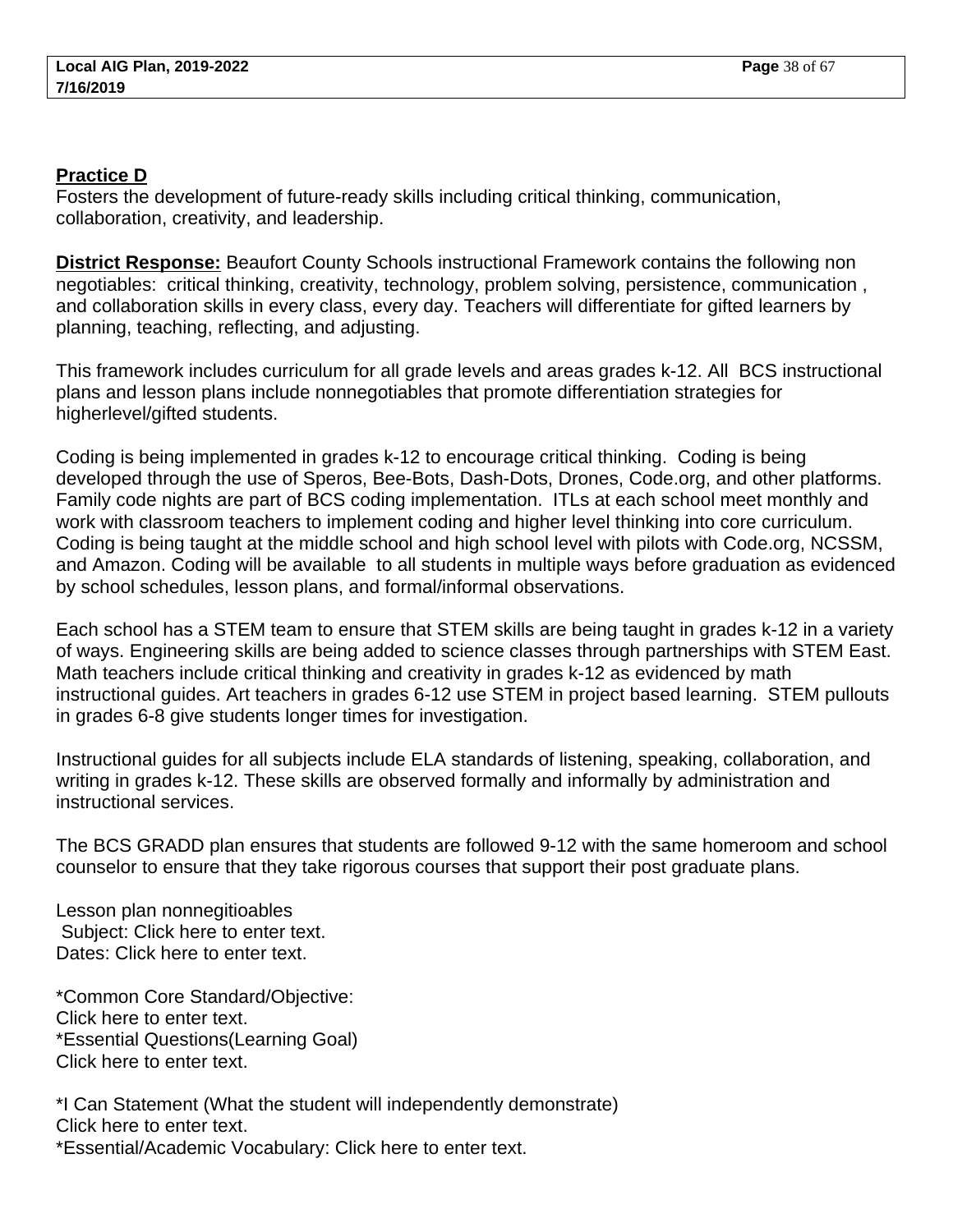\*Level of Blooms Creating □ Evaluating □ Analyzing Applying □ Understanding Remembering Materials Needed \*Warm-Up/Review/ Hook \*Instructional/Teacher Activities (I Do) Click here to enter text.

\*Student Activities (We Do/Class) Click here to enter text.

Differentiated Activities (Could include student product, instruction and/or content) Intensive( Tier 1)

Supplemental/Strategic(Tier 2):

Core/Proficient(Tier 3):

Advanced: (Well above grade level)

\*Independent Practice \*Formative Assessment (Exit slip, quiz, quick write, written response etc.)

#### **Practice E**

Uses on-going assessment, both formative and summative, to differentiate classroom curriculum and instruction and inform flexible grouping practices.

**District Response:** All instruction/ pacing guides have assessment strategies built in for every subject. All lesson plans include formative/summative assessments. Assessment data is integral in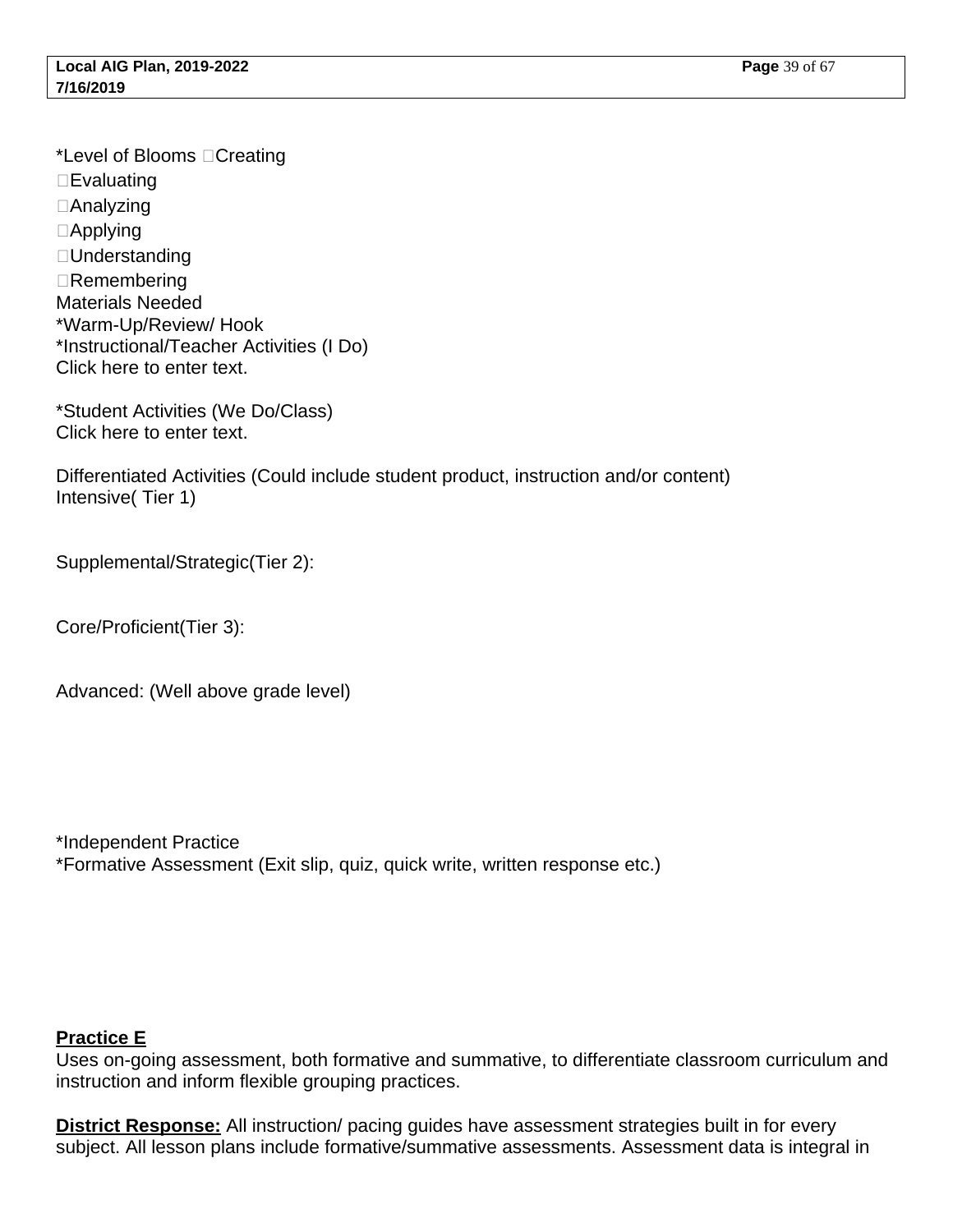BCS's Instructional Framework. Data from assessments is used to reflect, adjust, plan and teach/reteach. When applicable preassessments are used to compact curriculum for gifted students. This is evidenced by classroom lesson plans, formal/informal observations, and PLC minutes.

Department, grade level, MTSS school teams, and school core data teams use data from the following assessments for grouping practices during the year. All k-8 students are given a nationally normed diagnostic screener in ELA and math three times a year (two times for kindergarten students). K-3 students are given mClass and progress monitored based on BCS's plan. When applicable BCS uses NC Check ins. Common benchmark assessments are given in math, biology, and English II. Minutes, sign in sheets, and student schedules evedince the use of flexible grouping practices based on data sets.

School AIG specialist/designees, AIG coordinator, accountability, and instructional services review data to monitor the impact of AIG services in BCS schools after each data collection period. AIG will continue to work with MTSS at the individual school and district levels to ensure review of ongoing assessments and that advanced learners are a part of the process. AIG Specialists and classroom teachers review data in school PLCs and monthly district PLCs to guide and drive instruction. Sign in sheets and minutes reflect the discussions and plans.

#### **Practice F**

Addresses the social and emotional needs of AIG students through affective curricular and instructional practices.

**District Response:** Beaufort County Student Services and school counselors meet monthly in PLCs. Quarterly these meetings will be to develop curriculum for social and emotion use in k-12. Counselors share ideas and curriculum through a common google folder. Barton College and local mental health agencies work as partners to provide resources for school counselors. AIG coordinator is a part of the school counselor PLC.

The AIG coordinator is a member of the county MTSS leadership team. AIG social and emotional data is collected and analyzed. When neccessary, BCS and school MTSS will problem solve behavior support for individual and groups of students. When needed the EC behavior coach can observe social and emotional needs of individual students and work with AIG and general ed teachers to create contract to support the student.

#### **Practice G**

Cultivates and develops the potential of young (K-3) students through purposeful and intentional differentiated curriculum and instruction.

**District Response:** All BCS instructional guides provide differentiated strategies for higher level/identified students. Teh BCS Instructional Framework guides teaches to include critcial thinking, creativity, technology, problem solving, persistence, communication, and collaboration into all units of study. This is monitored by lesson plans and formal/informal observations.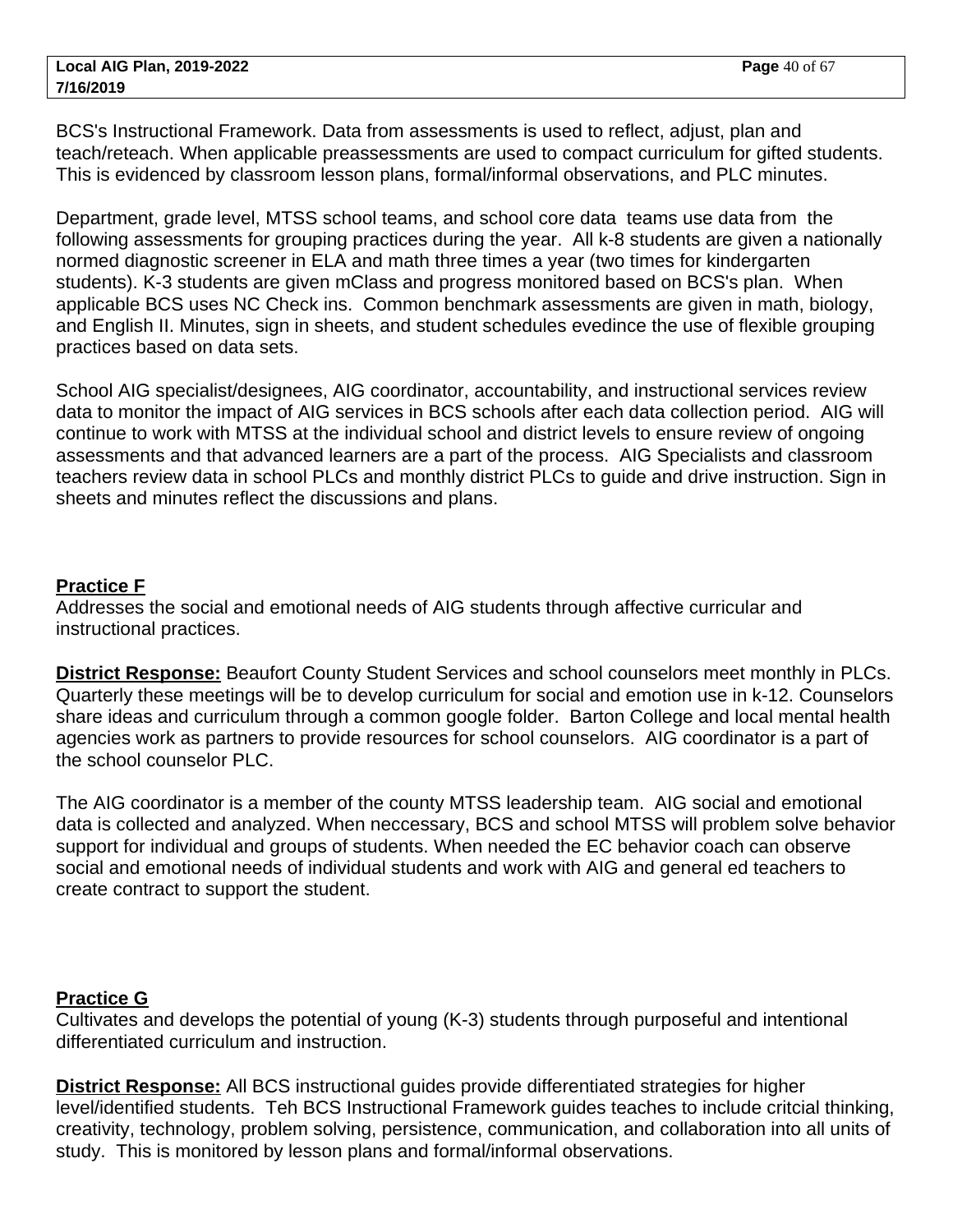All k-3 teachers are encouraged to use researched based differentiated math stations. These resources are provided for each teacher for each math standard. Groups are based on nationally normed diagnostic screeners. Lesson plans and informal/formal observations are used to monitor differentiation by administration and instructional services.

All k-3 teachers are encouraged to use differentiated literacy centers. Resources are shared at district and school PLCs that include differentiation for higher level students. MClass and nationally normed universal screeners are used to create groups. Progress monitoring is evaluated by lesson plans, data tools, and formal and informal observations.

Coding and STEM skills are integrated in grades k-3. ITLs and STEM task force members receive training in BCS PLCs and implement and coach their peers to integrate into core curriculum. Lesson plans and informal/formal observations are used to monitor differentiation by administration and instructional services.

## **Practice H**

Develops and implements differentiated curriculum and instruction through collaboration among regular education teachers, AIG personnel, and other related instructional staff.

**District Response:** Beaufort County Schools Instructional Framework addresses the needs of gifted learners across all grade levels. The motto of our BCS Instructional Framework is "Every student, every class, every day" which was modeled after the AIG motto of " All Day, Everyday."In our BCS Instructional Framework all teachers are tasked to teach students to collaborate, critically think, be creative, use appropriate technology, problem solve, communicate and persist. To do this all teachers must plan, teach, reflect, and adjust.

All instructional frameworks/pacing guides include advanced/enrichment activities. The AIG coordinator is part of the instructional services team. AIG/enrichment differentiation is part of county wide rubrics for curriculum purchases and integration.

AIG specialist/designees meet with regular ed teachers during grade level/department PLCs. This helps teachers understand and implement resources for advanced learners. A teacher of AIG students is also on the SIT and/or MTSS teams. This helps ensure support for advanced learners during data discussions and problem solving. BCS AIG teachers use model questions as developed by DPI during these meetings. Questions include, but are not limited by:

1. Are gifted students able to accelerate when needed?

2. Do gifted students have regular opportunities to expand upon their interest and strengths?

3. Are gifted students encouraged to extend learning beyond the basic level of understanding?

4. Do gifted students have an opportunity to NOT succeed with ease in order to develop their talent and potential?

EC, ELL, and AIG coordinator meet yearly to discuss strategies for twice identified students. AIG coordinator is part of MTSS district team.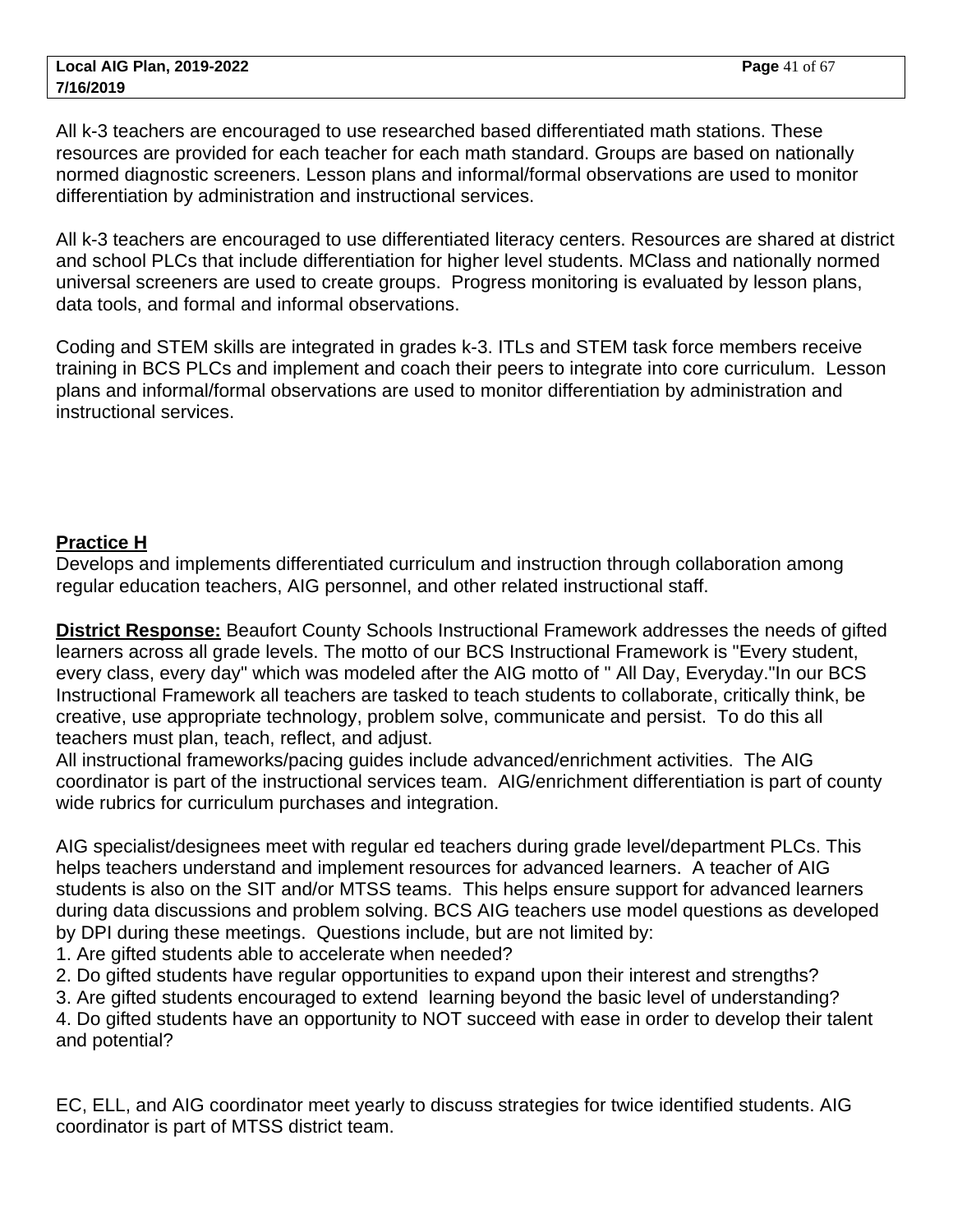AIG Specialists will meet monthly to discuss and develop ways to assist regular ed teachers.

AIG specialist will be part of math and ELA PLCs teams at school level to develop opportunities for AIG students in the regular classroom with push in and to support with pull out. Pilot AIG curriculum will be shared during these school level PLCs.

AIG specialist will help teachers with experiences that include advanced research skills, communication for/with authentic audiences, real world problem solving, higher order critical thinking, collaboration, and creativity.

#### **Practice I**

Develops and documents a student plan that articulates the differentiated curriculum and instruction services that match the identified needs of the K-12 AIG student, such as a Differentiated Education Plan (DEP). This document is reviewed annually with parents/families to ensure effective programming, provide a continuum of services, and support school transitions.

**District Response:** K-12 DEP or IDEP is developed for each AIG student and is reviewed with parents. Details from DEP/IDEP will be shared with BCS AIG Coordinator and added to Power Teacher for documentation

During the annual review, which occurs within the first thirty days of school, parent/families look at student performance and the appropriate match of gifted services for the upcoming school year. The identification process is reviewed if a student is showing potential or achievement for adding an additional area of identification. For example, a student identified as Academically Gifted in Reading has shown the potential or performance to be nominated for add-on identification in the academic field of mathematics.

Parents, classroom teachers, and the AIG Specialist will indicate any change in services on DEP/IDEP before signing. If the annual performance review indicates that a student is not performing satisfactorily and a change in services may be required, the team and parent/family will collaborate to match service needs or develop an Intervention Plan. Advanced Academics will continue to work at the high school level to ensure an annual review process is implemented. The annual review will be conducted by a counselor, AP Coordinator, or Advanced Academics Lead Teacher Notification of AIG Students

Regular Education Classroom Teacher

AIG Teacher **AIG Teacher** 

The following AIG identified students are in your class this year. Please note the area of service is noted for each student. AIG Student Reading Math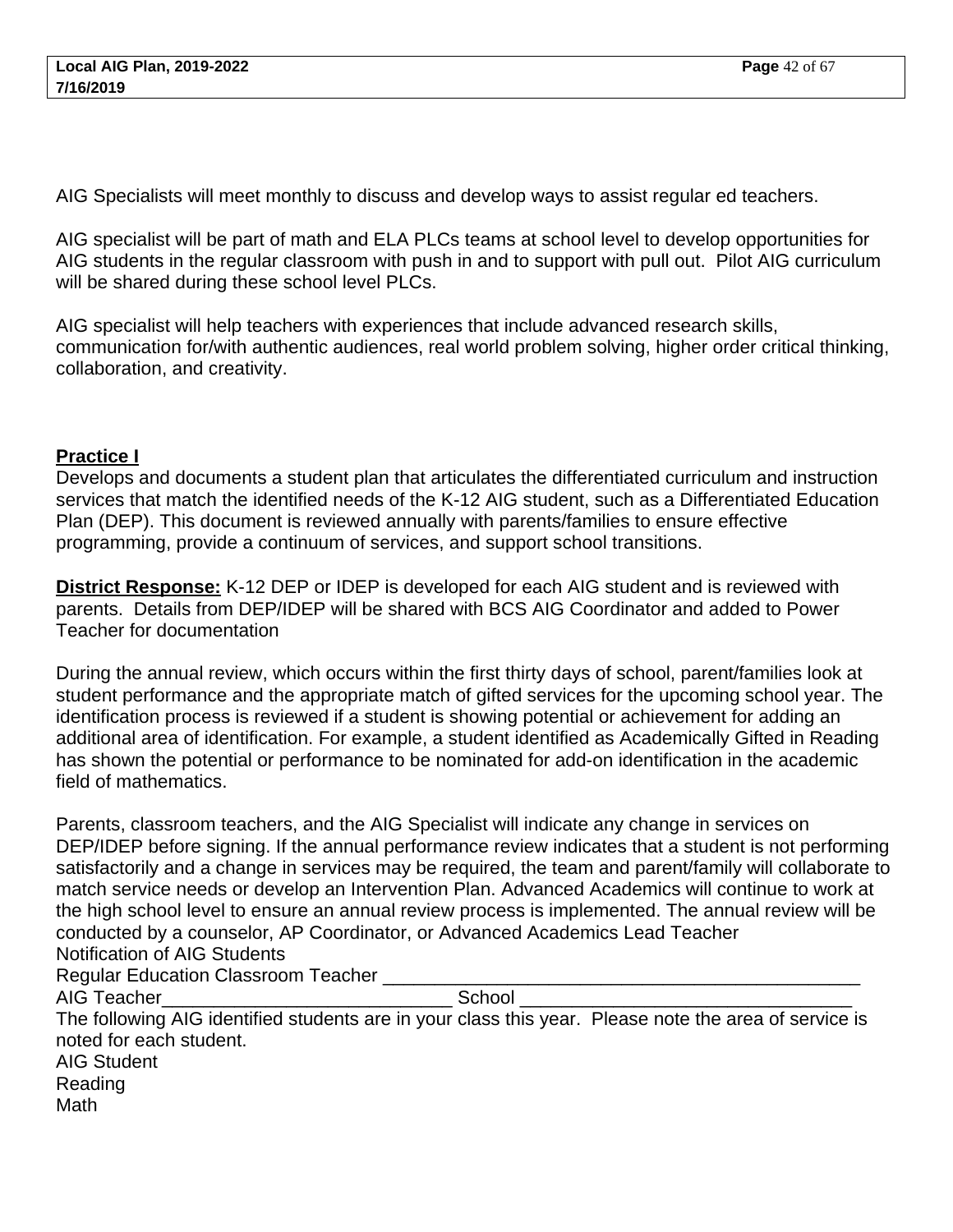The following students are currently on a "watch list" of students who scored at or above the 86%ile on a standardized aptitude test, but have not yet been identified. (These students receive no AIG service at this time.) "Watch List" Students

| Individualized Differentiated Education Plan (IDEP)                                                 |  |                                               |        |
|-----------------------------------------------------------------------------------------------------|--|-----------------------------------------------|--------|
|                                                                                                     |  |                                               |        |
|                                                                                                     |  | School Year_______________________ Strengths: |        |
| Areas of Need:                                                                                      |  |                                               |        |
| <b>Plan for Services:</b>                                                                           |  |                                               |        |
| Responsibility for Carrying Out Program:                                                            |  |                                               |        |
| Evaluation/Assessment:                                                                              |  |                                               |        |
|                                                                                                     |  |                                               |        |
|                                                                                                     |  |                                               |        |
|                                                                                                     |  |                                               |        |
|                                                                                                     |  |                                               |        |
| (Student)                                                                                           |  |                                               |        |
| The screening and evaluation of your child is complete. The attached Differentiated Education Plan  |  |                                               |        |
|                                                                                                     |  |                                               |        |
| differentiation. Differentiated services are recommended in the AIG Program at the following level: |  |                                               |        |
| Check all Service Modes that apply: _____ Service in Reading only _____ Service in Math only ____   |  |                                               |        |
| Service in Reading AND Math                                                                         |  |                                               |        |
| If you have any questions, please contact __________________________(AIG Teacher)                   |  |                                               |        |
|                                                                                                     |  |                                               |        |
| Please indicate your choice with a check:                                                           |  |                                               |        |
| I agree for my child to receive the services indicated above in the AIG Program.                    |  |                                               |        |
| Let not agree for my child to receive services in the AIG program.                                  |  |                                               |        |
|                                                                                                     |  | Date                                          | Parent |
| Signature(s)                                                                                        |  |                                               |        |
| ?                                                                                                   |  |                                               |        |
| Differentiated Education Plan (DEP) Student: Cambridge Controllery Crade Controllery School         |  |                                               |        |
| Year ____________ Need for Differentiation/Service Mode:                                            |  |                                               |        |
| Service in Reading only                                                                             |  |                                               |        |
| _____ Service in Math only                                                                          |  |                                               |        |
| _____ Service in Reading AND Math                                                                   |  |                                               |        |
| Area(s) of Strength (circle): Reading / Math / Aptitude                                             |  |                                               |        |

**Enrichment** 

Regular Classroom \_\_\_\_Flexible Grouping \_\_\_\_Ability Grouping \_\_\_\_Cluster Grouping Resource Services: \_\_\_\_Resource Support \_\_\_\_In-class Service \_\_\_\_Pull-out Service \_\_\_Reading \_\_\_Math<br>
\_\_\_Other (Write In) Curriculum (4th& 5th Grade) \_\_\_\_Middle School AIG Curriculum Curriculum (4th& 5th Grade) \_\_\_\_Middle School AIG Curriculum \_\_\_\_Pre-Algebra \_\_\_\_Algebra \_\_\_\_Geography \_\_\_\_English 1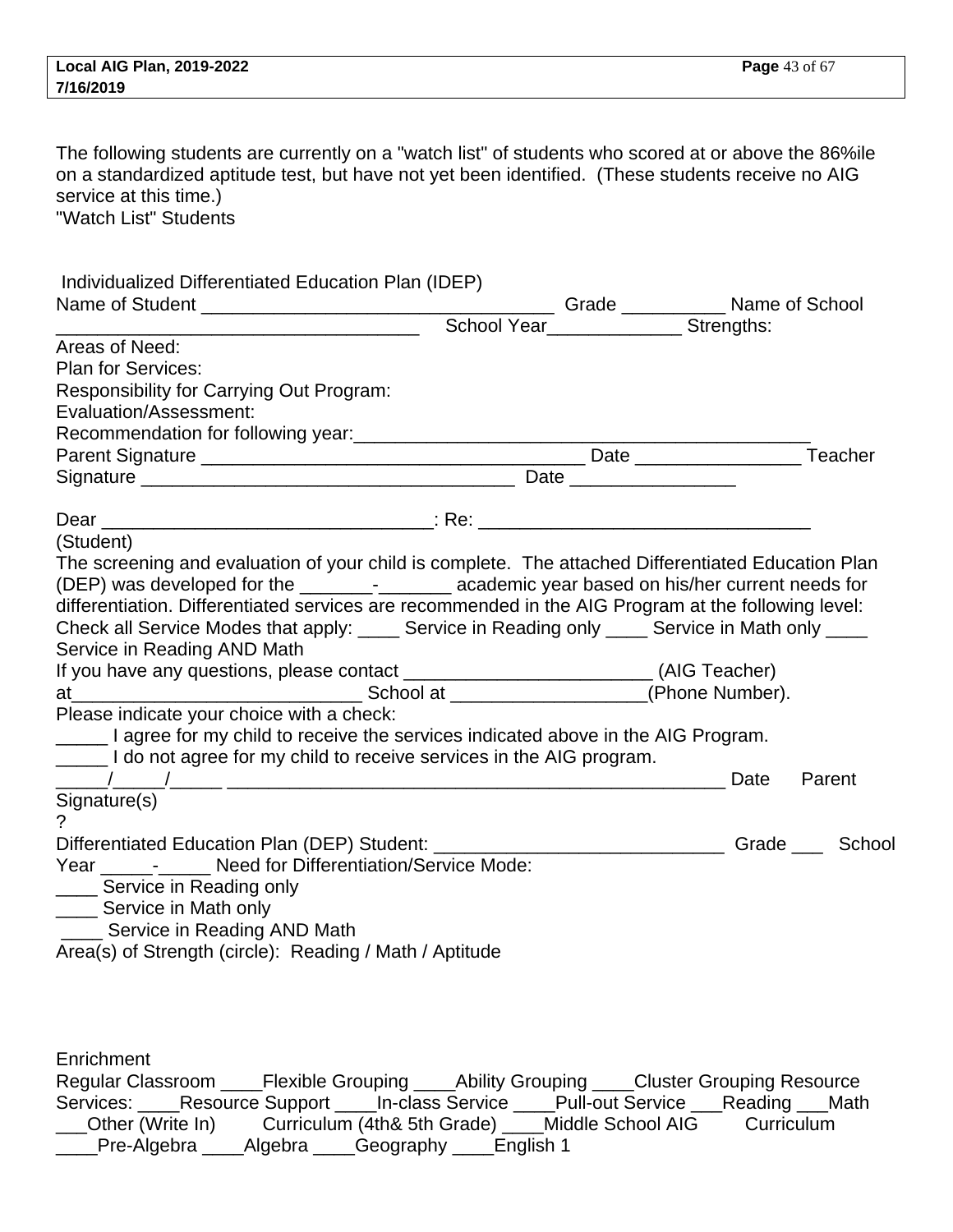| Interdisciplinary Instruction ____Curriculum Compacting ____Contracts ____Product<br>Modification ____Problem-Based Learning ____Differentiated Units ____Advanced Technology<br>Training ____Independent Investigations/Study ____Subject Acceleration ____Grade Acceleration<br><b>Mentoring</b> |  |
|----------------------------------------------------------------------------------------------------------------------------------------------------------------------------------------------------------------------------------------------------------------------------------------------------|--|
| Comments:                                                                                                                                                                                                                                                                                          |  |
|                                                                                                                                                                                                                                                                                                    |  |
| Regular Classroom Teacher: ________________________ Date: _______________________ Parent:                                                                                                                                                                                                          |  |
|                                                                                                                                                                                                                                                                                                    |  |
| Dear Parents,<br>Enclosed are your child's Differentiated Education Plan (DEP) and AIG Program Parent /Guardian                                                                                                                                                                                    |  |
| Consent for Initial Placement forms. These forms are being sent home since we were unable to set                                                                                                                                                                                                   |  |
| up a conference, as we discussed during our phone conversation on ______________. Please sign                                                                                                                                                                                                      |  |
| both documents and return them to school. Once received, I will send a copy back to you. Service                                                                                                                                                                                                   |  |
| cannot begin until these forms are signed and returned. If you have any questions or concerns,                                                                                                                                                                                                     |  |
| please feel free to contact me at ______________________________. I look forward to working with your                                                                                                                                                                                              |  |
| child.                                                                                                                                                                                                                                                                                             |  |

Yours truly, AIG Teacher

**Ideas for Strengthen the Standard:** Pilot new curriculum in strategic schools. Continue using multiple assessments for all students such as OSLAT and iReady. Insure implementation schedule is visible on AIG website for all stakeholders.

**Sources of Evidence:** Program Subject/Grade Level Subject/Grade Level Subject/Grade Level Subject/Grade Level William and Mary Science 1-8 ELA k-9 SS 2-8 Science k-12 Jr Great Books ELA k-5 Problem Based Learning by Dr. Shelagh A Gallagher Science 5-8 ELA 6-8 SS 5-8 Project M2: Mentoring Young Mathematicians Math k-2 Project M3 Math 3-6 Volume of Reading ELA k-8 Amplify Science Kits Science k-8 Jacob's Ladder ELA 2-9 AP Curriculum Multiple 9-12 

Ongoing Academic funds will be used to provide opportunities for exhibitions of academic strength.

AIG specialist/designees attend department/grade level school PLCs.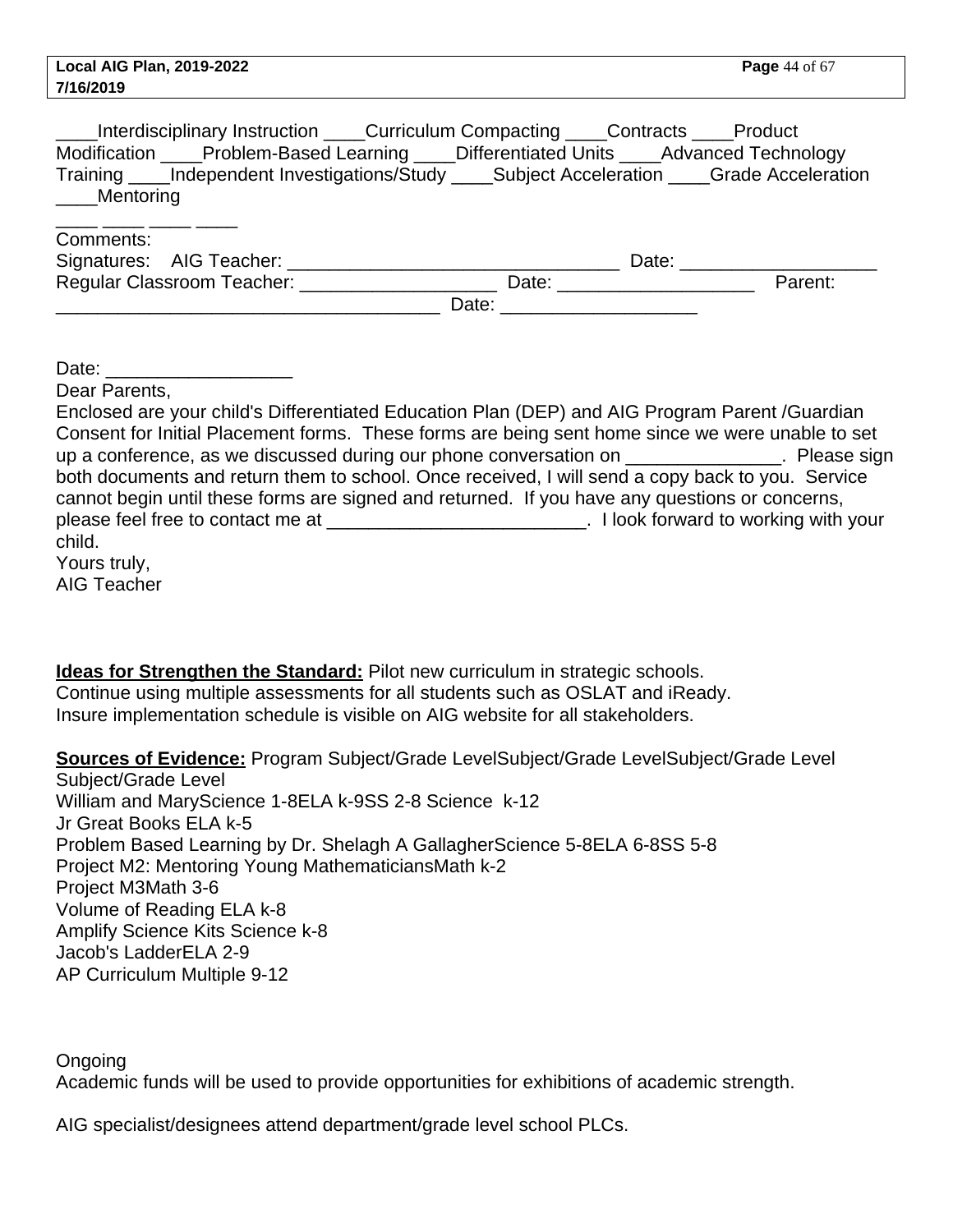Formal and informal observations will take place by administrators, instructional services, and AIG coordinator to collect data about differentiation and services for AIG students. Administrators and instructional services will share with AIG coordinator.

Date of spring headcount will add information about data collection to this document

January 14

AIG Advisory group will meet. Group is made up of stakeholders from each school. January 21

AIG face to face training with AIG specialist/designees, and teachers identified by administration. PD will be conducted by Barton.

January 21

Mid year data is collected and shared for possible identification or need for additional screening by AIG specialist/designee and AIG coordinator. Parents are notified by BCS AIG form if additional screening is needed.

Schedules for high school AIG students are reevaluated for rigor.

January 22

Grades of AIG students will be monitored by AIG leadership team at PLC. Students not performing as expected will be sent to school level problem solving team.

Pilot curriculums will be discussed as data is analyzed.

January

At school counselor meeting, 9-12 counselor's will be reminded that they need to meet with AIG specialist twice a year and that this documentation is due June 9.

**January** 

Meet with school administrators to discuss AIG programing.

Feb

ELL, EC, and AIG coordinator will meet to discuss strategies for twice exceptional

**March** 

 Two hours after school AIG face to face PLC with AIG specialist/designees, and teachers identified by administration.

March 17

One hour of online AIG PD will be completed by regular ed teachers.

March 17

AIG Advisory group will meet. Group is made up of stakeholders from each school.

May 24

Documentation of two meetings during the school year in grades 9-12 will be sent to AIG coordinator.

Summer 2020

June 9

Grades of AIG students will be monitored by AIG leadership team at PLC. Students not performing as expected will be sent to school level problem solving team. Pilot curriculums will be discussed as data is analyzed.

Changes needed for AIG plan will be taken to the board. Curriculum will be discussed. Pilot will either be concluded and a curriculum decision made, or pilot will continue.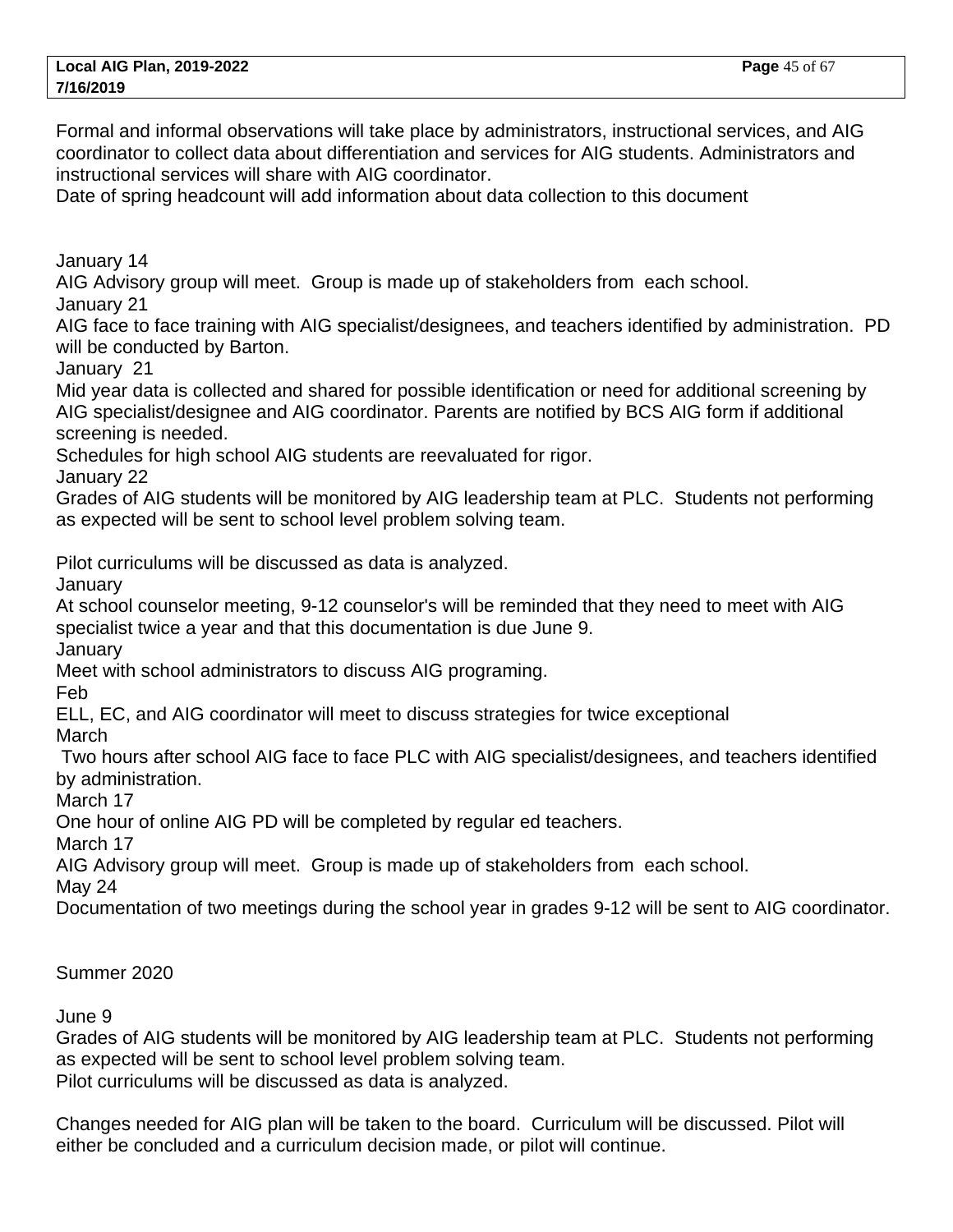June 9

AIG Advisory group will meet. Group is made up of stakeholders from each school.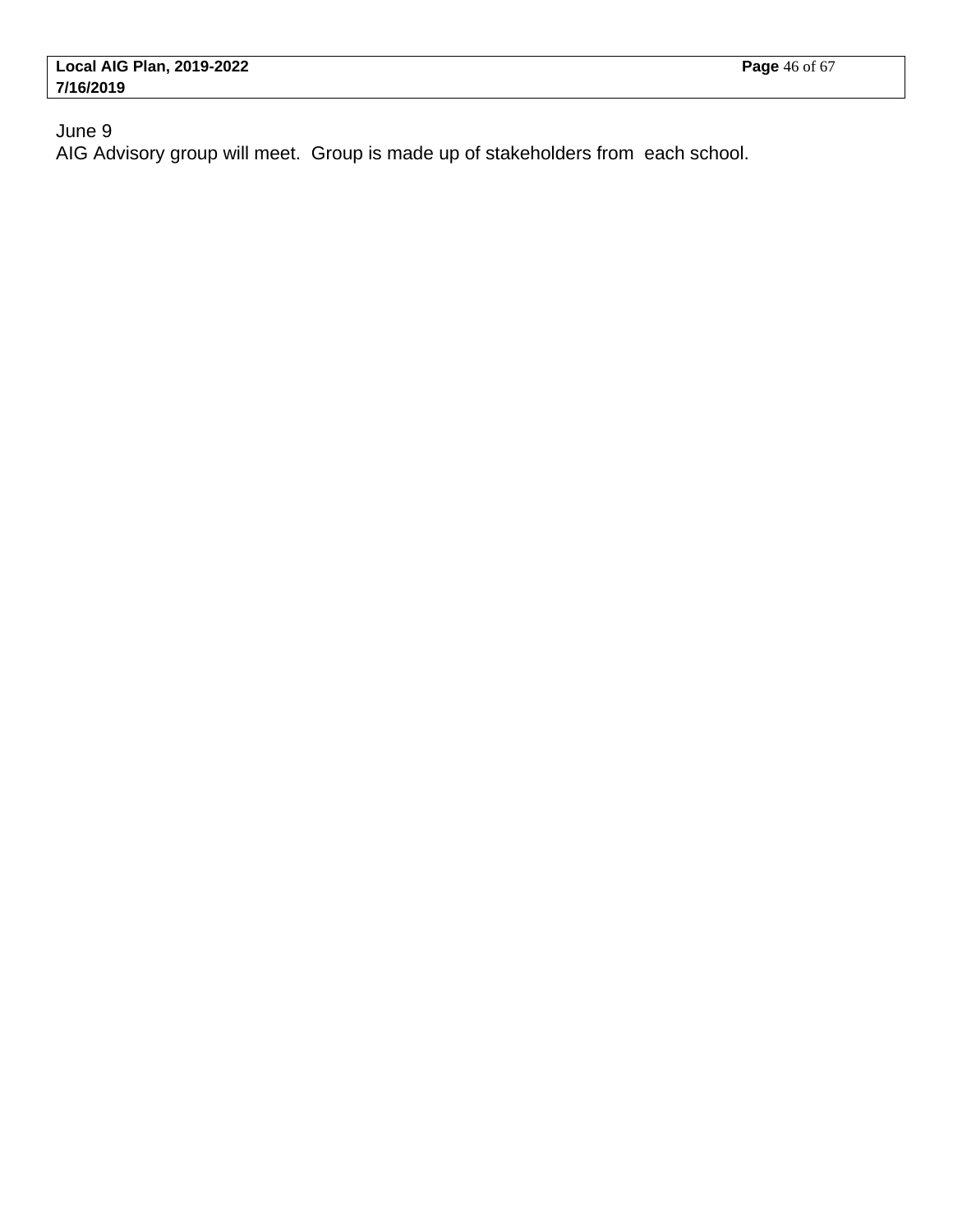# <span id="page-46-0"></span>**Standard 4: Personnel and Professional Development**

The LEA recruits and retains highly qualified professionals and provides relevant and effective professional development concerning the needs of gifted learners that is on-going and comprehensive.

# **Practice A**

Employs an AIG-licensed educator as lead coordinator to guide, plan, develop, implement, revise, and monitor the local AIG program and plan.

**District Response:** Beaufort County Schools will employ an AIG-licensed educator as lead coordinator to guide, plan, develop, implement, revise, and monitor the local AIG program and plan.

## **Practice B**

Engages AIG-licensed specialists in tasks that explicitly address the academic, intellectual, social, and emotional needs of gifted learners.

**District Response:** Each school will have an certified AIG-licensed specialist or AIG contact that is participating in local AIG professional development.

The AIG specialis or AIG contact will:

~Oversee the AIG program at the school level

~Report to AIG district coordinator and administrator issues with students, parents, or program

~Create and update AIG school webpage and social media promoting AIG program.

~Oversee the implementation of the district's AIG Plan in the school and meet with school leadership weekly or bi-weekly as determined by administration.

~Bring AIG student data to appropriate MTSS meetings.

~Evaluate data on social and emotional needs of AIG students

~Adapt the NC Standard Course of Study (SCOS) K-12, to address a range of advanced ability levels in language arts, mathematics, and other content areas as appropriate through the use of differentiation strategies, including enrichment, extension, and acceleration.

~Employ diverse and effective instructional practices according to students' identified abilities, readiness, interests, and learning profiles to address a range of learning needs at all grade levels.

~Select and use a variety of research-based supplemental resources that augment curriculum and instruction.

~Use on-going assessment, both formative and summative, to differentiate classroom curriculum and instruction and inform flexible grouping practices.

~Create affective curricular and instructional practices which support the social and emotional needs of AIG students.

~Cultivate and develop the potential of young (K-3) students through purposeful and intentional strategies and differentiated curriculum and instruction.

~ Collaborate with AIG personnel and other professional staff, including regular education teachers, special education teachers, other instructional staff, and administrators, to develop and implement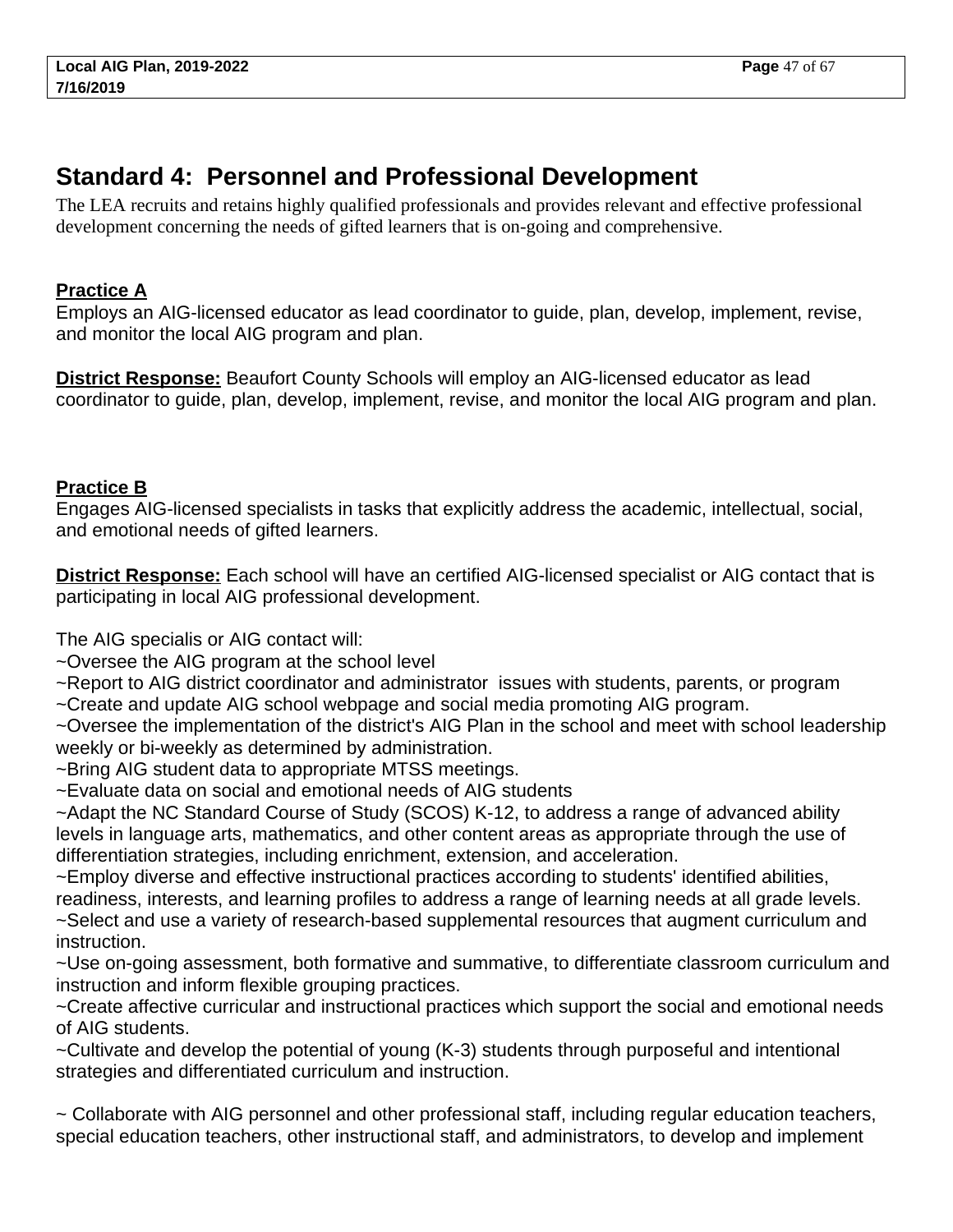differentiated curriculum and instruction.

~Attend and participate in bi-monthly AIG Professional Learning Communities which will include the development of differentiated curriculum for gifted students.

~Develop and document a student plan that articulates the differentiated curriculum and instruction services that match the identified needs of the K-12 AIG student, such as a Differentiated Education Plan (DEP) or Individual Differentiated Education Plan (IDEP).

~review and meet with families annually to ensure effective programming, provide a continuum of services, and support school transitions.

~review AIG report in PowerSchool before fall and spring head count

~Add pink stickers to commulative folder

~Monitor AIG folders and AIG folder transition

~Facilitate the school's AIG Leadership Committee which meets bi- monthly to discuss, review, and refine the local AIG program/plan and advocate for the needs of gifted students from all populations at all grade levels.

~Facilitate the school's AIG Partnership Committee which meets at least quarterly to

discuss, review, and refine the local AIG program/plan and advocate for the needs of gifted students from all populations at all grade levels.

~ Encourage extra-curricular programs and events that enhance and further develop the needs and interests of AIG students.

~Implement student screening, referral, and identification processes consistent with the district's AIG plan.

~ Maintain accurate and appropriate records related to gifted using process outlined in AIG plan and with BCS MTSS leadership committee

~Aid in transitions from school to school

~Meet with high school AIG students quarterly to discuss schedule, plans, and opportunities

~Works with school counselor on AIG students with social and emotional needs.

# **Practice C**

Establishes specific and appropriate professional development requirements for all personnel involved in AIG programs and services, including classroom teachers, special education teachers, counselors, and school administrators.

# **District Response:** Bi-monthly:

~PLCs for AIG specialists and AIG designees

~Planning for general ed AIG PD

~Data from formative/summative assessments, attendance, at risk factors and other sources will be discussed.

# Quarterly:

~k-12 school counselors will have AIG social and emotional workshop as part of their monthly PLC ~review AIG pilot curriculum for all county implementation

~MTSS district team include AIG in problem solving practices and procedures

~BCS teachers grade k-12 will hav PD on higher level questioning, differentiation for gifted students, and strategies for motivating gifted students.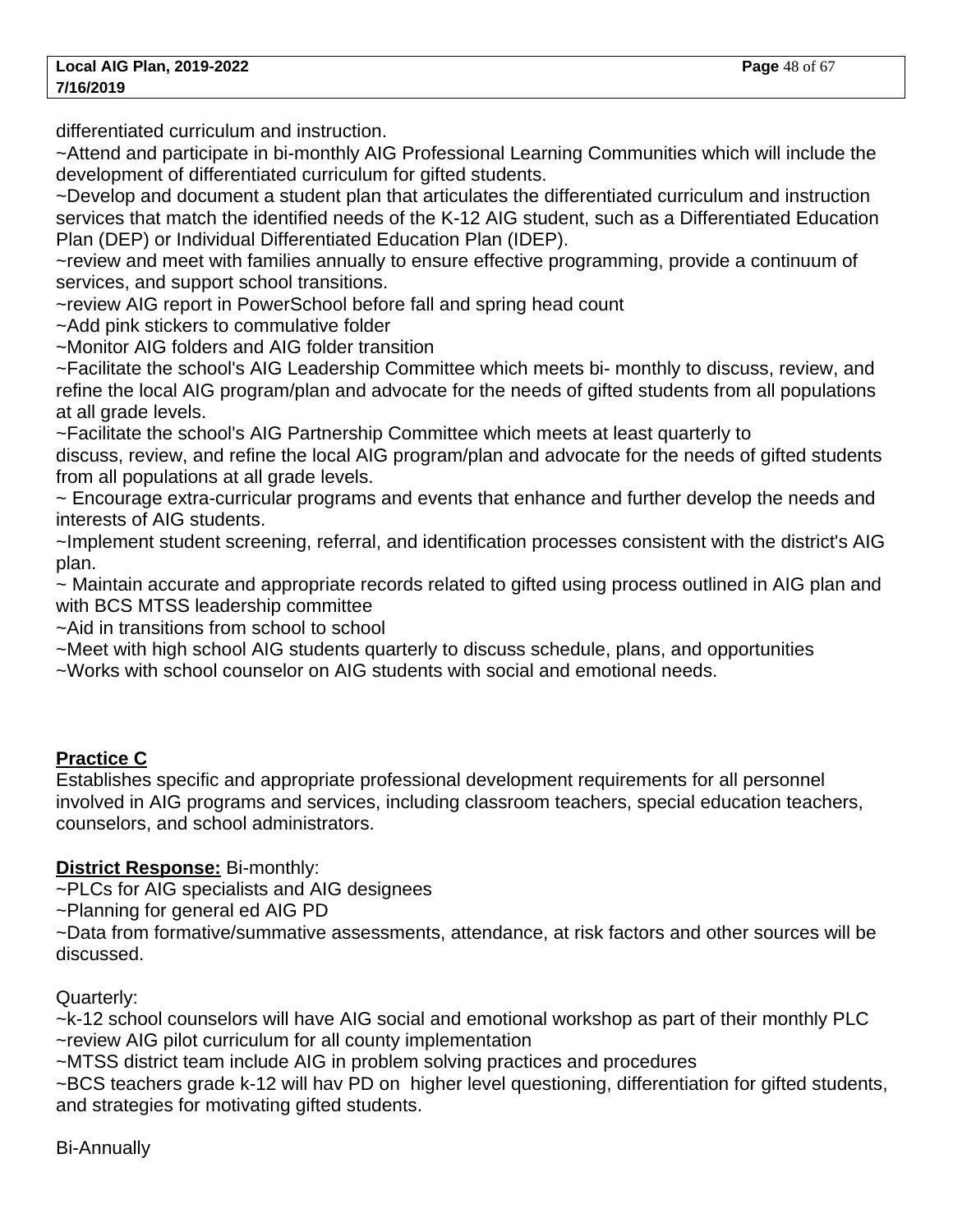~EC and ESL Department to look at needs and plan for twice exceptional students

~Create online PD for regular ed teachers for twice exceptional students

~Meet with school administrators to focus on comprehensive programming

~BCS will have twice annual PD for all teachers for that will give strategies for addressing the social and emotional needs of all AIG students (including twice- exceptional and ESL). These PD sessions will be run by AIG specialist and school counselor

Yearly

~6-12 Understand and implement effective scheduling practices that meet the needs of AIG students. This will include using data to ensure that high level students, not just identified, take honors, AP, and CCP courses.

~Review of screening, referral and identification practices.

~Review curriculum/pacing guides for researched based AIG/enrichment strategies

Badgeing will be presented to AIG specialists, designees, administrators, and regular ed teachers that participate in AIG PD online, in person, or in a blended environment.

BCS is partnering with Barton College to provide specific professional development to AIG specialist/designees four times and school counselors twice a year. This PD will be all day and will be focused on the needs of the school. Surveys will be sent to AIG speicalist/designee, instructional services, and administratiion to determine yearly topics.

AIG coordinator will create a presentation kit to empower AIG Specialists to present consistent PD to their schools.

In the fall of 2020 Barton College will work with up to 20 teachers in a cohort to add liscensure to non AIG teachers. These courses will include three of the four:

- ~Introduction to Gifted Education
- ~Curriculum Differentiation for the Gifted
- ~Methods and Models in Gifted Education
- ~Problems and Issues in Gifted Education

HR will document credits earned by AIG specialists, designees, administrators, and regular ed teachers. Non AIG licensed educators that earn 1.2 CEUs or more of local AIG PD credit will be encouraged to take the Gifted Education Praxis. Once a teacher passes the Praxis, the registration will be reimbursed by BCS.

#### **Practice D**

Provides general education services by personnel who have earned an AIG add-on license or have met the LEA requirements for that position.

**District Response:** The AIG coordinator, AIG specialist/designee, SIT, and instructional services will work collaboratively to ensure that teachers that provide services to identified AIG students and watch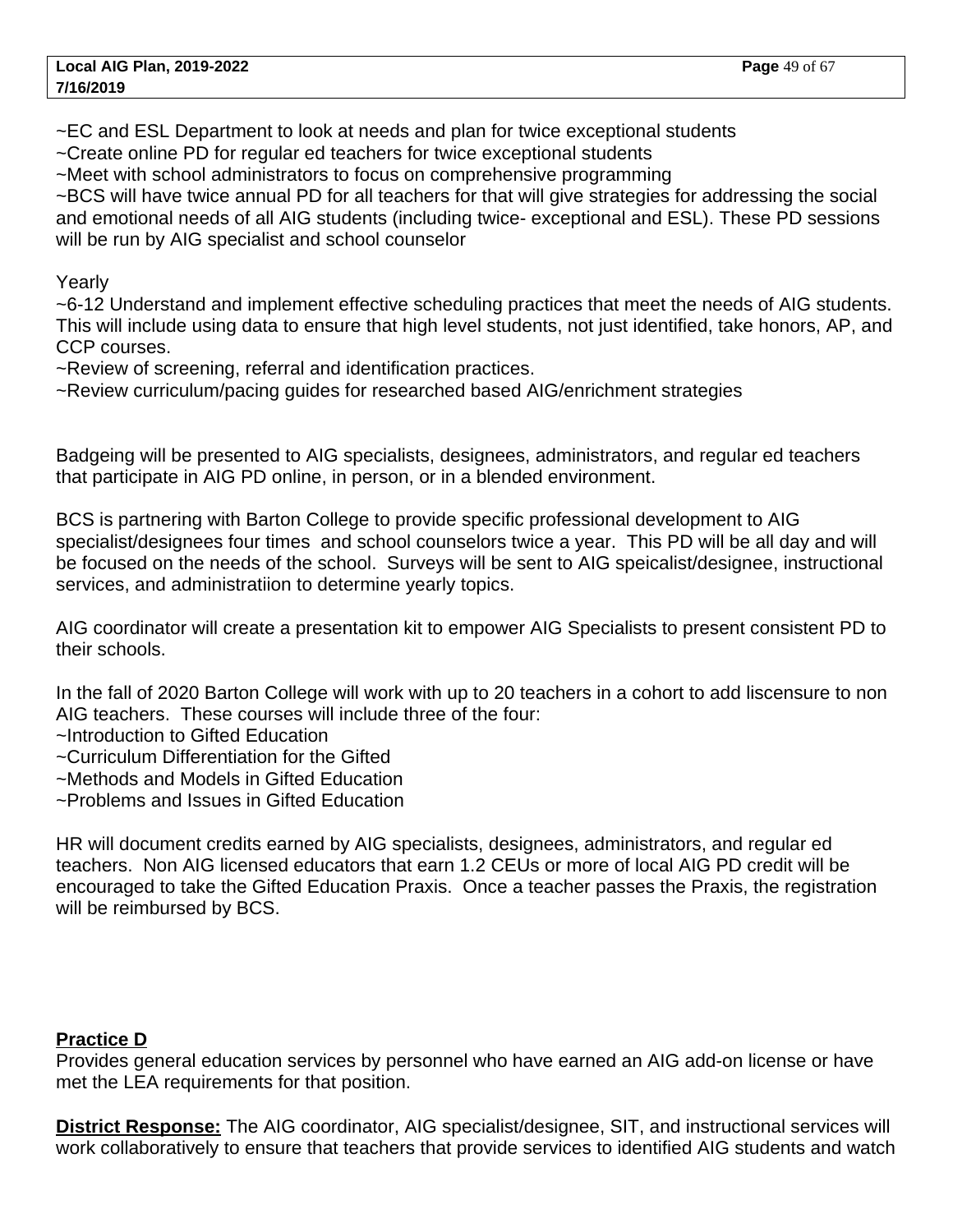list students are receiving services and instruction from teachers that are AIG licensed or who participate in AIG staff development. AIG student will be clustered in these classrooms.

At the high school level, BCS requires that teachers of Advanced Placement classes attend training in

an AP Summer Institute before teaching the course. Teachers of feeder courses are also urged to attend Summer Institute courses. Further, AP teachers submit their syllabus through the College Board Course Audit process to be authorized. This authorization must be in place for students to earn AP credit. In the fall of 2019 AP teachers and high school administrators will be trained in free AP resources on the College Board site.

CTE teachers work with CTE director to create portfolios for honors level courses when possible.

9-12 students, parents/families, and counselors work with BCCC college liaisons to schedule appropriate courses at BCCC.

#### **Practice E**

Aligns professional development opportunities with local AIG program goals, other district initiatives, and best practices in gifted education.

**District Response:** BCS Instructional Framework guides all curriculum and instructional decisions. "Every student, every class, every day" is the guiding principal of this plan. Daily, all students are taught to collaborate, be persistent, critically think, communicate, problem solve, be creative, and use appropriate technology. All BCS PD reminds teachers to plan, teach, reflect, and adjust for optimal student learning.

~District Leadership will consider AIG plan when evaluated new initiatives.

~BCS MTSS leadership team and school teams will consider AIG students in programs and practices.

~Knowledge of screening, referral, and identification practices will be part of EC and ESL updates. EC and ESL teachers will have conduct PD on twice exceptional students.

~Differentiation for higher level students is part of evaluation process for new programs and initiatives.

~Include AIG in PD for social and emotional needs of AIG students

~Include in all PD comprehensive programming within a total school community o ~Ongoing professional learning and collaboration on the following:Differentiated Curriculum and Instruction (including higher level/AIG needs)

#### **Practice F**

Provides opportunities for AIG specialists and other teachers to plan, implement, and refine applications of their professional development learning.

**District Response:** Bi-monthly PLCs with AIG specialist at district level ~AIG specialists will work with admins to ensure AIG teacher have time to plan with other teachers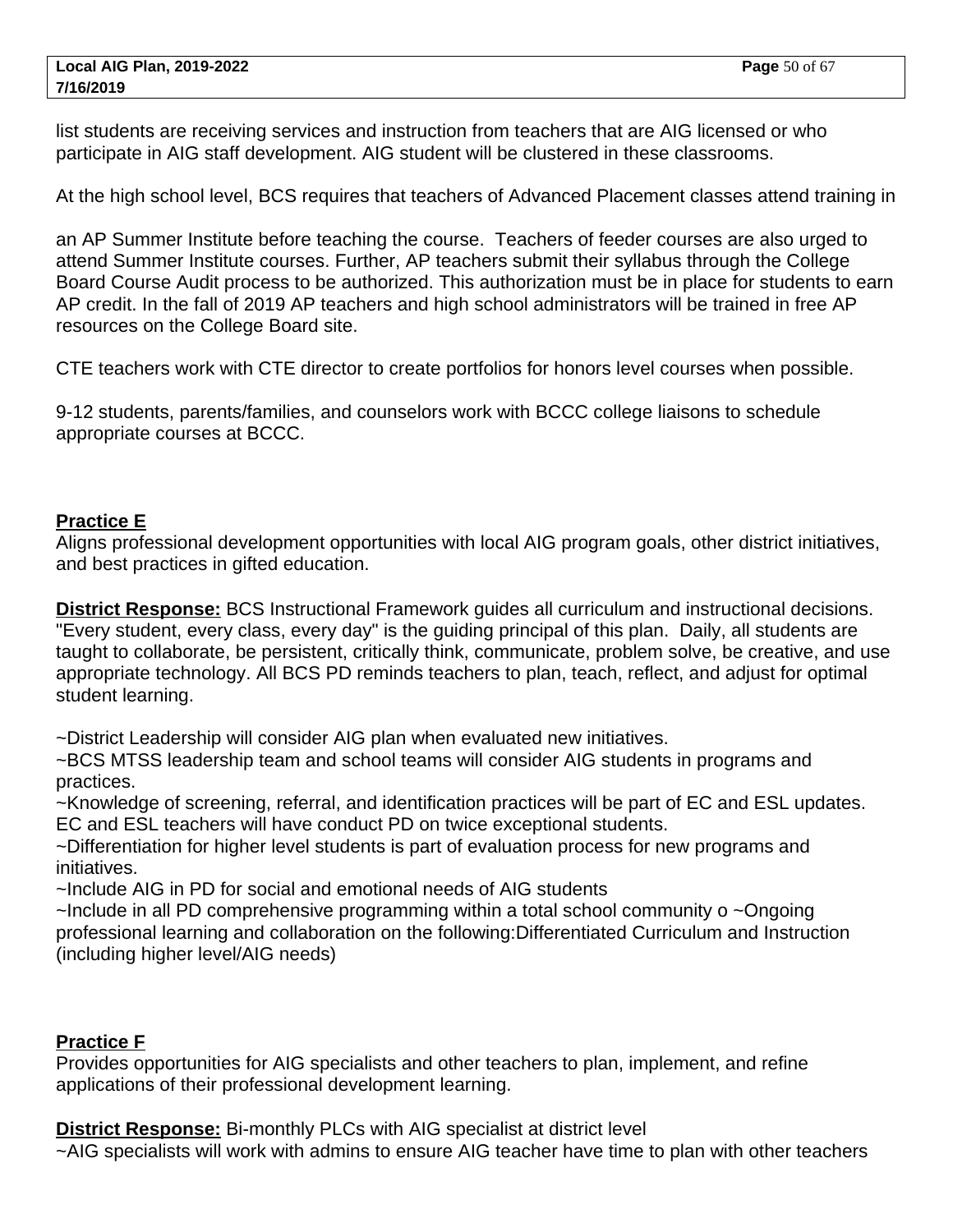~School administrators will ensure AIG teachers have a planning period

~PD opportunities for AIG specialists and designees will be face to face, online, and blended.

The AIG coordinator will create a presentation kit to empower AIG specialists to implement consistent PD for general education teachers across the district. The AIG coordinator will be available to assist when support is needed.

**Ideas for Strengthen the Standard:** Increase number of AIG certified teachers by partnering with Barton.

Ensure that AIG implementation schedule includes PD opportunities for AIG specialists, counselors, and regular education teachers.

#### **Sources of Evidence:**

Ongoing

Academic funds will be used to provide opportunities for exhibitions of academic strength.

AIG specialist/designees attend department/grade level school PLCs.

Formal and informal observations will take place by administrators, instructional services, and AIG coordinator to collect data about differentiation and services for AIG students. Administrators and instructional services will share with AIG coordinator.

Date of spring headcount will add information about data collection to this document

January 14

AIG Advisory group will meet. Group is made up of stakeholders from each school.

January 21

AIG face to face training with AIG specialist/designees, and teachers identified by administration. PD will be conducted by Barton.

January 21

Mid year data is collected and shared for possible identification or need for additional screening by AIG specialist/designee and AIG coordinator. Parents are notified by BCS AIG form if additional screening is needed.

Schedules for high school AIG students are reevaluated for rigor.

January 22

Grades of AIG students will be monitored by AIG leadership team at PLC. Students not performing as expected will be sent to school level problem solving team.

Pilot curriculums will be discussed as data is analyzed.

January

At school counselor meeting, 9-12 counselor's will be reminded that they need to meet with AIG specialist twice a year and that this documentation is due June 9.

January

Meet with school administrators to discuss AIG programing.

Feb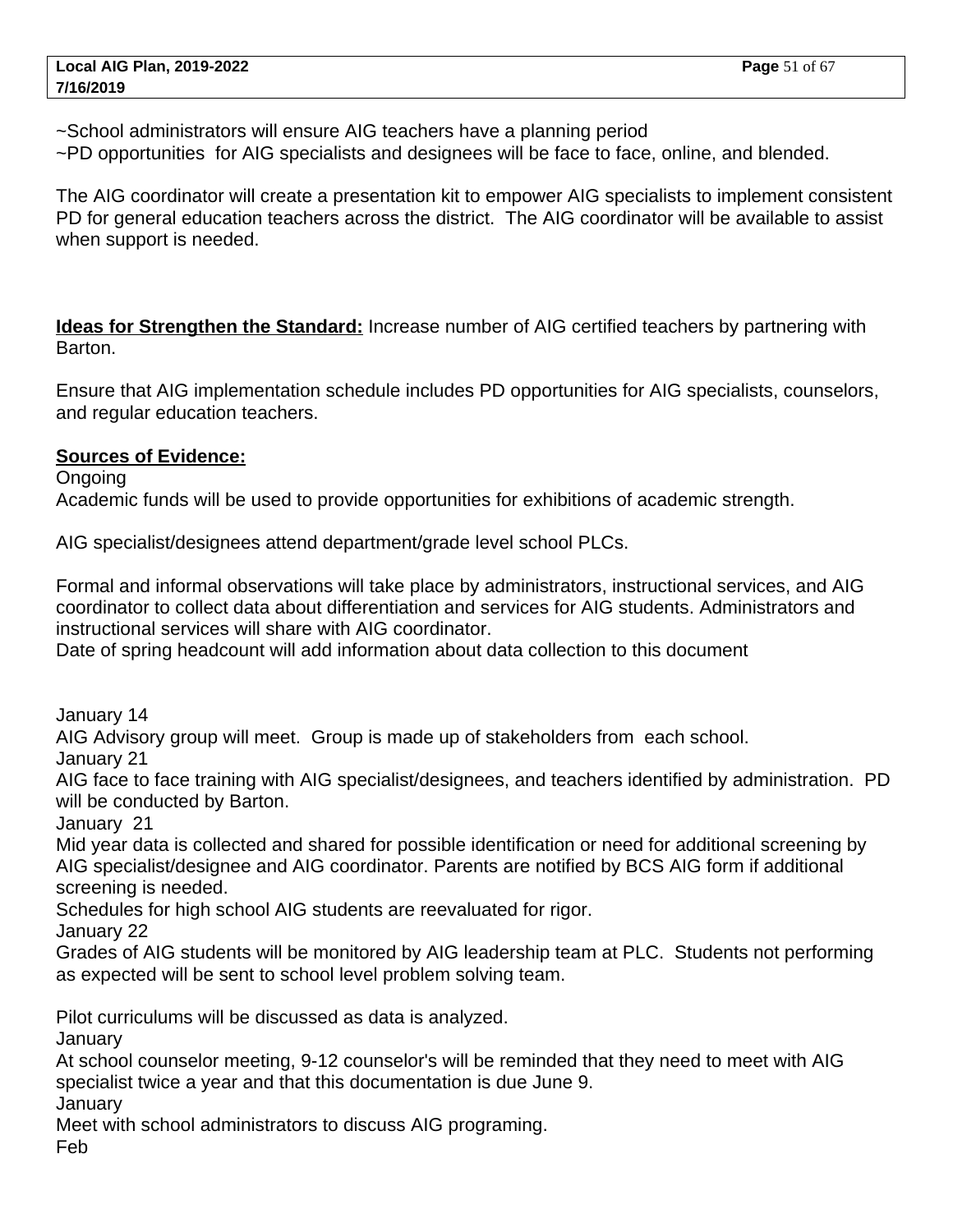ELL, EC, and AIG coordinator will meet to discuss strategies for twice exceptional **March** 

 Two hours after school AIG face to face PLC with AIG specialist/designees, and teachers identified by administration.

March 17

One hour of online AIG PD will be completed by regular ed teachers.

March 17

AIG Advisory group will meet. Group is made up of stakeholders from each school.

May 24

Documentation of two meetings during the school year in grades 9-12 will be sent to AIG coordinator.

Summer 2020

June 9

Grades of AIG students will be monitored by AIG leadership team at PLC. Students not performing as expected will be sent to school level problem solving team.

Pilot curriculums will be discussed as data is analyzed.

Changes needed for AIG plan will be taken to the board. Curriculum will be discussed. Pilot will either be concluded and a curriculum decision made, or pilot will continue. June 9

AIG Advisory group will meet. Group is made up of stakeholders from each school.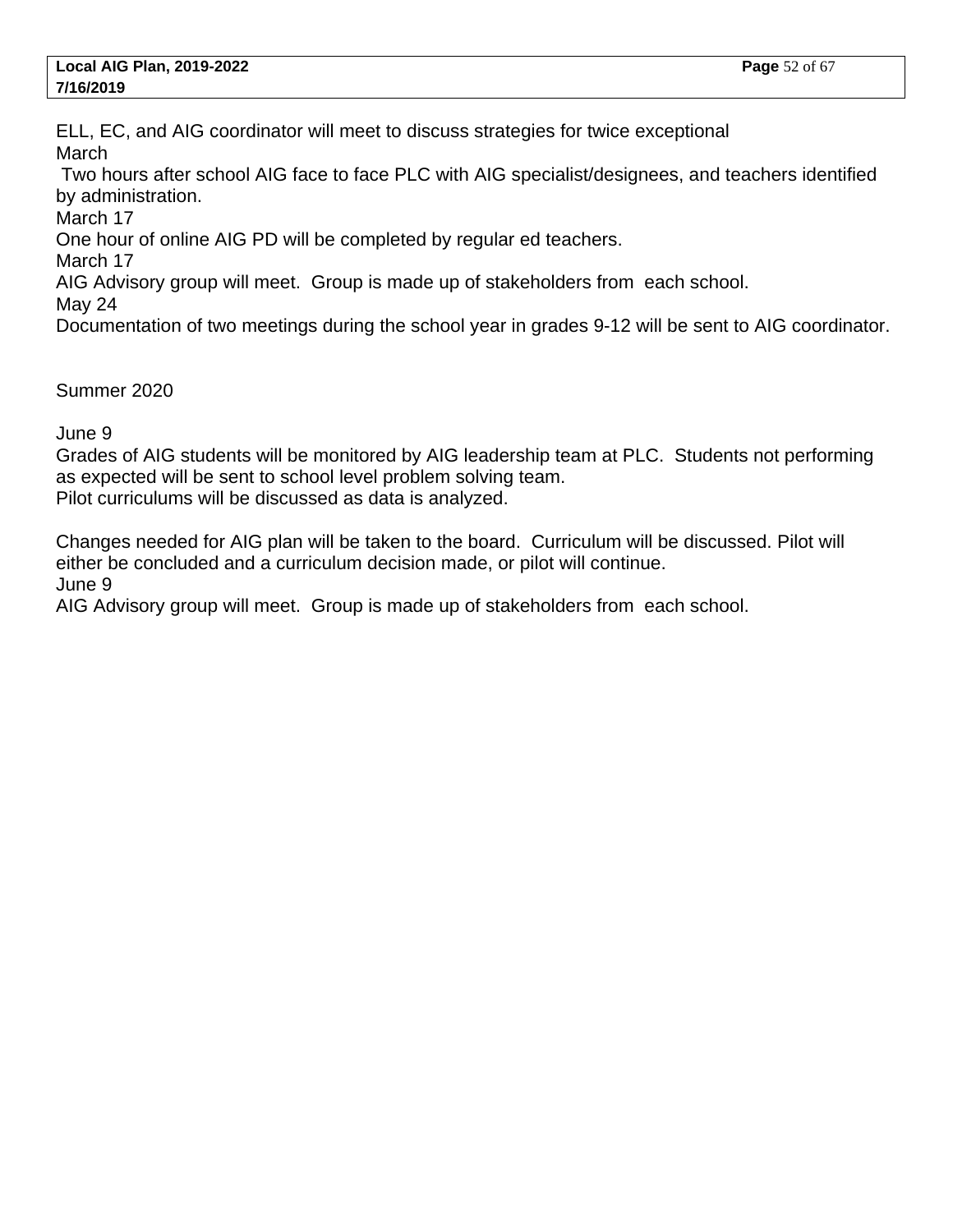# <span id="page-52-0"></span>**Standard 5: Partnerships**

The LEA ensures on-going and meaningful participation of stakeholders in the planning and implementation of the local AIG program to develop strong partnerships.

# **Practice A**

Develops partnerships with parents/families that are intentional and meaningful to support the following needs of AIG students:

- \* academic and intellectual
- \* social and emotional

**District Response:** K-12 schools will provide opportunities for intentional partnerships through individual school AIG Partnership Committees. These committees reflect the diversity of the school and involve stakeholders who share the common goal of advocating for the needs of gifted students from all populations at all grade levels.

School AIG Partnership Committees:

~assist in implementing initiatives to intentionally involve parents and the community in meaningful ways that support gifted education. (guest speakers, special projects)

~ form partnerships with community stakeholders to enhance and gain support for the AIG program, including services and enrichment opportunities.

~assist with parent/ guardian/community information sessions.

~serve as a liaison between the school and the District AIG Advisory Council.

The District AIG coordinator will create and sustain a District AIG Council to strengthen district partnerships for overall ongoing program improvement. This council will meet quarterly at a convenient time and place for stakeholders. Two meeting a year will focus on academic and intellectual needs of gifted students. Two meetings a year will focus on the social and emotional needs of gifted students.

## **Practice B**

Shares with stakeholders, including all students' parents/families, information regarding the local AIG program, the local AIG plan, and other policies relating to gifted education.

**District Response:** Information regarding the local AIG plan, program, and policies is shared in multiple ways to reach all stakeholders:

~BCS's website communicating the local AIG plan, programs, and policies.

~Parents receive a Parent Handbill during DEP and IDEP meetings outlining the screening, identification, and placement procedures; service delivery options; annual review process; procedures for resolving disagreements; and contact names, emails, and phone numbers to receive additional information.

~AIG Coordinator will develop an annual PowerPoint presentation reflecting current program, policies,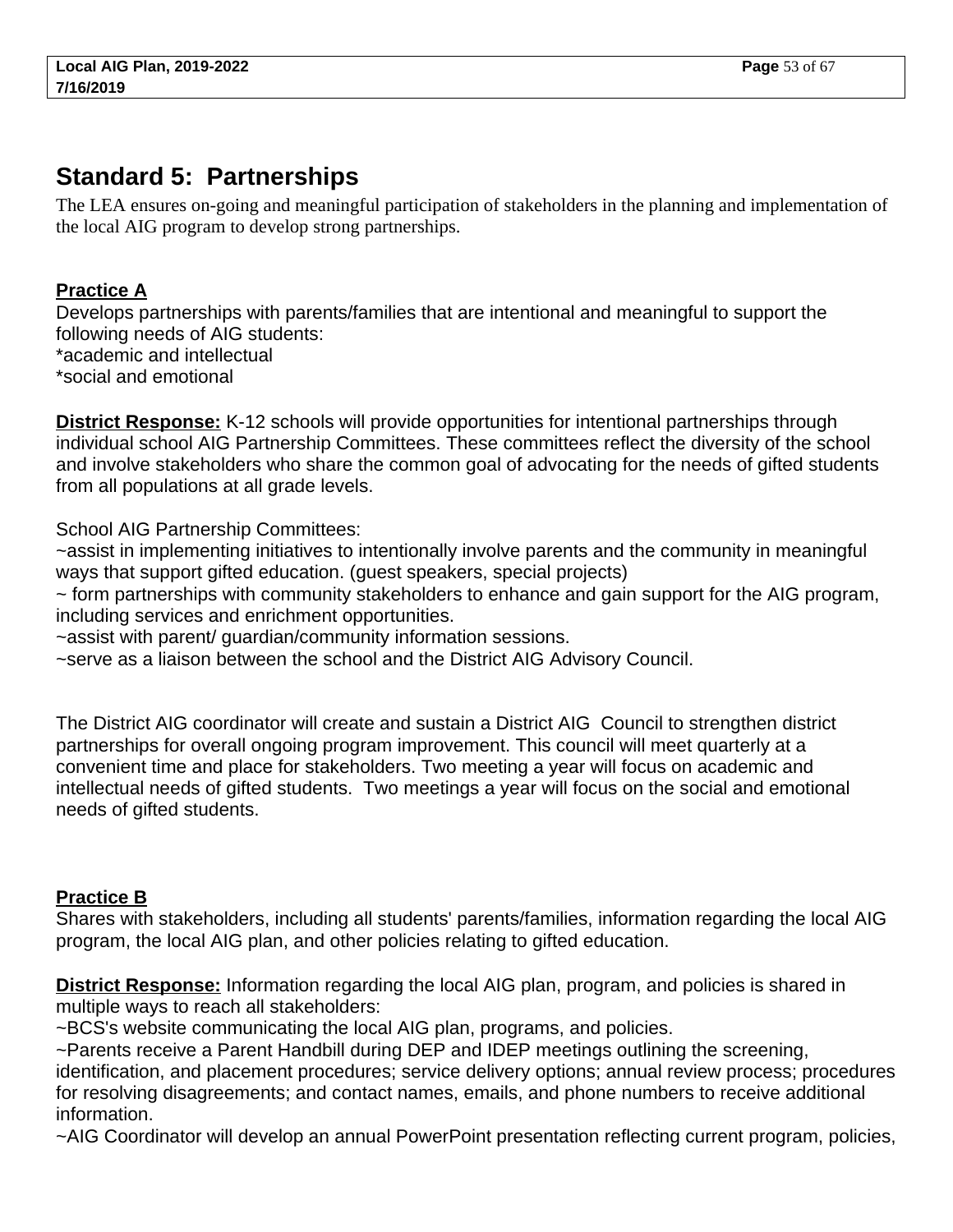services, data, and opportunities for involvement to be shared at school and parent informational meetings. ~The PowerPoint will also be made available through the district's website. ~Parents/guardians attend the initial placement conference to discuss service options and develop a Differentiated Educational Plan (DEP)/Individual Differentiated Educational Plan (IDEP) for their child.

~Informational parent meetings will be held during the first six weeks of each academic school year to discuss elementary and middle school services as part of the annual review DEP/IDEP process. ~School based Advisory Committees will assist in sharing information and building community support.

## **Practice C**

Establishes and utilizes an advisory group to develop, implement, and monitor the local AIG program and plan. This advisory group is representative of the diverse populations of the district and is at least comprised of community members, AIG parents and families, AIG teachers, and other instructional and support staff.

**District Response:** School-based and district-wide advisory committees collaborate to discuss, review, and refine the local AIG program and plan.

Each school committee will provide opportunity for development, implementation, and monitoring of the local AIG program and plan

These committees will reflect the diversity of the school and involve stakeholders who share the common goal of advocating for the needs of gifted students from all populations at all grade levels. Representatives from each school's Committee will serve as a liaison to the district's Advisory Council.

District level AIG Advisory Council demographics will be comprised of parent liaisons, school administrators, AIG Specialists, AIG teachers, classroom teachers,

The Advisory Council will meet quarterly to develop, implement, and monitor the local AIG program and plan.

## **Practice D**

Informs parents/families and the community of opportunities available to AIG students on an ongoing basis and in their native language.

**District Response:** AIG coordinator and each AIG Specialist is committed to ongoing communication with all stakeholders. Information regarding opportunities for AIG students and their families will be made available in all appropriate languages. Parents/families and other stakeholders in the community are informed of opportunities available to students and/or families through the AIG departmental website, departmental Facebook page, Twitter, brochures, automated call systems, and school/district level newsletters.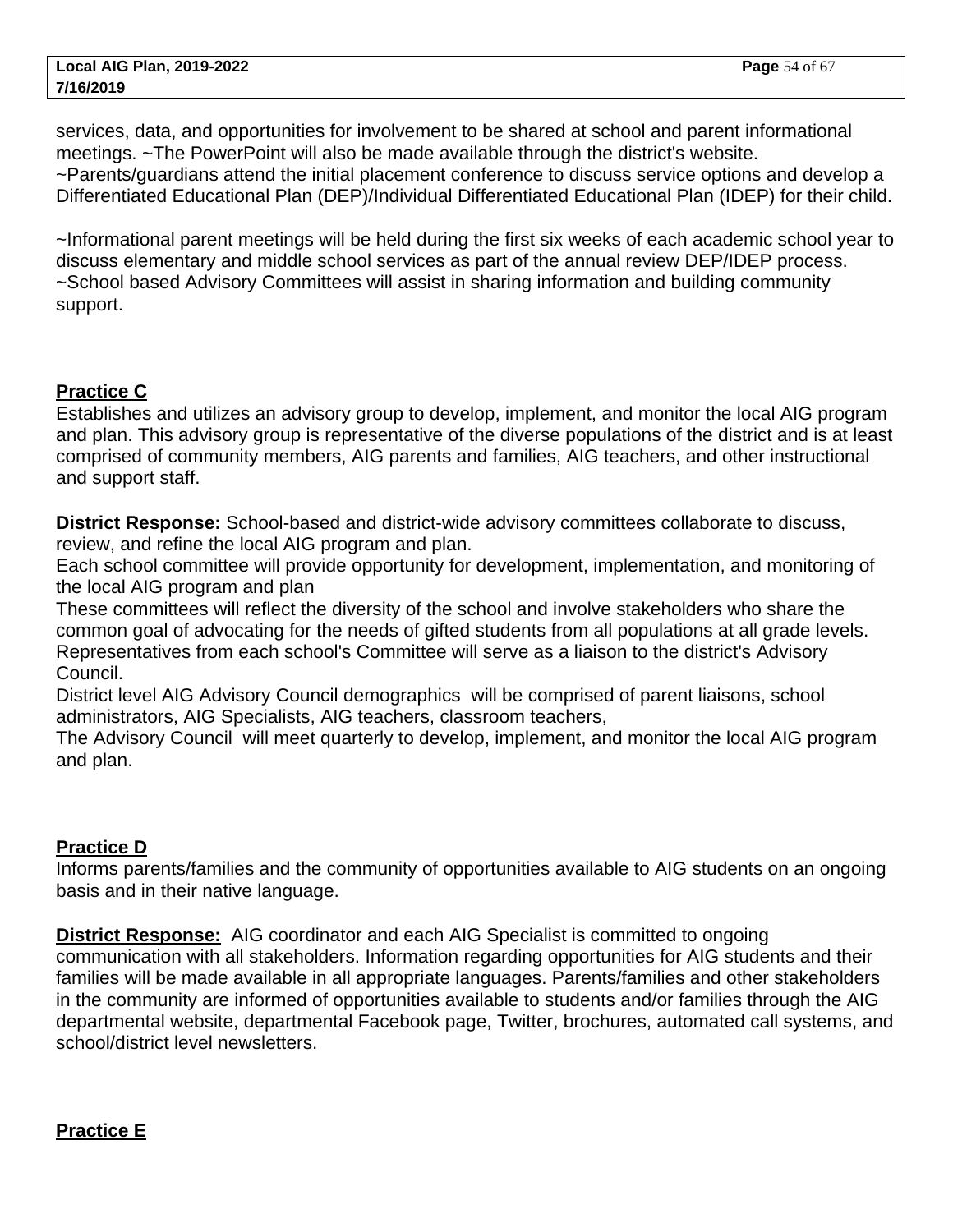Partners with community stakeholders, such as institutions of higher education, local business and industry partners, and others to enhance and gain support for AIG programs and services.

**District Response:** AIG coordinator and instructional services work with multiple partners to enhance and support AIG students, watch list students, and advanced learners.

Fro the social and emotional, the BCS GRADD program follows students in grades 6-12. The guidance helps students plan future goals. This information is used to identify areas for job shadowing, interest based research and rigorous course choices.

Each school works with local businesses and industry to provide a career day experience. This is evidenced by registration of companies, pictures, and logs.

Arts of the Pamlico provides multiple enrichment opportunities to students gifted in the arts. Each fall 9-12 visual and performing art students attend an arts career fair. Students also may show and sale their work at the Arts of the Pamlico. Students are encouraged to participate in open mic nights. Drama camps are provided throughout the year. Arts of the Pamlico also provides studio space for our students and PD for our teachers.

Beaufort County Education Foundation raises money year to provide grants for teachers in Beaufort County Schools that add enrichment and creative extensions to the curriculum.

Beaufort County Chamber of Commerce raises money for inventive use by our school system. They also provide a speed jobbing experience for our seniors so that they can learn about 20+local industries.

The Wright Flight program partners with our largest 5th grade school to promote academic excellence. 5th graders who meet the criteria, fly an airplane with a local pilot.

Mentorship programs to meet the social and emotional needs of our students are growing with local partnerships. Distinguished Men of purpose not only provides positive mentors, but gives students the opportunity to collaborate, problem solve, and communicate to solve local problems. Daughters of Worth provides career and social/ emotional support for students as they work with mentors in the community.

BCCC provides liaisons to all of our high schools to ensure that our students are successful in CCP classes and beyond.

BCPAL provides free STEM camps to students during the summer. These camps include coding, robotics, and safety. BCPAL also provides free afterschool activities as well.

STEM EAST partnership provides funding for STEM professionals development and science kits that can be used in grades k-8.

Bright Futures works with student services to ensure that the living needs of our students do not keep learning and exceeding from taking place. Bright Futures help provide everything from glasses, shoes, and washing machines for our students and our families. Each school has a Bright Futures Council with a business or church partner to further the goals of the school.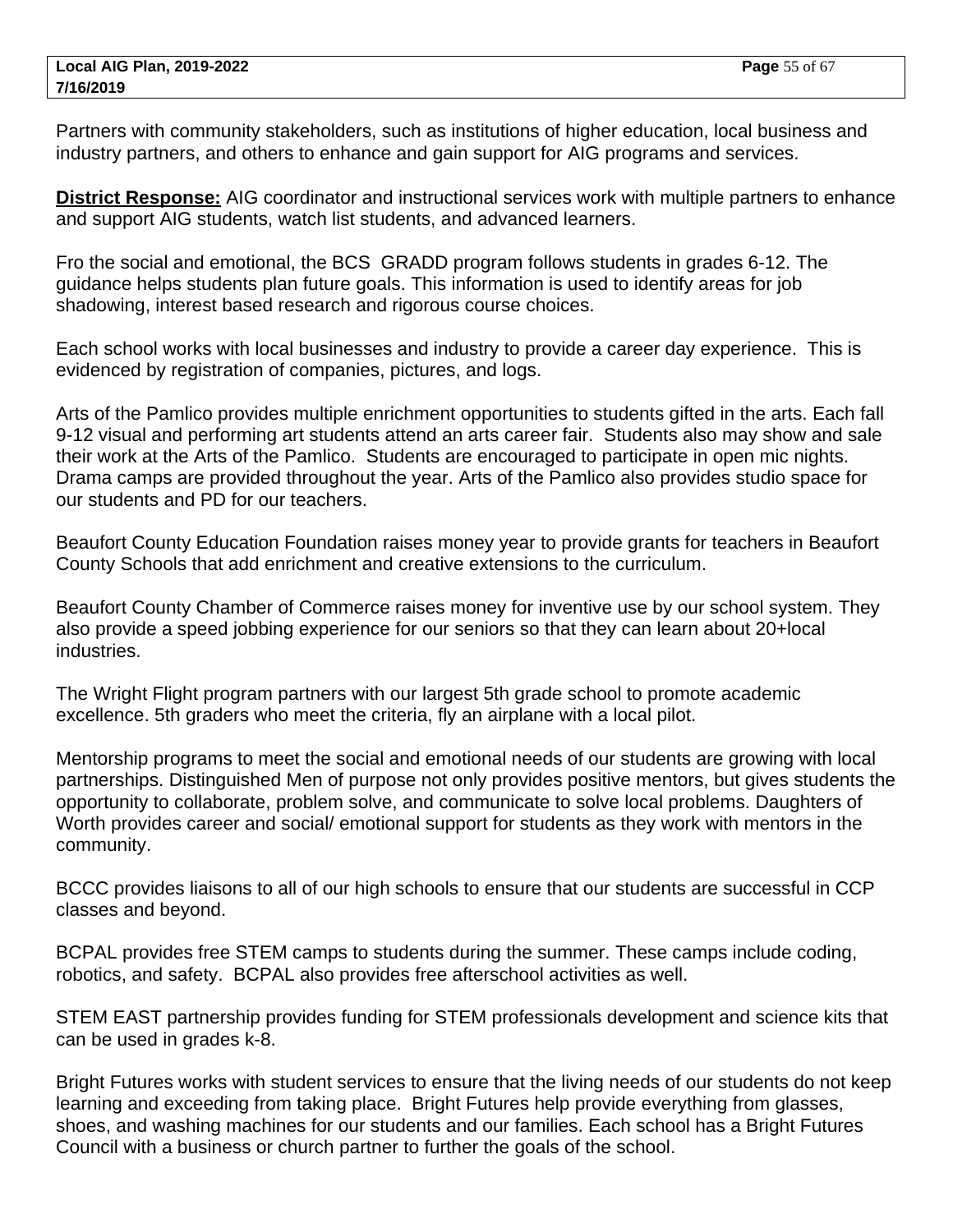Workforce Development works with our CTE director and instructional services to make sure that our students have what they need in grades 6-12 to be successful leaders in our community. Funding, mentorships, and internships are part of this groups nurturing of our students.

ECU provides STEM camps for our students and allows up to use STEM resources.

Americorp volunteers work with our schools in math, science, and STEM activities.

Each school has multiple business and industries that work with the goals of acceleration in the individual school.

**Ideas for Strengthen the Standard:** Ensures that implementation schedule includes meetings with stakeholders and is available to all stakeholders.

Set meeting dates that work with parent schedules.

Translate plan into Spanish and other languages when needed.

Work with Barton College to increase teachers licensed in AIG.

#### **Sources of Evidence:**

Ongoing Academic funds will be used to provide opportunities for exhibitions of academic strength.

AIG specialist/designees attend department/grade level school PLCs.

Formal and informal observations will take place by administrators, instructional services, and AIG coordinator to collect data about differentiation and services for AIG students. Administrators and instructional services will share with AIG coordinator.

Date of spring headcount will add information about data collection to this document

January 14

AIG Advisory group will meet. Group is made up of stakeholders from each school.

January 21

AIG face to face training with AIG specialist/designees, and teachers identified by administration. PD will be conducted by Barton.

January 21

Mid year data is collected and shared for possible identification or need for additional screening by AIG specialist/designee and AIG coordinator. Parents are notified by BCS AIG form if additional screening is needed.

Schedules for high school AIG students are reevaluated for rigor.

January 22

Grades of AIG students will be monitored by AIG leadership team at PLC. Students not performing as expected will be sent to school level problem solving team.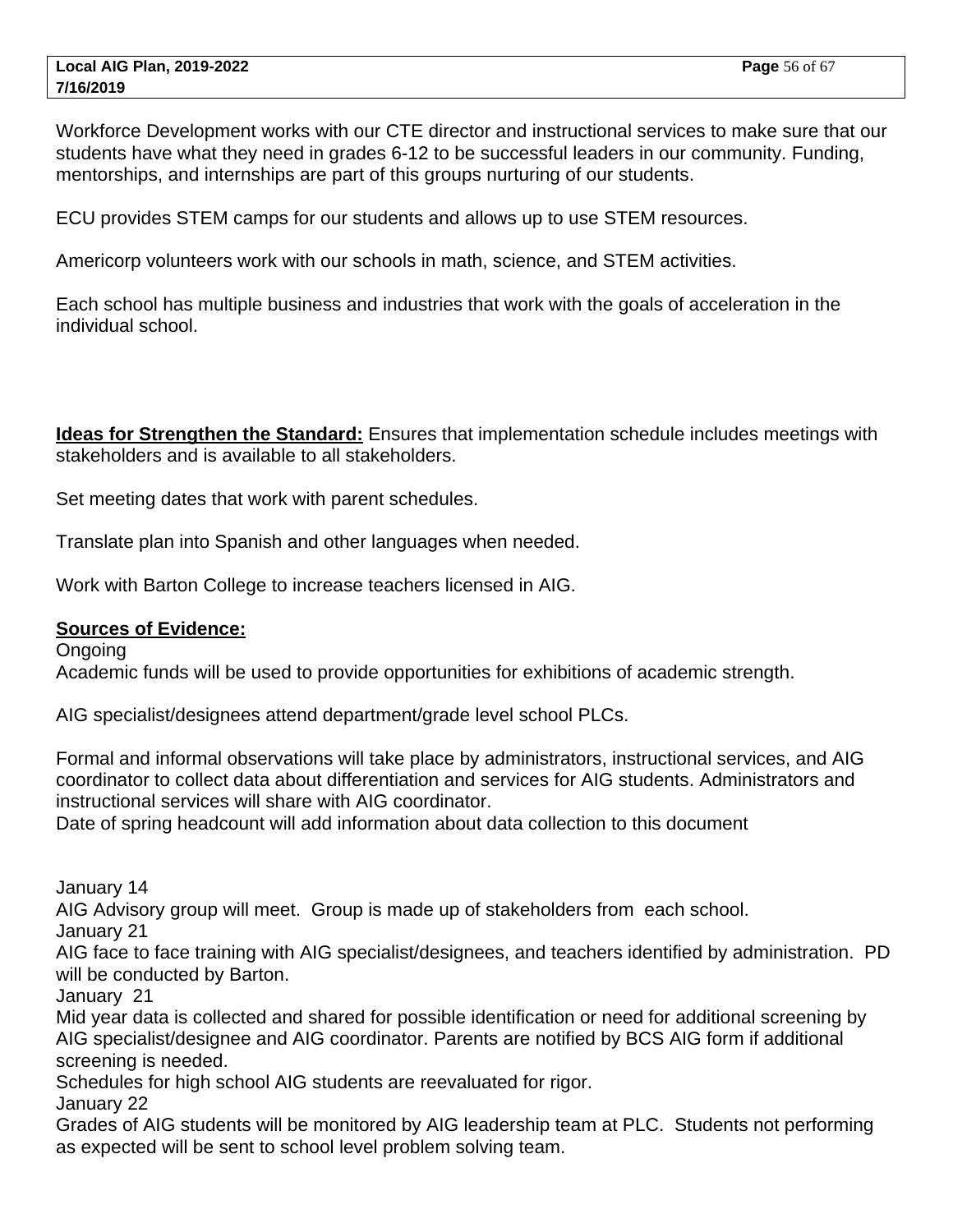Pilot curriculums will be discussed as data is analyzed.

**January** 

At school counselor meeting, 9-12 counselor's will be reminded that they need to meet with AIG specialist twice a year and that this documentation is due June 9.

January

Meet with school administrators to discuss AIG programing.

Feb

ELL, EC, and AIG coordinator will meet to discuss strategies for twice exceptional March

 Two hours after school AIG face to face PLC with AIG specialist/designees, and teachers identified by administration.

March 17

One hour of online AIG PD will be completed by regular ed teachers.

March 17

AIG Advisory group will meet. Group is made up of stakeholders from each school.

May 24

Documentation of two meetings during the school year in grades 9-12 will be sent to AIG coordinator.

Summer 2020

June 9

Grades of AIG students will be monitored by AIG leadership team at PLC. Students not performing as expected will be sent to school level problem solving team. Pilot curriculums will be discussed as data is analyzed.

Changes needed for AIG plan will be taken to the board. Curriculum will be discussed. Pilot will either be concluded and a curriculum decision made, or pilot will continue. June 9

AIG Advisory group will meet. Group is made up of stakeholders from each school.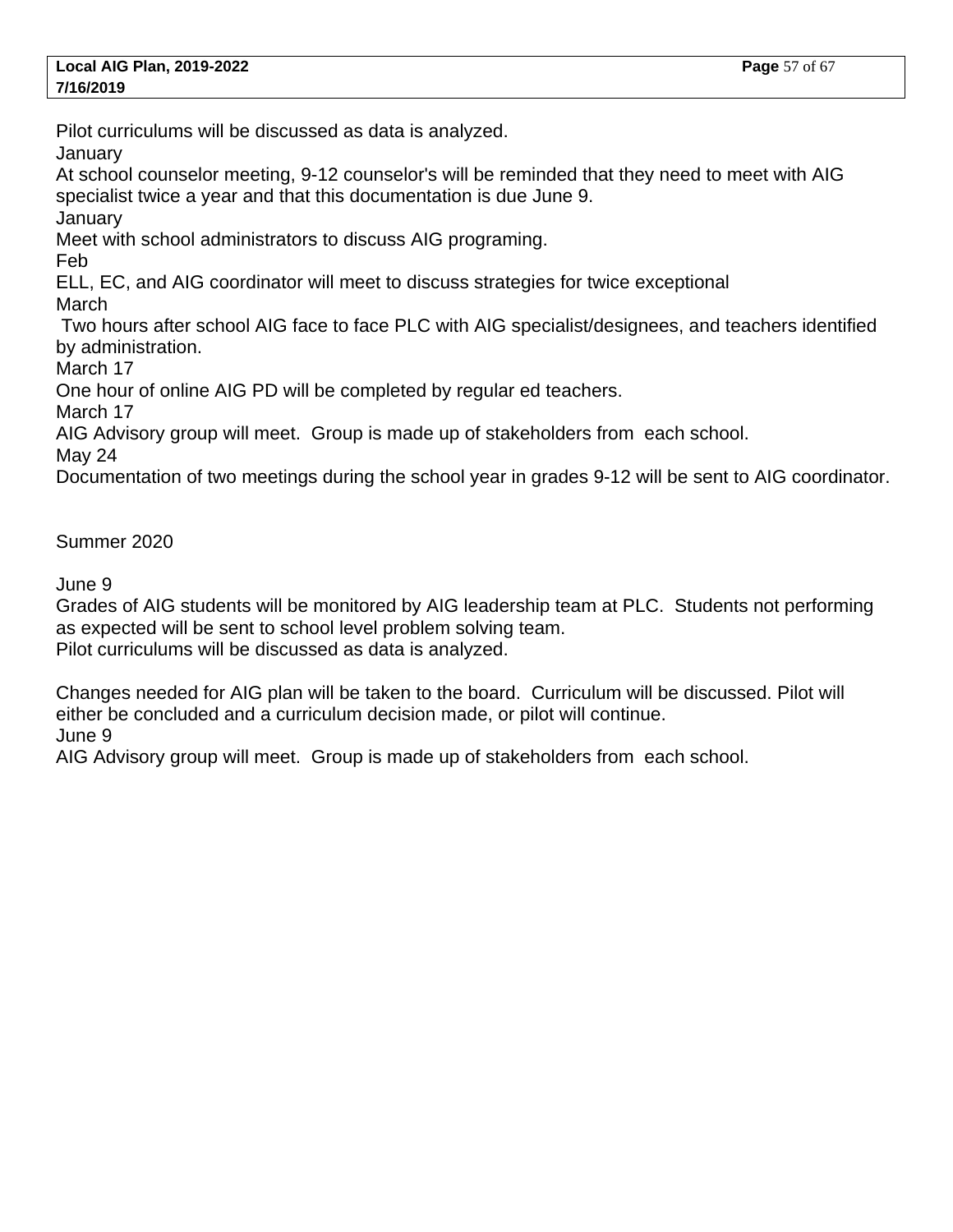# <span id="page-57-0"></span>**Standard 6: Program Accountability**

The LEA implements, monitors, and evaluates the local AIG program and plan to ensure that all programs and services are effective in meeting the academic, intellectual, social, and emotional needs of gifted learners.

## **Practice A**

Develops a written AIG plan to describe the local AIG program, in accordance with state legislation and SBE policy (N.C.G.S. 115C-150.5-.8 {Article 9B}), which has been approved by the local board of education and sent to SBE/DPI for review and comment.

**District Response:** BCS will write and submit an AIG plan in July of 2019 that has been read and approved by the Beaufort County Board.

## **Practice B**

Monitors the implementation of the local AIG program and plan in accordance with current legislation and state policies to ensure fidelity of implementation for all AIG program components.

**District Response:** Each school has an AIG specialist/designee to oversee the AIG program. This AIG designee will oversee the implementation of the district's AIG Plan in the school and meet with school leadership bi monthly as determined by administration.

Designee turns in paperwork as noted in plan to BCS AIG coordinator.

School SIT, grade level, department, and MTSS teams will be updated on plan, implementation, and students with DEPs and IDEPs.

During quarterly AIG leadership meetings, AIG coordinator and AIG specialists/designees will dicuss plan and provide monitoring evidence. Before fall and spring DPI AIG headcounts, AIG coordinator will have completed site monitoring at each school to ensure fidelity of implementation.

# **Practice C**

Develops and monitors a budget using allotted state funds, and local funds if applicable, to address the needs of the local AIG plan in accordance with state policy.

**District Response:** Executive Director of Instructional Services, Chief Finance Office, and AIG coordinator will meet in the spring/summer to create an AIG budget. This group will also meet twice yearly to monitor the implementation of the budget.

AIG coordinator will meet at least three times with Student Services director to monitor allocation and use of academic competition money.

AIG coordinator, Federal Programs Executive Director, EC Director, Executive Director of Instructional Services, and instructional services will meet monthly to ensure that new programs that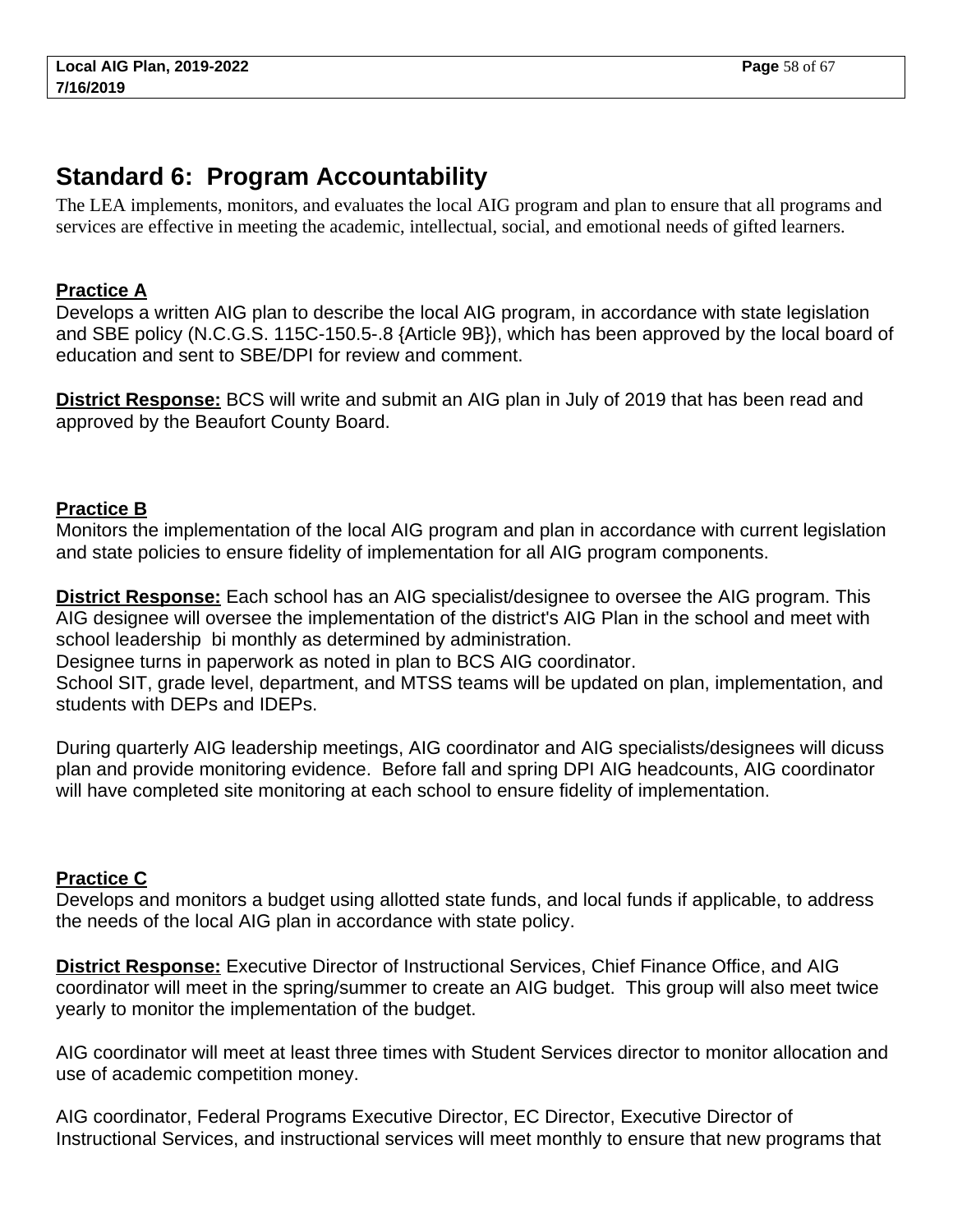are purchased support identified AIG students and watch list students.

AIG coordinator, Executive Director of Instructional Services, and instructional services will meet monthly to ensure that instructional and core PD contains differentiation strategies for higher leveled learners.

AIG coordinator will work with writers of grants to ensure that the needs of AIG identified and watch list students needs are included in proposals that involve PD and/or supplies.

AIG coordinator will work with instructional technology directors to ensure that training, software, and programs include enrichment.

#### **Practice D**

Maintains, analyzes, and shares student achievement, student growth, and annual drop-out data for AIG students.

**District Response:** Beaufort County Schools AIG coordinator, accountability department, and school improvement teams will present data to Beaufort County Board and SIT team yearly. AIG data will also be shared on AIG website that includes achievement, growth, and dropout data.

Data will be in graph form and will also include PowerPoint with recorded narrative for explanation for the public.

## **Practice E**

Monitors the representation, performance, and retention of under-represented populations in the local AIG program, including students who are culturally/ethnically diverse, economically disadvantaged, English language learners, highly gifted, and twice-exceptional.

**District Response:** AIG coordinator, PowerSchool coordinator, and accountability will analyze fall and spring AIG headcount. During this process, data will be monitored and discussed for representational gaps. Local norms will be analyzed to make sure that a single criteria is not blocking identification for specific sub groups.

ESL and EC teachers will work with AIG coordinator to discuss students that are performing or progressing at a higher than normal average. Authentic academic artifacts will be collected by regular ed, EC, and ESL teachers.

AIG specialist/school designee will monitor the performance and retention of identified AIG students and watch list students at the end of each nine weeks. Students that are not performing at high level, or have a grade drop by two within a semester will be brought before the appropriate MTSS team. School counselors will monitor attendance, tardies, and office referrals for AIG identified students and watch list students each nine weeks.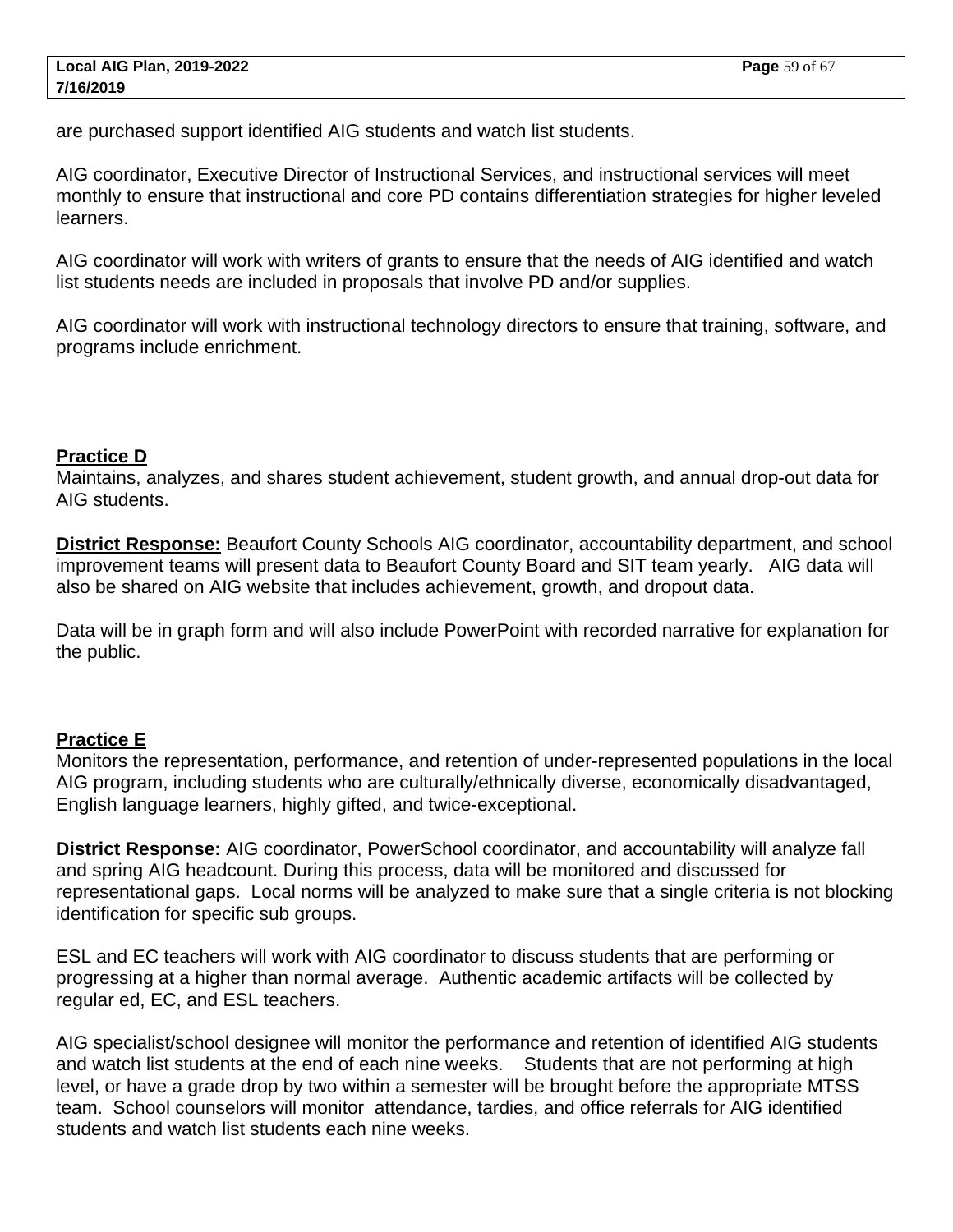#### **Practice F**

Maintains current data regarding the credentials of personnel serving AIG students.

**District Response:** AIG coordinator will work with Beaufort County Schools human resources to monitor AIG licensure and AIG PD hours teacher receive from the local AIG plan.

## **Practice G**

Elicits regular feedback from students, parents/families, teachers, and other stakeholders regarding the implementation and effectiveness of the local AIG program.

**District Response:** AIG coordinator will meet with parent AIG leadership group quarterly to receive feedback on program. This feedback will be centered around implementation and effectiveness.

AIG coordinator or school AIG specialists will meet with SIT, MTSS, grade level, and department teams to ask for ways to improve AIG services. These school level teams will also participate in choosing on AIG pilot curriculum to support AIG students.

Survey for AIG services and implementation will be provided quarterly on AIG district website. AIG school specialists will push survey out to their parents and students grades 4-12.

AIG coordinator's contact information will also be available on AIG website. Graphics, presentations, and plan will be available for stakeholders. AIG contact information will also be available on brochures and handouts that describe AIG plan and implementation.

School AIG specialist/designees will elicit feedback from students on successful implementation of AIG pilot programs in the 19-20 school year. This feedback will be in videos, writing, and surveys.

Feedback will be placed on AIG website.

# **Practice H**

Utilizes multiple sources of data to review and revise the local AIG program and plan during comprehensive program evaluation.

**District Response:** AIG leadership team, CTE, instructional services, Executive Director of Instructional Services, and LEA parent group provided feedback on AIG plan.

During the three year plan cycle, plan will be monitored by AIG leadership team and LEA parent team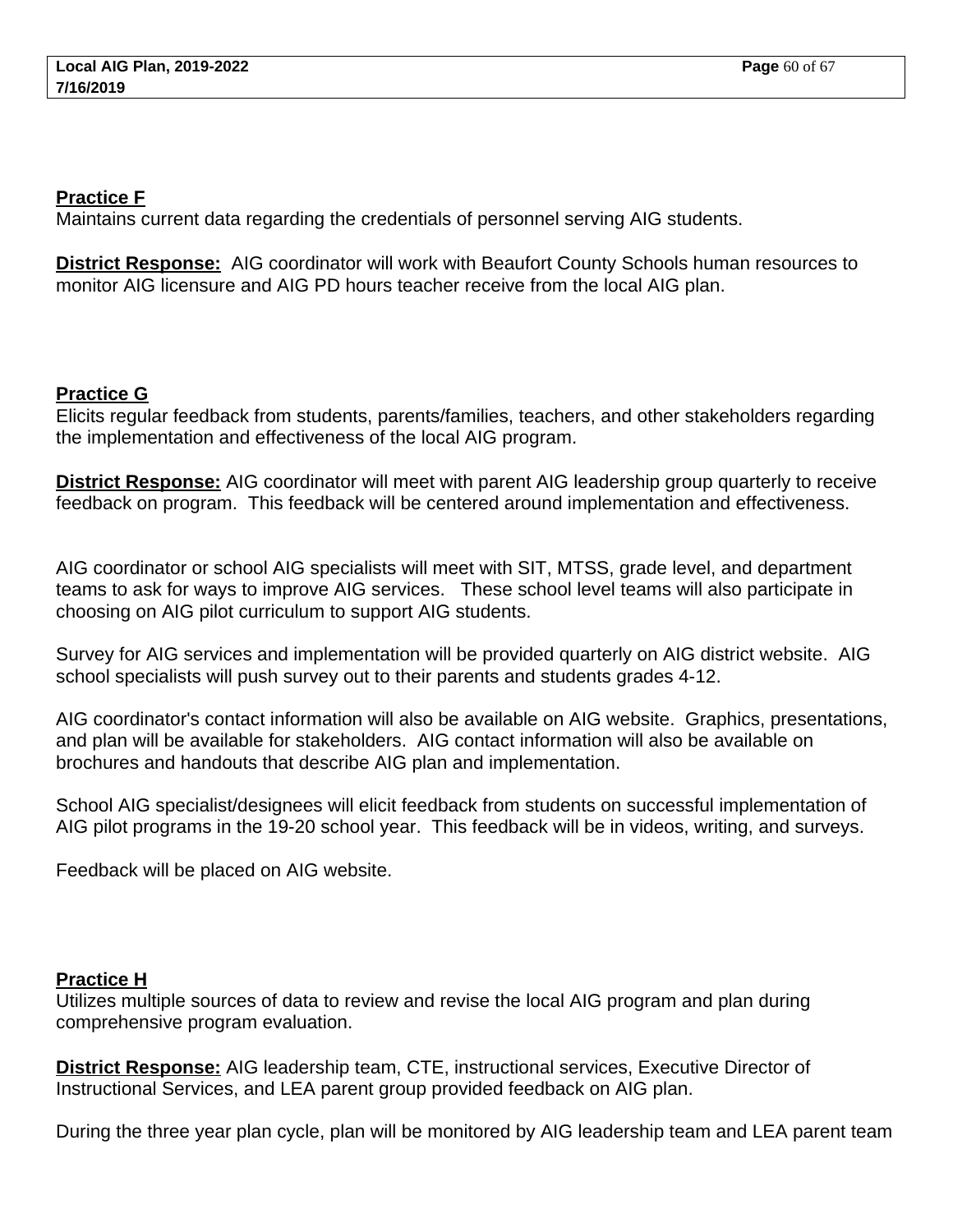quarterly. Revisions will be taken yearly to Beaufort County Board of Education.

#### **Practice I**

Disseminates all data from evaluation of the local AIG program to the public.

**District Response:** School AIG summary data will be presented to Beaufort County Board of Education yearly as part of SIP presentation. LEA AIG summary data will be presented to board yearly. The video from this presentation will be available on the Beaufort County Board website.

Data presentation will also be available on AIG website.

Pamphlets and brochures will be available at each school and at central services. These will contain some data.

## **Practice J**

Safeguards the rights of all AIG students and their parents and families through established written policies, procedures, and practices. The LEA plan includes: informed consent regarding identification and placement,reassessment procedures, transfers from other LEAs, and procedures for resolving disagreements.

**District Response:** Forms, processes, and procedures are created for use in Beaufort County Schools.

We accept all AIG transfers from other LEAs.

AIG coordinator and accountability department work yearly to reassess all students. Once students are identified AIG, they can not be unidentified. However, parents can request a suspension of services. This must be done in writing yearly.

Forms for Informed Consent Placement: Informed consent placement

~~~~~~~~~~~~~~~~~~~~~~~~~~

Consent for AIG Services

Date:

Your child has met the qualifications to receive AIG services. He/she has met the qualifications in the follow area(s):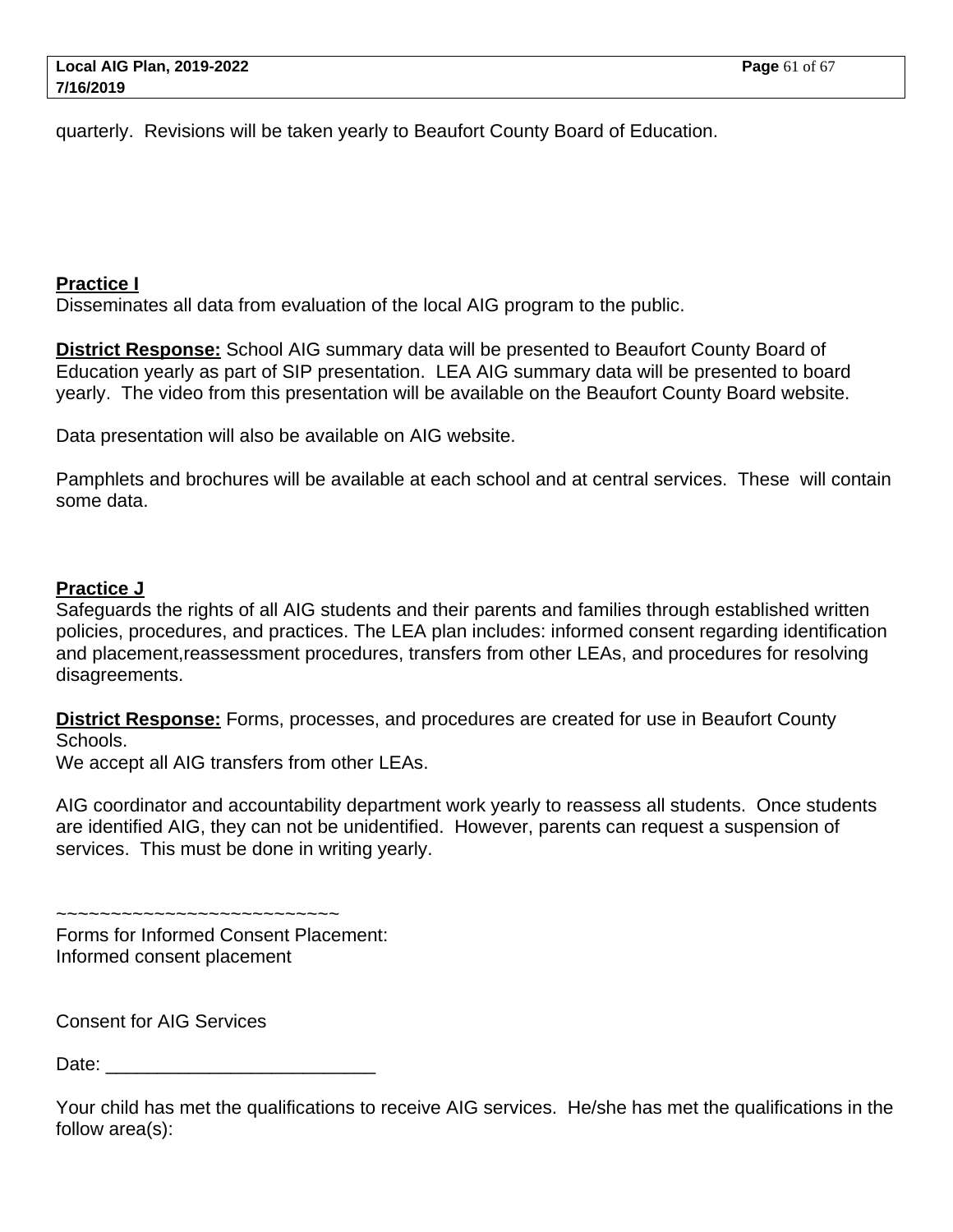| <b>Local AIG Plan, 2019-2022</b>                                          | <b>Page</b> 62 of 67                                                                              |
|---------------------------------------------------------------------------|---------------------------------------------------------------------------------------------------|
| 7/16/2019                                                                 |                                                                                                   |
|                                                                           |                                                                                                   |
| <b>Neading (AR)</b>                                                       | Reading AND IQ (AR & IG)                                                                          |
| <b>Math (AM)</b>                                                          | Math AND IQ (AM & IG)                                                                             |
| $\overline{\phantom{a}}$ IQ (IG)                                          | Reading AND Math AND IQ (AI)                                                                      |
|                                                                           |                                                                                                   |
| choice with a check:                                                      | In order for your student to receive services we must have parental consent. Please indicate your |
| I agree for my child to receive AIG services.                             |                                                                                                   |
| I do not agree for my child to receive AIG services.                      |                                                                                                   |
| Signature<br>Date                                                         |                                                                                                   |
|                                                                           |                                                                                                   |
| (252)                                                                     |                                                                                                   |
| ~~~~~~~~~~~~~~~~~~~~~~~~<br>?Suspension of AIG Services Form              |                                                                                                   |
|                                                                           |                                                                                                   |
|                                                                           |                                                                                                   |
|                                                                           |                                                                                                   |
|                                                                           |                                                                                                   |
| I, [Parent/Guardian Name) (Parent/Guardian Name)                          |                                                                                                   |
|                                                                           |                                                                                                   |
|                                                                           |                                                                                                   |
|                                                                           |                                                                                                   |
|                                                                           |                                                                                                   |
| I understand that:                                                        |                                                                                                   |
| My child's AIG identification does not change.                            |                                                                                                   |
| Services will no longer be provided for the remainder of the school year. |                                                                                                   |
|                                                                           |                                                                                                   |
|                                                                           |                                                                                                   |
|                                                                           |                                                                                                   |
| Parent/Guardian Signature,                                                |                                                                                                   |
|                                                                           |                                                                                                   |
|                                                                           |                                                                                                   |
|                                                                           |                                                                                                   |
|                                                                           |                                                                                                   |
| Differentiated Education Plan (DEP)                                       |                                                                                                   |
|                                                                           |                                                                                                   |
| School Year ________________                                              |                                                                                                   |
| Grade ________________                                                    |                                                                                                   |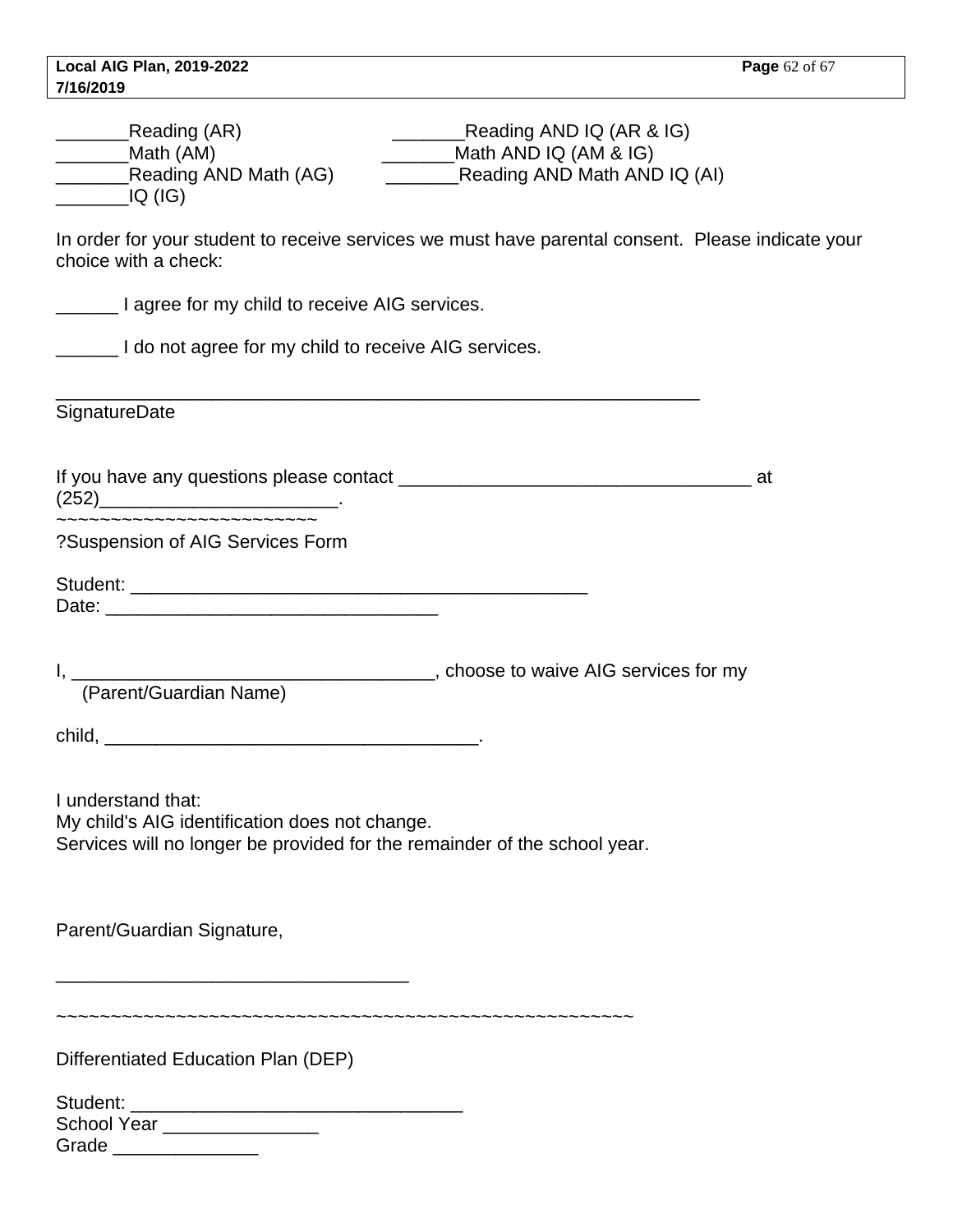# LEARNING ENVIRONMENT

**STRATEGIES** 

- Regular Classroom:
- \_\_\_\_ Flexible Grouping
- Ability Grouping
- \_\_\_\_ Cluster Grouping
- Resource Services:
- \_\_\_\_ Resource Support
- \_\_\_\_ In-Class service
- \_\_\_\_ Pull-Out Service
- \_\_\_\_ Reading \_\_\_\_ Math
- NC Standard
- Course of Study
- \_\_\_\_ Interdisciplinary
- **Instruction**
- \_\_\_\_ Curriculum Compacting
- \_\_\_\_ Contracts
- \_\_\_\_ Product Modification
- \_\_\_\_ Problem Based Learning
- \_\_\_\_ Differentiated Units
- \_\_\_\_ Advanced Technology
- \_\_\_\_ Independent Study
- Subject Acceleration
- **Example Acceleration**
- **Mentoring**
- \_\_\_\_ Project Based Learning

BCS AIG Program Resolution of Disagreements

A hierarchical procedure will be utilized to resolve disagreements that may arise between the parent/guardian of a student and Beaufort County Schools regarding identification as Academically or Intellectually Gifted and/or the appropriateness of educational services offered.

PROCEDURES TO RESOLVE CONFLICTS RELATED TO INDENTIFICATION/SERVICES Step 1: If a parent/guardian disagrees with AIG identification/services, a grievance form may be submitted to the school

A school meeting will be scheduled to review the identification/services recommendation within 10 working days from receipt of the written request from the parent/guardian. Members of the School-Level AIG Team will include the school principal, parent/guardian, and chairperson of the School-Level AIG Team. Written documentation of the committee's decision will be maintained with a copy provided to the parent/guardian at the conclusion of the meeting

Step 2: If the parent/guardian disagrees with the recommendation of the school-based review committee, an appeal may be made to the coordinator of Academically and Intellectually Gifted programs to review the recommendation. The appeal form must be submitted within 10 days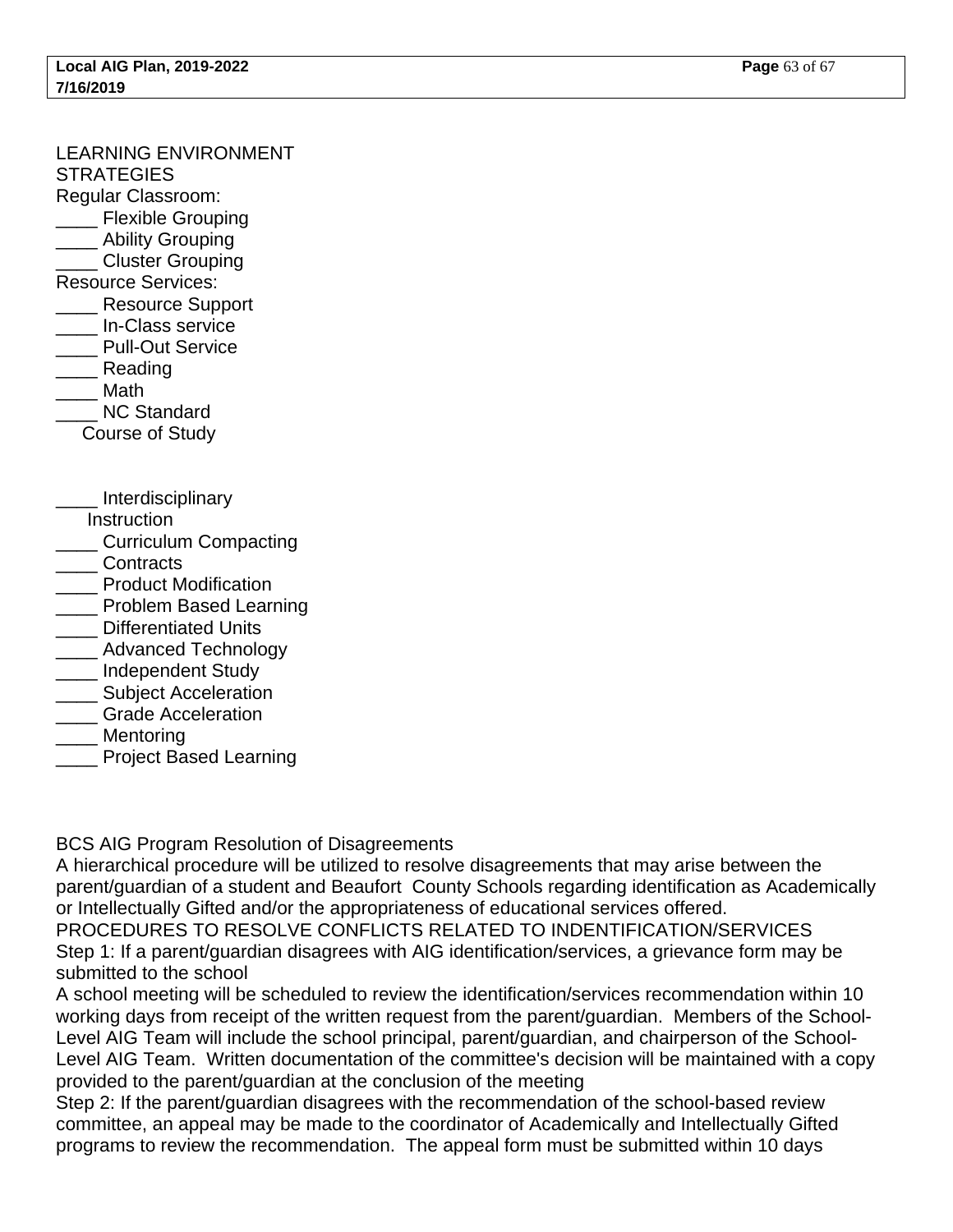following the school-based review to the Coordinator of Academically and Intellectually Gifted Programs (Ashley Padgett 321 Smaw Road Washington, NC 27889).

The Coordinator of Academically and Intellectually Gifted programs will review the decision made by the School-Level AIG Team and make a recommendation in writing regarding the appropriateness of the decision within 10 working days from receipt of the written request for an appeal. A copy of this recommendation will be sent to the parent/guardian and school principal.\*

Step 3: If the parent/guardian disagrees with the recommendation of the Coordinator of Academically or Intellectually Gifted programs, a second appeal may be made to the office of the superintendent for review. This second appeal form\*\* must be submitted within 10 working days from the

parent's/guardian's receipt of the recommendation from the Coordinator of Academically and Intellectually Gifted programs. The hearing officer will review each appeal with regard to the appropriateness of procedures followed and how program guidelines were applied.

The hearing officer will review the appeal. Written notification of the superintendent's decision will be sent to the parent/guardian, Coordinator of Academically and Intellectually Gifted programs, and school principal within 30 working days from the receipt of the second appeal. ?

Step 1: If a parent/guardian disagrees with AIG identification/services, a grievance form may be submitted to the school

A school meeting will be scheduled to review the identification/services recommendation within 10 working days from receipt of the written request from the parent/guardian. Members of the School-Level AIG Team will include the school principal, parent/guardian, and chairperson of the School-Level AIG Team. Written documentation of the committee's decision will be maintained with a copy provided to the parent/guardian at the conclusion of the meeting

Step 2: If the parent/guardian disagrees with the recommendation of the school-based review committee, an appeal may be made to the coordinator of Academically and Intellectually Gifted programs to review the recommendation. The appeal form must be submitted within 10 days following the school-based review to the Coordinator of Academically and Intellectually Gifted Programs (Ashley Padgett 321 Smaw Road Washington, NC 27889).

The Coordinator of Academically and Intellectually Gifted programs will review the decision made by the School-Level AIG Team and make a recommendation in writing regarding the appropriateness of the decision within 10 working days from receipt of the written request for an appeal. A copy of this recommendation will be sent to the parent/guardian and school principal.\*

Step 3: If the parent/guardian disagrees with the recommendation of the Coordinator of Academically or Intellectually Gifted programs, a second appeal may be made to the office of the superintendent for review. This second appeal form\*\* must be submitted within 10 working days from the parent's/guardian's receipt of the recommendation from the Coordinator of Academically and Intellectually Gifted programs. The hearing officer will review each appeal with regard to the

appropriateness of procedures followed and how program guidelines were applied.

The hearing officer will review the appeal. Written notification of the superintendent's decision will be sent to the parent/guardian, Coordinator of Academically and Intellectually Gifted programs, and school principal within 30 working days from the receipt of the second appeal. ?

Step 1: If a parent/guardian disagrees with AIG identification/services, a grievance form may be submitted to the school principal.

A school meeting will be scheduled to review the identification/services recommendation within 10 working days from receipt of the written request from the parent/guardian. Members of the School-Level AIG Team will include the school principal, parent/guardian, and AIG teacher. Written documentation of the team's decision will be maintained with a copy provided to the parent/guardian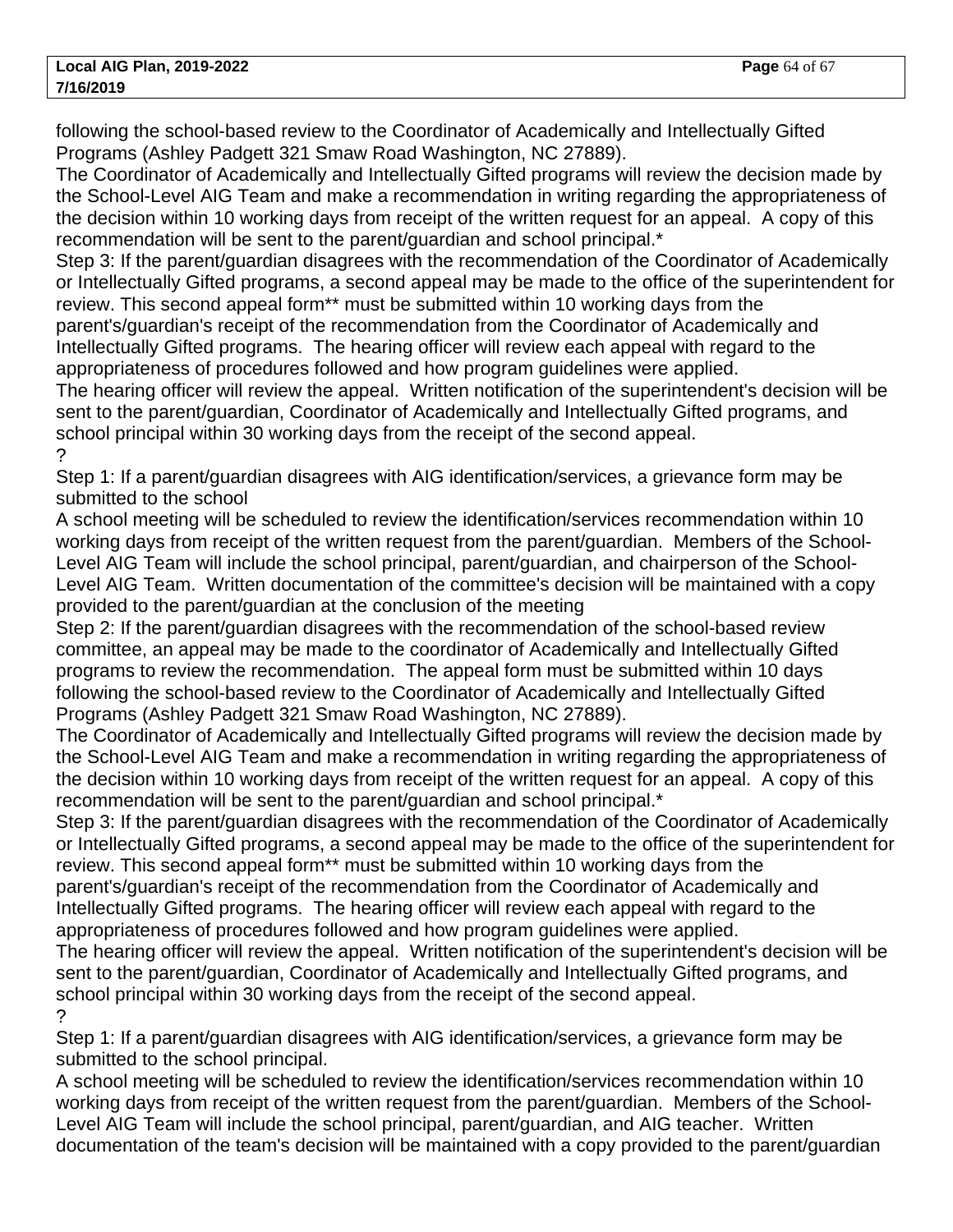| Local AIG Plan, 2019-2022                                                                                 |                               | <b>Page</b> 65 of 67 |  |  |
|-----------------------------------------------------------------------------------------------------------|-------------------------------|----------------------|--|--|
| 7/16/2019                                                                                                 |                               |                      |  |  |
| at the conclusion of the meeting.<br><b>Parent Section:</b>                                               | School: Change Change Change: |                      |  |  |
| $Zip Code: ____________$<br><b>Statement of Grievance:</b>                                                |                               |                      |  |  |
| School-Level AIG Team Review Section:<br>Findings:<br>School-Level AIG Team Review Date: / /<br>Position: |                               | Date: $/$ /          |  |  |
|                                                                                                           |                               |                      |  |  |

**Ideas for Strengthen the Standard:** Add accountability dates on Implementation Schedule for all stakeholders to view.

At SIT and leadership meetings ensure that administration is aware of student rights.

#### **Sources of Evidence:**

Ongoing Academic funds will be used to provide opportunities for exhibitions of academic strength.

AIG specialist/designees attend department/grade level school PLCs.

Formal and informal observations will take place by administrators, instructional services, and AIG coordinator to collect data about differentiation and services for AIG students. Administrators and instructional services will share with AIG coordinator.

Date of spring headcount will add information about data collection to this document

January 14

AIG Advisory group will meet. Group is made up of stakeholders from each school.

January 21

AIG face to face training with AIG specialist/designees, and teachers identified by administration. PD will be conducted by Barton.

January 21

Mid year data is collected and shared for possible identification or need for additional screening by AIG specialist/designee and AIG coordinator. Parents are notified by BCS AIG form if additional screening is needed.

Schedules for high school AIG students are reevaluated for rigor.

January 22

Grades of AIG students will be monitored by AIG leadership team at PLC. Students not performing as expected will be sent to school level problem solving team.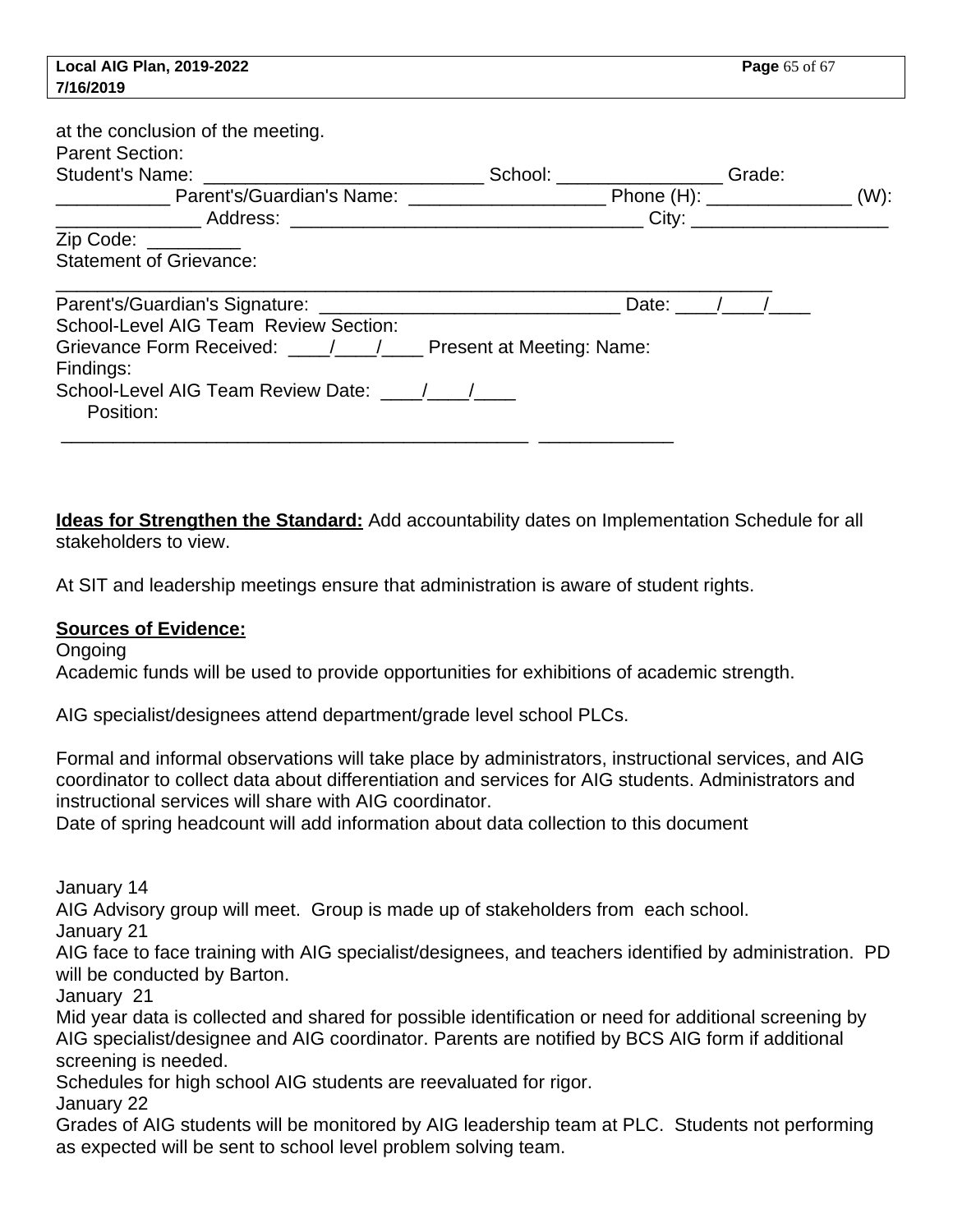Pilot curriculums will be discussed as data is analyzed.

**January** 

At school counselor meeting, 9-12 counselor's will be reminded that they need to meet with AIG specialist twice a year and that this documentation is due June 9.

January

Meet with school administrators to discuss AIG programing.

Feb

ELL, EC, and AIG coordinator will meet to discuss strategies for twice exceptional March

 Two hours after school AIG face to face PLC with AIG specialist/designees, and teachers identified by administration.

March 17

One hour of online AIG PD will be completed by regular ed teachers.

March 17

AIG Advisory group will meet. Group is made up of stakeholders from each school.

May 24

Documentation of two meetings during the school year in grades 9-12 will be sent to AIG coordinator.

Summer 2020

June 9

Grades of AIG students will be monitored by AIG leadership team at PLC. Students not performing as expected will be sent to school level problem solving team. Pilot curriculums will be discussed as data is analyzed.

Changes needed for AIG plan will be taken to the board. Curriculum will be discussed. Pilot will either be concluded and a curriculum decision made, or pilot will continue.

June 9

AIG Advisory group will meet. Group is made up of stakeholders from each school.